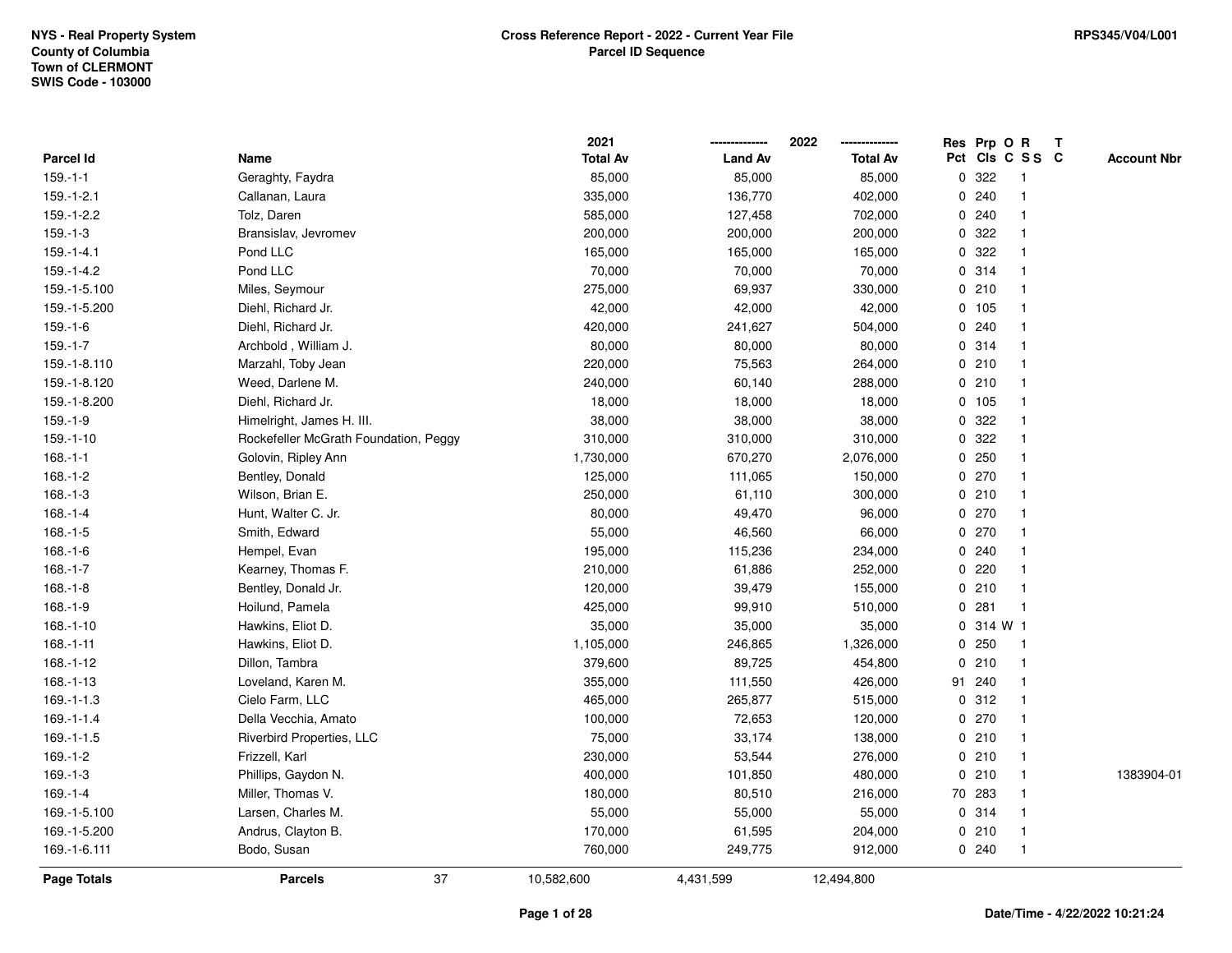|                    |                                    | 2021            |                | 2022            |   | Res Prp O R     |              |              | T |                    |
|--------------------|------------------------------------|-----------------|----------------|-----------------|---|-----------------|--------------|--------------|---|--------------------|
| Parcel Id          | Name                               | <b>Total Av</b> | <b>Land Av</b> | <b>Total Av</b> |   | Pct Cls C S S C |              |              |   | <b>Account Nbr</b> |
| 169.-1-6.112       | Rowe, Jesse M.                     | 80,000          | 80,000         | 80,000          |   | 0.314           |              | $\mathbf{1}$ |   |                    |
| 169.-1-6.120       | HillnDale Cultivation LLC          | 162,000         | 222,000        | 222,000         | 0 | 322             | -1           |              |   |                    |
| 169.-1-6.210       | Aarons, Zachary                    | 670,000         | 154,133        | 804,000         |   | 0.240           |              | $\mathbf{1}$ |   |                    |
| 169.-1-6.220       | Kliegman, Mathew GreenMan trustee. | 1,200,000       | 101,365        | 1,440,000       |   | 0210            |              | $\mathbf{1}$ |   |                    |
| $169 - 1 - 7$      | <b>BUDDIST SOCIETY</b>             | 1,114,500       | 354,050        | 1,114,500       |   | 0620            | $\mathbf 1$  |              |   | 1268579-01         |
| $169.-1-8$         | C & M Fruit Growers Inc            | 1,205,000       | 361,810        | 1,205,000       |   | $0$ 151         | $\mathbf 1$  |              |   |                    |
| $169.-1-9$         | Ferrone, Philip C.                 | 210,000         | 80,025         | 252,000         |   | 0210            |              | $\mathbf{1}$ |   |                    |
| $169.-1-10$        | Pepe, Raffaele                     | 195,000         | 135,800        | 234,000         |   | 0 270           |              | $\mathbf{1}$ |   |                    |
| 169.-1-11          | Raab, Susan J.                     | 130,000         | 65,960         | 156,000         |   | 0210            |              | $\mathbf{1}$ |   |                    |
| 169.-1-12          | Churchill, Phillip                 | 170,000         | 79,346         | 204,000         |   | 0210            |              | $\mathbf{1}$ |   |                    |
| $169. - 1 - 13$    | Drennon, Christopher W.            | 150,000         | 59,655         | 180,000         |   | 0210            |              | $\mathbf{1}$ |   |                    |
| $169. - 1 - 14$    | Dunn, Robert W.                    | 210,000         | 60,722         | 252,000         |   | 0210            |              |              |   |                    |
| $169. - 1 - 15$    | Ryan, Patrick G.                   | 500,000         | 291,000        | 600,000         |   | 0.240           |              |              |   |                    |
| 169.-1-16          | Cotrone, Michael C.                | 155,000         | 58,200         | 186,000         |   | 0210            | $\mathbf 1$  |              |   |                    |
| 169.-1-17          | Kliegman, Mathew                   | 170,000         | 175,000        | 175,000         | 0 | 322             |              | $\mathbf{1}$ |   |                    |
| $179. - 1 - 1$     | Oak Terrace, LLC                   | 100,000         | 100,000        | 100,000         |   | 0.314           |              | $\mathbf{1}$ |   |                    |
| 179.-1-2.100       | Oak Terrace, LLC                   | 2,100,000       | 205,446        | 2,520,000       |   | 0.250           |              | $\mathbf{1}$ |   |                    |
| 179.-1-2.200       | Giovino, Angelo                    | 36,900          | 36,900         | 36,900          |   | 0.314           |              | $\mathbf{1}$ |   |                    |
| $179.-1-3$         | <b>Viewmont Cemetery Society</b>   | 81,000          | 81,000         | 81,000          |   | 0 695           |              | 8            |   |                    |
| $179.-1-4$         | Giovino, Angelo                    | 400,000         | 115,236        | 480,000         |   | 0.240           |              |              |   |                    |
| $179.-1-5$         | Herbert, Richard                   | 490,000         | 97,000         | 588,000         |   | 0210            | $\mathbf{1}$ |              |   |                    |
| 179.-1-6           | Lacky, David E.                    | 440,000         | 116,400        | 528,000         |   | 0.240           | 1            |              |   |                    |
| 179.-1-7.111       | Rudolph, Neuss R.                  | 110,000         | 110,000        | 110,000         |   | 0.314           |              | $\mathbf{1}$ |   |                    |
| 179.-1-7.112       | Hinkein, Sally Suzanne             | 275,000         | 90,889         | 330,000         |   | 0210            |              | $\mathbf{1}$ |   |                    |
| 179.-1-7.121       | JSA Sustainable Properties, LLC    | 220,000         | 220,000        | 220,000         |   | 0 322           | 1            |              |   |                    |
| 179.-1-7.122       | Daley, Margaret J.                 | 65,000          | 58,000         | 78,000          |   | 0270            | 1            |              |   |                    |
| 179.-1-7.200       | Murphy, Pamela                     | 275,000         | 57,327         | 330,000         |   | 0210            |              |              |   |                    |
| 179.-1-8           | Diani, Caroline                    | 100,000         | 70,325         | 100,000         |   | 0.312           | $\mathbf{1}$ |              |   |                    |
| $179.-1-9$         | Diani, Caroline                    | 395,000         | 62,565         | 474,000         |   | 0210            | $\mathbf{1}$ |              |   |                    |
| 179.-1-10          | Rifenburg, Patricia                | 230,000         | 64,505         | 276,000         | 0 | 210             |              | $\mathbf{1}$ |   |                    |
| 179.-1-11          | Rifenburg, Scott                   | 48,000          | 48,000         | 48,000          | 0 | 311             |              | $\mathbf{1}$ |   |                    |
| 179.-1-12          | Rustici, Nicole                    | 200,000         | 67,803         | 240,000         |   | 0.240           |              | $\mathbf{1}$ |   |                    |
| 179.-1-13          | Maso, Carole                       | 290,000         | 79,346         | 348,000         |   | 0210            |              | $\mathbf{1}$ |   |                    |
| 179.-1-15          | Anavil, Apichit                    | 275,000         | 280,500        | 280,500         |   | 0 322           |              |              |   |                    |
| 179.-1-16.111      | Bertine, Peter K. Jr.              | 75,000          | 59,267         | 90,000          |   | 0270            | $\mathbf{1}$ |              |   |                    |
| 179.-1-16.112      | Van Wagner, Donald R.              | 82,000          | 59,364         | 98,400          |   | 0270            |              | $\mathbf{1}$ |   |                    |
| 179.-1-16.120      | Popp, Richard E.                   | 180,000         | 59,364         | 216,000         |   | 0210            |              | $\mathbf{1}$ |   |                    |
| <b>Page Totals</b> | 37<br><b>Parcels</b>               | 12,789,400      | 4,418,303      | 14,677,300      |   |                 |              |              |   |                    |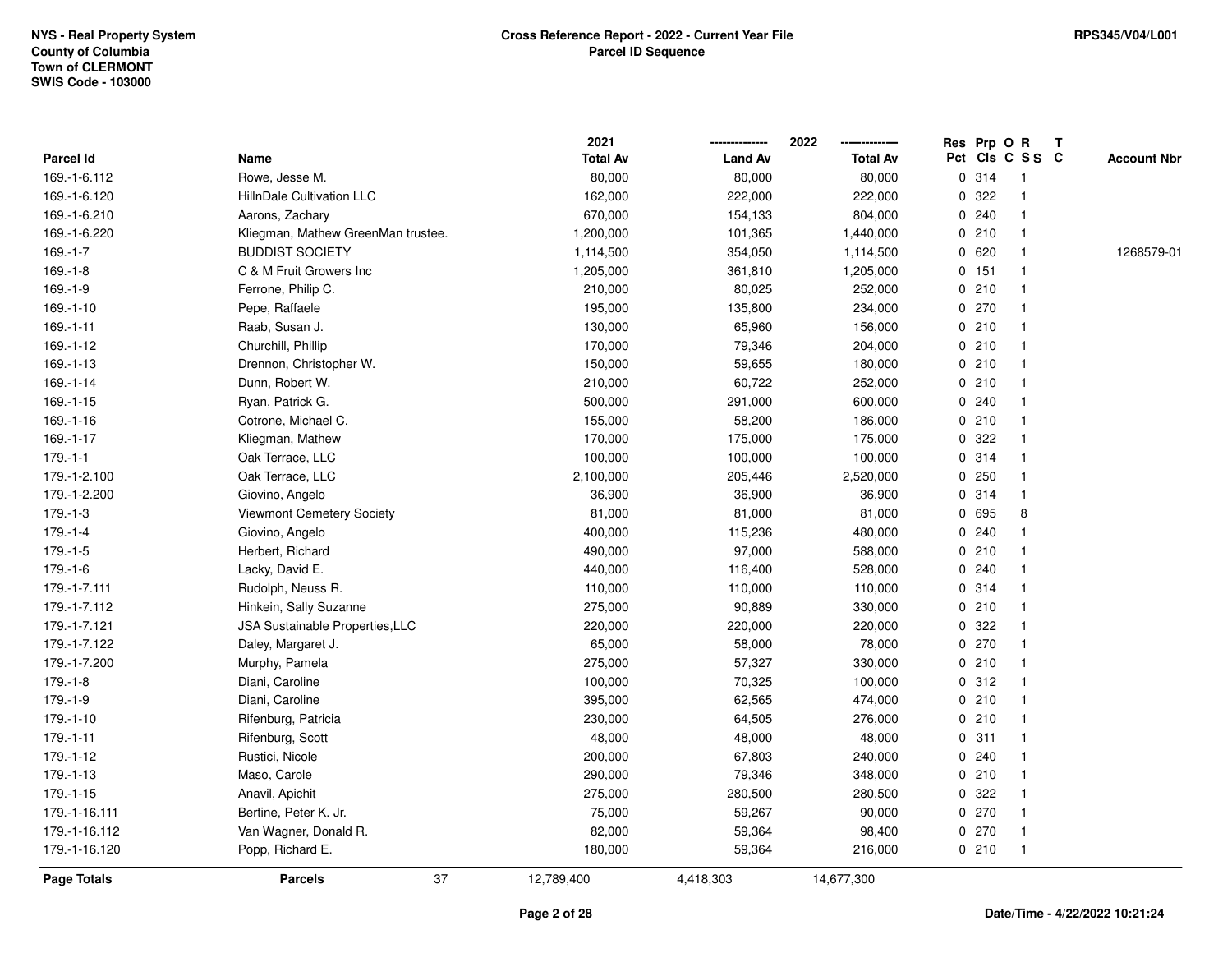|               |                                 |    | 2021            |                | 2022            | Res Prp O R |                 | Т |                    |
|---------------|---------------------------------|----|-----------------|----------------|-----------------|-------------|-----------------|---|--------------------|
| Parcel Id     | Name                            |    | <b>Total Av</b> | <b>Land Av</b> | <b>Total Av</b> |             | Pct Cls C S S C |   | <b>Account Nbr</b> |
| 179.-1-16.200 | Jennings, Peter G. Jr.          |    | 90,000          | 59,558         | 108,000         | 0270        | $\mathbf{1}$    |   |                    |
| 179.-1-17     | Menton, Lisa A.                 |    | 205,000         | 64,796         | 246,000         | 0210        | $\mathbf{1}$    |   |                    |
| 179.-1-18.112 | Anklam, Carolynn F.             |    | 66,000          | 66,000         | 66,000          | 0.314       | $\mathbf{1}$    |   |                    |
| 179.-1-18.120 | Lester, Jerald E.               |    | 95,000          | 64,020         | 114,000         | 0210        | $\mathbf{1}$    |   |                    |
| 179.-1-18.200 | Starr, Charles B.               |    | 220,000         | 80,025         | 264,000         | 0210        | $\mathbf{1}$    |   |                    |
| 179.-1-19     | Myers, Donald                   |    | 185,000         | 66,736         | 222,000         | 0.281       | $\mathbf{1}$    |   |                    |
| 179.-1-21     | Guerin, W. Scott                |    | 108,000         | 101,850        | 108,000         | 0.312       | $\mathbf{1}$    |   |                    |
| 179.-1-23     | Swenson, Leisah                 |    | 400,000         | 85,166         | 480,000         | 0210        | $\mathbf{1}$    |   |                    |
| 179.-1-24     | Miller, Christopher R.          |    | 230,000         | 81,480         | 276,000         | 0210        | $\mathbf{1}$    |   |                    |
| 179.-1-25     | Clarke, Roger B.                |    | 115,000         | 38,994         | 138,000         | 0.270       | $\mathbf{1}$    |   |                    |
| 179.-1-26     | Dibble, Martin                  |    | 240,000         | 64,311         | 288,000         | 0210        | $\mathbf{1}$    |   |                    |
| 179.-1-27     | Staats, Garrett                 |    | 220,000         | 65,475         | 264,000         | 0210        | $\mathbf{1}$    |   |                    |
| 179.-1-28.110 | JSA Sustainable Properties, LLC |    | 200,000         | 240,000        | 240,000         | 0 322       | $\mathbf{1}$    |   |                    |
| 179.-1-28.120 | Jahn, Jason Robert              |    | 355,000         | 42,389         | 555,000         | 0210        | $\mathbf{1}$    |   | 1610070-47         |
| 179.-1-28.211 | Nevola, Bernadette              |    | 195,000         | 195,000        | 195,000         | 0.322       | $\mathbf{1}$    |   |                    |
| 179.-1-28.212 | Cichetti, Theresa               |    | 250,000         | 89,143         | 300,000         | 0.240       | $\mathbf{1}$    |   |                    |
| 179.-1-28.220 | Cichetti, Peter                 |    | 505,000         | 97,970         | 606,000         | 0.281       | $\mathbf{1}$    |   |                    |
| 179.-1-29     | Cribbin-Varrallo, Ann           |    | 450,000         | 71,101         | 540,000         | 0210        | $\overline{1}$  |   |                    |
| 179.-1-30     | Davidson, Joan K.               |    | 2,660,000       | 460,265        | 3,192,000       | 0 250 W 1   |                 |   |                    |
| 179.-1-32     | CSX Transportation Inc          |    | 820,713         | $\mathbf 0$    | 886,683         | 0842        | $\overline{7}$  |   |                    |
| 179.-1-33     | Southwood Property LLC          |    | 1,840,000       | 484,321        | 2,208,000       | 65 250      | $\mathbf{1}$    |   |                    |
| 179.-1-34     | Buser, Joan                     |    | 310,000         | 95,545         | 372,000         | 0.220       | $\mathbf{1}$    |   |                    |
| 179.-1-35     | Kotulak, Susan                  |    | 515,000         | 139,777        | 618,000         | 0.240       | $\mathbf{1}$    |   |                    |
| 179.-1-36     | Schall, Ellen                   |    | 270,000         | 35,793         | 324,000         | 0210        | $\mathbf{1}$    |   |                    |
| 179.-1-37.200 | Beneway, Gilbert W.             |    | 204,000         | 43,262         | 244,800         | 0210        | $\mathbf{1}$    |   | 1638501-47         |
| 179.-1-38     | KOERNER PROPERTIES              |    | 170,000         | 66,445         | 150,000         | 0210        | $\mathbf{1}$    |   |                    |
| 179.-1-38.-1  | KOERNER PROPERTIES              |    | 25,100          | 97             | 25,100          | 0 835       | 6               |   |                    |
| 179.-1-39     | Albert, Gary C.                 |    | 300,000         | 87,300         | 360,000         | 0210        | $\mathbf{1}$    |   |                    |
| 179.-1-40     | Albert, Gary C.                 |    | 75,000          | 58,200         | 90,000          | 0270        | $\mathbf{1}$    |   |                    |
| 179.-1-41     | Rein, Leonard T.                |    | 380,000         | 131,144        | 456,000         | 92 240      | $\mathbf{1}$    |   |                    |
| 179.-1-42     | Carroll, Rosemary               |    | 350,000         | 66,930         | 420,000         | 0210        | $\mathbf{1}$    |   |                    |
| 179.-1-44.3   | Gellert, Philip                 |    | 200,000         | 204,000        | 204,000         | 0.314       | $\mathbf{1}$    |   |                    |
| 179.-1-44.4   | Minkler-Chorney, Brendon        |    | 105,000         | 107,100        | 107,100         | 0.314       | $\mathbf{1}$    |   |                    |
| 179.-1-44.112 | White, Janice                   |    | 205,000         | 61,207         | 246,000         | 0210        | $\mathbf{1}$    |   |                    |
| 179.-1-44.120 | Seymour, Brandon R.             |    | 215,000         | 73,235         | 258,000         | 0210        | $\mathbf{1}$    |   |                    |
| 179.-1-44.200 | Kotowicz, Norbert               |    | 270,000         | 92,150         | 324,000         | 0210        | $\mathbf{1}$    |   |                    |
| $*$ 179.-1-45 | Pepe, John Paolo                |    | 533,000         | 89,240         | 543,660         | 0210        | $\mathbf{1}$    |   |                    |
| Page Totals   | <b>Parcels</b>                  | 36 | 13,043,813      | 3,780,785      | 15,495,683      |             |                 |   |                    |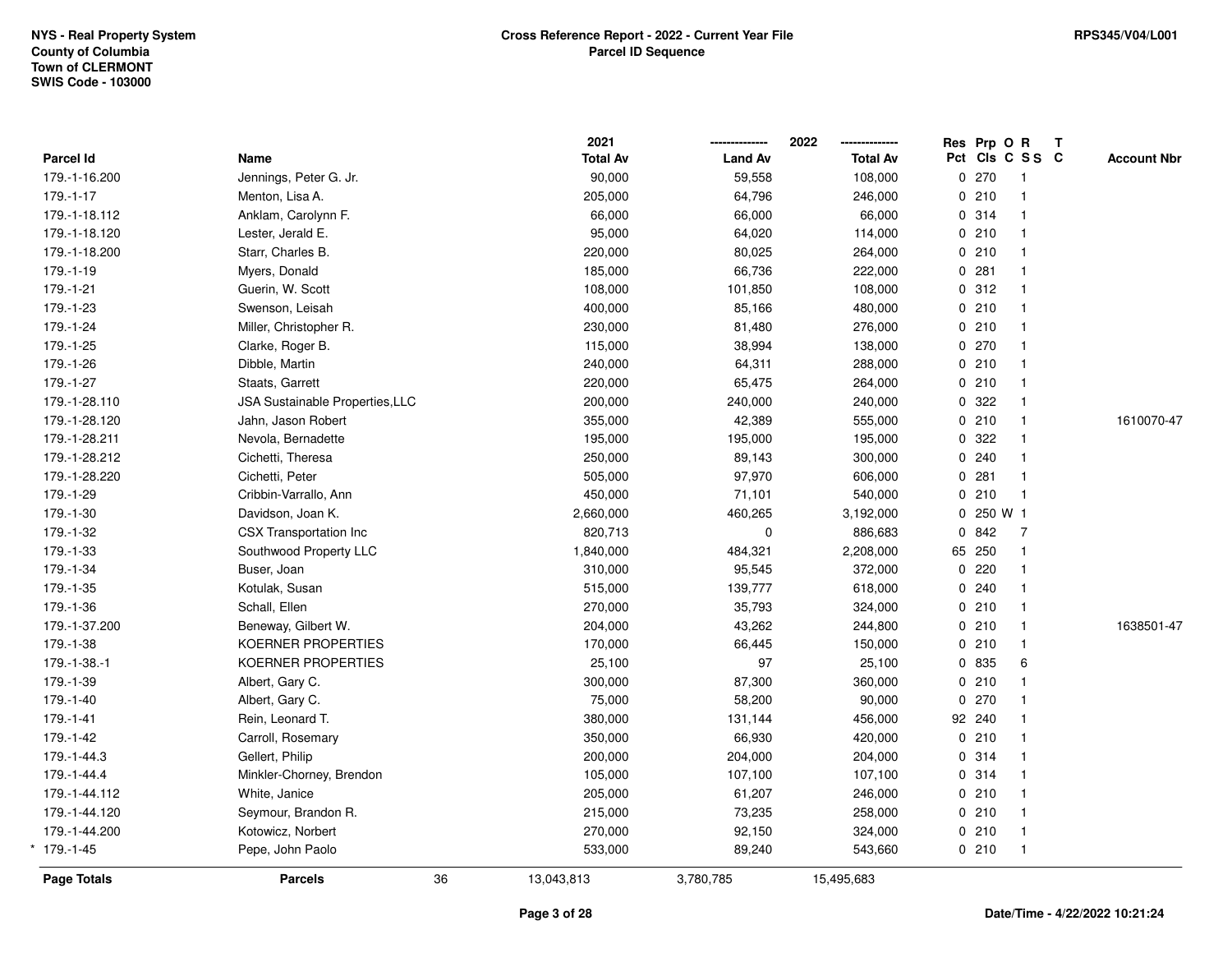|                    |                             |    | 2021            |                | 2022<br>-------------- |     |           | Res Prp O R  | T |                    |
|--------------------|-----------------------------|----|-----------------|----------------|------------------------|-----|-----------|--------------|---|--------------------|
| Parcel Id          | Name                        |    | <b>Total Av</b> | <b>Land Av</b> | <b>Total Av</b>        | Pct |           | CIS C S S C  |   | <b>Account Nbr</b> |
| 179.-1-45.3        | Pepe, John Paolo            |    |                 | 220,000        | 810,000                |     | 0.240     | $\mathbf{1}$ |   |                    |
| 179.-1-46          | Walker, Lyn                 |    | 240,000         | 73,526         | 288,000                |     | 0210      | $\mathbf{1}$ |   |                    |
| 179.-1-47.100      | Marquand, Molly J.          |    | 340,000         | 69,549         | 408,000                |     | 0210      | $\mathbf{1}$ |   |                    |
| 179.-1-47.200      | Lent, Charles W.            |    | 1,040,000       | 319,324        | 1,040,000              |     | 0, 120    | $\mathbf{1}$ |   |                    |
| 179.-1-48          | Spiess, Anne Katrin         |    | 1,375,000       | 246,865        | 1,650,000              |     | 0.281     | $\mathbf{1}$ |   |                    |
| 179.-1-49          | Kouzmanoff, Jan             |    | 300,000         | 112,035        | 360,000                |     | 0.240     | $\mathbf{1}$ |   |                    |
| 179.-1-50          | Hinkein, Todd               |    | 164,000         | 67,706         | 196,800                |     | 0210      | $\mathbf 1$  |   |                    |
| 179.-1-51          | Campbell, Edgar             |    | 160,000         | 62,856         | 192,000                |     | 0210      | $\mathbf{1}$ |   |                    |
| 179.-1-52          | Clermont Fire Co Inc No 2   |    | 57,300          | 57,300         | 57,300                 |     | 0 662     | 8            |   |                    |
| 179.-1-53          | Geraghty, Micah             |    | 40,000          | 27,160         | 40,000                 |     | 0210      | $\mathbf{1}$ |   |                    |
| 179.-1-54          | Clermont Fire Co Inc No 2   |    | 805,400         | 82,935         | 805,400                |     | 0 662     | 8            |   |                    |
| 179.-1-55.100      | Telles, Valerie Cristina F. |    | 140,000         | 58,200         | 168,000                |     | 0210      | $\mathbf{1}$ |   |                    |
| 179.-1-55.200      | Loveland, Karen M.          |    | 134,600         | 111,162        | 161,000                |     | 0.312     | $\mathbf{1}$ |   |                    |
| 179.-1-56          | Barry, Robert               |    | 310,000         | 67,706         | 372,000                |     | 0210      | $\mathbf 1$  |   |                    |
| 179.-1-57          | Smith, Brent                |    | 145,000         | 34,920         | 174,000                |     | 0210      | $\mathbf{1}$ |   |                    |
| 179.-1-58          | Murray-Miller, Morgan       |    | 300,000         | 115,624        | 360,000                |     | 0.240     | $\mathbf{1}$ |   | 1585709-01         |
| 179.-1-59          | <b>KOERNER PROPERTIES</b>   |    | 80,000          | 74,011         | 80,000                 |     | 0.312     | $\mathbf{1}$ |   |                    |
| 179.-1-60          | County Of Columbia          |    | 135,000         | 58,976         | 135,000                |     | 0 600     | 8            |   |                    |
| 179.-1-61.2        | Cunningham, Thomas F.       |    | 695,000         | 185,270        | 895,000                |     | 0.240     | $\mathbf{1}$ |   |                    |
| 179.-1-61.11       | <b>Clermont Farm Corp</b>   |    | 1,560,000       | 397,894        | 1,560,000              |     | $0$ 117   | $\mathbf{1}$ |   |                    |
| 179.-1-61.12       | Clermont II Inc             |    | 155,000         | 155,000        | 155,000                |     | 0 105     | $\mathbf 1$  |   |                    |
| 179.-1-62          | Bierbaum, Elizabeth         |    | 160,000         | 58,200         | 192,000                |     | 0210      | $\mathbf{1}$ |   |                    |
| 179.-1-63          | Feldmus, Abe                |    | 620,000         | 112,035        | 744,000                |     | 0.281     | $\mathbf{1}$ |   | 1639418-47         |
| 179.-1-64          | Sussman, Adam               |    | 690,000         | 64,796         | 828,000                |     | 0210      | $\mathbf{1}$ |   |                    |
| 179.-1-65          | Scarpulla, Domenic          |    | 405,600         | 87,300         | 486,720                |     | 0210      | $\mathbf{1}$ |   |                    |
| 179.-1-66          | Guerreiro, Matthew M.       |    | 1,800,000       | 307,975        | 2,160,000              |     | 0 250 W 1 |              |   |                    |
| 179.-1-67          | Guerreiro, Matthew M.       |    | 8,000           | 8,000          | 8,000                  |     | 0.315 W1  |              |   |                    |
| 179.-1-68          | Maloney, Cary C.            |    | 925,000         | 87,300         | 1,110,000              |     | 0250      | $\mathbf{1}$ |   |                    |
| 179.-1-69          | Carmelite Society Of Aged   |    | 8,688,300       | 548,923        | 8,688,300              |     | 0 620 W 8 |              |   |                    |
| 179.-1-70.2        | <b>Clermont State Park</b>  |    | 310,000         | 266,653        | 310,000                |     | 0 681 W 8 |              |   |                    |
| 179.-1-70.11       | State Of NY Parks           |    | 411,000         | 196,425        | 493,200                |     | 0.240     | 8            |   |                    |
| 179.-1-70.12       | State Of New York           |    | 404,000         | 160,147        | 484,800                |     | 0.220     | 8            |   |                    |
| 179.-1-71          | Clermont St Park            |    | 74,000          | 74,000         | 74,000                 |     | 0 330     | 8            |   |                    |
| 179.-1-72          | <b>Clermont St Park</b>     |    | 60,000          | 60,000         | 60,000                 |     | 0 330     | 8            |   |                    |
| 179.-1-73          | Misek, Bettina              |    | 160,000         | 58,200         | 192,000                |     | 0210      | $\mathbf{1}$ |   |                    |
| 179.-1-74          | Stoerzinger, Gary           |    | 100,000         | 61,886         | 120,000                |     | 0270      | 1            |   |                    |
| 179.-1-75          | Bierbaum, Leni              |    | 150,000         | 58,200         | 180,000                |     | 0210      | $\mathbf{1}$ |   |                    |
| <b>Page Totals</b> | <b>Parcels</b>              | 37 | 23,142,200      | 4,808,059      | 26,038,520             |     |           |              |   |                    |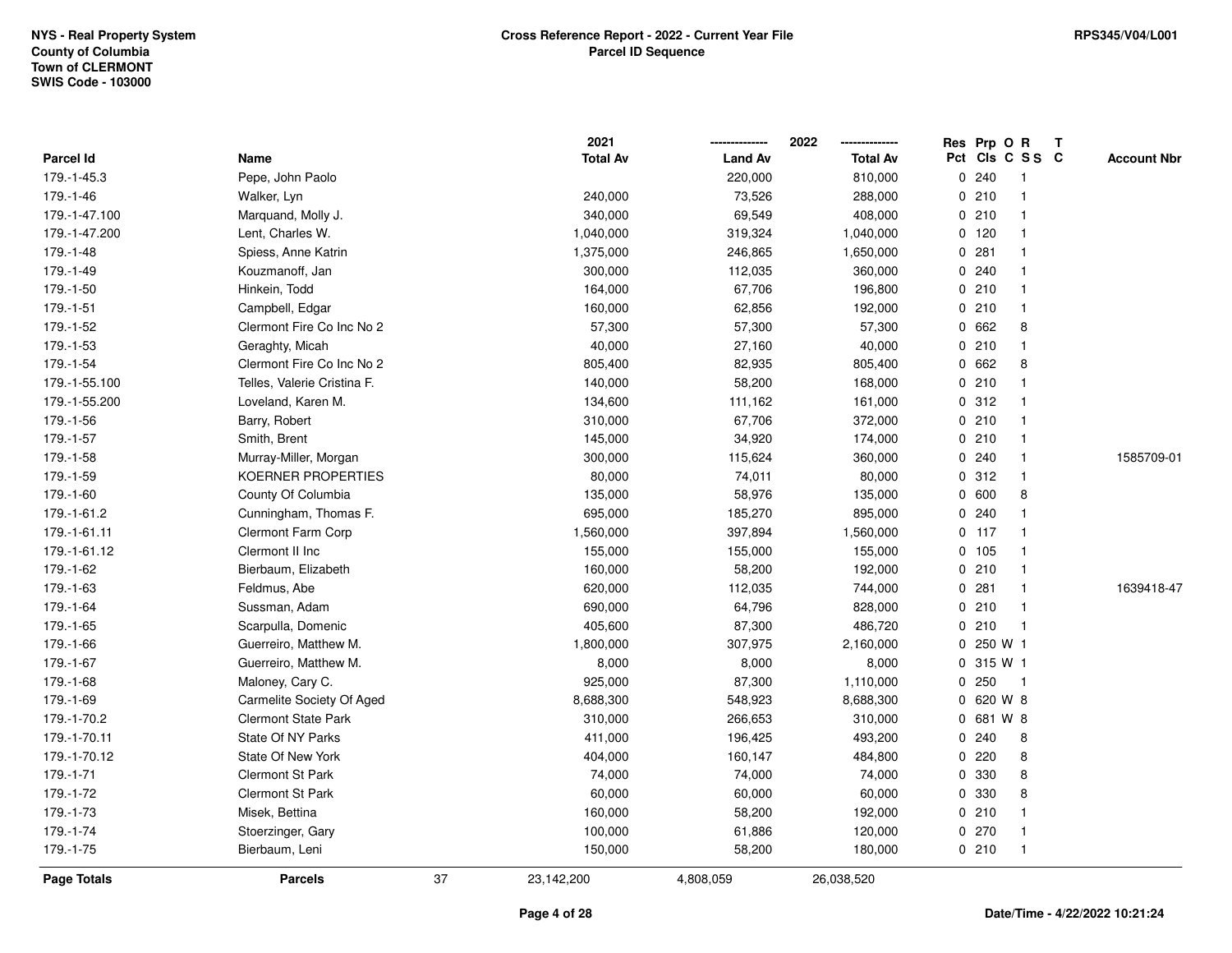|                 |                         |    | 2021            |                | 2022            |   | Res Prp O R |                 | Т |                    |
|-----------------|-------------------------|----|-----------------|----------------|-----------------|---|-------------|-----------------|---|--------------------|
| Parcel Id       | Name                    |    | <b>Total Av</b> | <b>Land Av</b> | <b>Total Av</b> |   |             | Pct Cls C S S C |   | <b>Account Nbr</b> |
| 179.-1-76       | Gardner, Brian J.       |    | 170,000         | 58,200         | 204,000         |   | 0210        | $\mathbf{1}$    |   | 1641984-48         |
| 179.-1-77       | McSherry, Dila          |    | 160,000         | 69,161         | 192,000         |   | 0210        |                 |   |                    |
| 179.-1-78.100   | Parks, Alan             |    | 260,000         | 74,205         | 312,000         |   | 0210        | $\mathbf{1}$    |   |                    |
| 179.-1-78.200   | Puccio, Meri M.         |    | 345,000         | 160,050        | 414,000         |   | 0.240       |                 |   |                    |
| 179.-1-79       | Hernandez, Arturo       |    | 260,000         | 63,341         | 312,000         |   | 80 220      |                 |   | 1574418-01         |
| 179.-1-81       | Coffey, John B.         |    | 295,421         | 125,421        | 354,505         |   | 0.240       |                 |   |                    |
| 179.-1-82       | Beck, Lauren Trustee.   |    | 450,000         | 63,438         | 540,000         |   | 0210        | $\mathbf{1}$    |   |                    |
| 179.-1-83       | Arnstein, Richard       |    | 520,000         | 92,150         | 624,000         |   | 0210        |                 |   |                    |
| 179.-1-84       | Anklam, Carolynn F.     |    | 205,000         | 72,750         | 246,000         |   | 0210        |                 |   |                    |
| 179.-1-85       | Cruz, Merandia          |    | 160,000         | 65,184         | 192,000         |   | 0210        |                 |   |                    |
| 179.-1-86       | Factor, Shannon M.      |    | 225,000         | 67,221         | 270,000         |   | 0210        |                 |   |                    |
| 179.-1-88       | Lester, Jack            |    | 85,000          | 71,198         | 96,000          |   | 0270        |                 |   |                    |
| 179.-1-89       | Lester, Jr, Jack E.     |    | 230,000         | 76,630         | 276,000         |   | 0210        |                 |   |                    |
| 179.-1-90       | Lester, Jack E.         |    | 170,000         | 88,076         | 204,000         |   | 0210        |                 |   |                    |
| 179.-1-91       | Gellert, Philip         |    | 65,000          | 66,300         | 66,300          | 0 | 322         |                 |   |                    |
| $*$ 179.-1-92.1 | Hegarty, Brendan J.     |    | 345,000         | 247,835        | 351,900         |   | 0.240       |                 |   |                    |
| 179.-1-92.3     | Hegarty, Brendan J.     |    |                 | 204,000        | 420,000         |   | 0.240       |                 |   |                    |
| 179.-1-93       | Hecker, Katrina         |    | 380,000         | 99,425         | 456,000         |   | 0210        |                 |   |                    |
| 179.-1-94       | Vondracek, Viktor       |    | 85,000          | 85,000         | 85,000          |   | 0.314       |                 |   |                    |
| 179.-1-95       | Brophy, Suzanne M.      |    | 300,000         | 74,787         | 360,000         |   | 0210        |                 |   |                    |
| 179.-1-96       | Daley, Joseph C.        |    | 175,000         | 87,300         | 210,000         |   | 0270        |                 |   |                    |
| 179.-1-97       | O'Connor, Robert M.     |    | 325,000         | 82,935         | 390,000         |   | 0210        |                 |   |                    |
| 179.-1-98       | Schmid Lavigne, Lisa    |    | 340,000         | 113,781        | 408,000         |   | 0.240       |                 |   |                    |
| $179.-2-1$      | South Road Builders LLC |    | 65,000          | 65,000         | 65,000          |   | 0.314       |                 |   |                    |
| 179.-2-2        | South Road Builders LLC |    | 50,000          | 50,000         | 50,000          |   | 0.314       |                 |   |                    |
| 179.-2-3        | South Road Builders LLC |    | 60,000          | 60,000         | 60,000          |   | 0.314       |                 |   |                    |
| 179.-2-4        | South Road Builders LLC |    | 35,000          | 35,000         | 35,000          |   | 0 692       |                 |   |                    |
| 179.-2-5        | The Devereux Foundation |    | 440,000         | 88,755         | 528,000         |   | 0210        | 8               |   |                    |
| 179.-2-6        | South Road Builders LLC |    | 80,000          | 80,000         | 80,000          |   | 0 314       |                 |   |                    |
| 179.-2-7        | South Road Builders LLC |    | 55,000          | 55,000         | 55,000          |   | 0.314       | $\mathbf{1}$    |   |                    |
| 179.-2-8        | South Road Builders LLC |    | 55,000          | 55,000         | 55,000          |   | 0.314       |                 |   |                    |
| 179.-2-9        | South Road Builders LLC |    | 55,000          | 55,000         | 55,000          |   | 0.314       |                 |   |                    |
| 179.-2-10       | South Road Builders LLC |    | 80,000          | 80,000         | 80,000          |   | 0.314       |                 |   |                    |
| 179.-2-11       | South Road Builders LLC |    | 50,000          | 50,000         | 50,000          |   | 0.314       |                 |   |                    |
| 179.-2-12       | South Road Builders LLC |    | 310,000         | 48,500         | 372,000         |   | 0210        |                 |   |                    |
| 179.-2-13       | South Road Builders LLC |    | 50,000          | 50,000         | 50,000          |   | 0.314       |                 |   |                    |
| 179.-2-14       | South Road Builders LLC |    | 50,000          | 50,000         | 50,000          |   | 0.314       | $\mathbf{1}$    |   |                    |
| Page Totals     | <b>Parcels</b>          | 36 | 6,640,421       | 2,782,808      | 8,216,805       |   |             |                 |   |                    |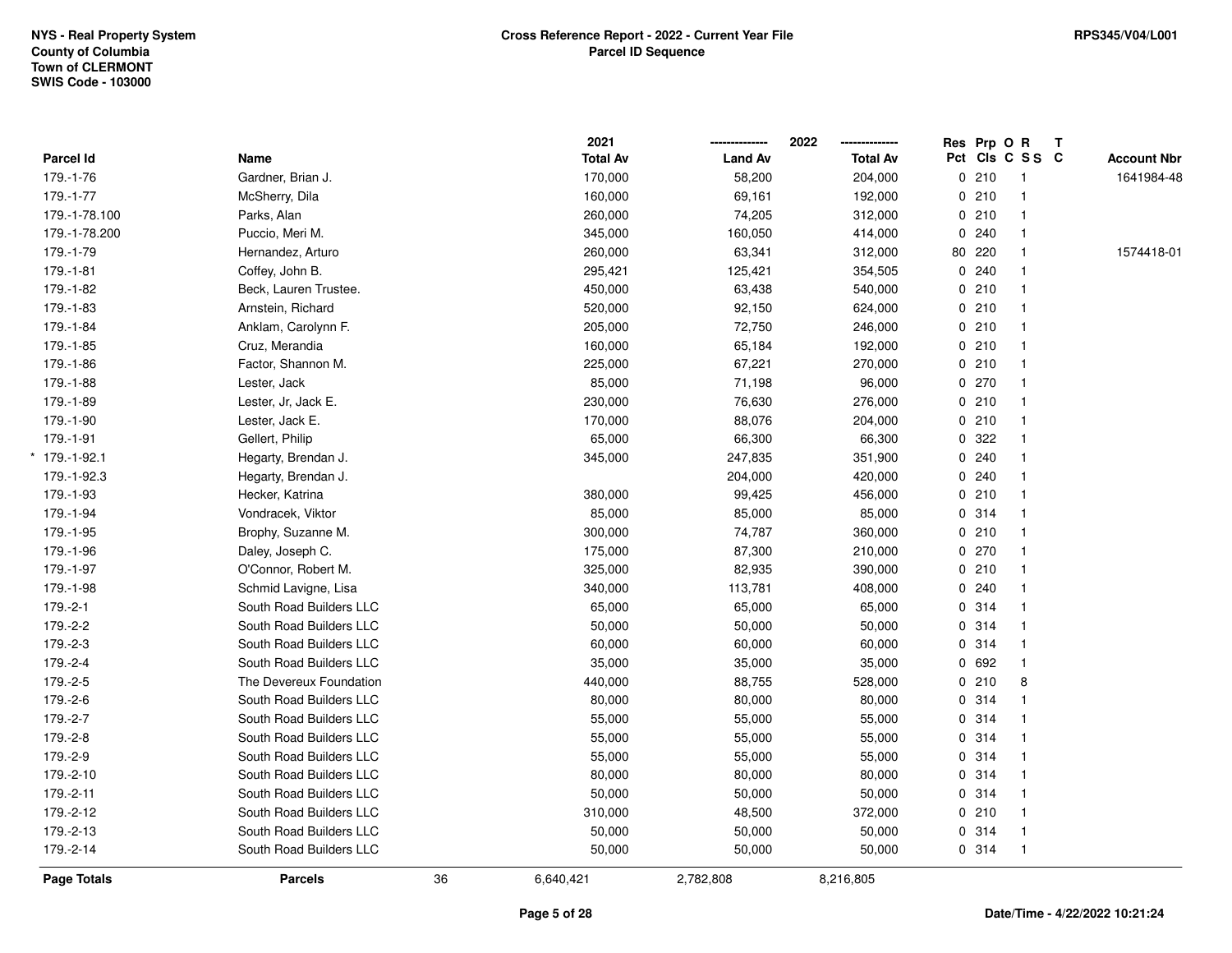|                    |                                            | 2021            |                | 2022<br>-------------- | Res Prp O R |         |                 | $\mathbf{T}$ |                    |
|--------------------|--------------------------------------------|-----------------|----------------|------------------------|-------------|---------|-----------------|--------------|--------------------|
| Parcel Id          | Name                                       | <b>Total Av</b> | <b>Land Av</b> | <b>Total Av</b>        |             |         | Pct Cls C S S C |              | <b>Account Nbr</b> |
| 179.-2-15          | South Road Builders LLC                    | 50,000          | 50,000         | 50,000                 |             | 0.314   | -1              |              |                    |
| 179.-2-16          | D'Andrea, Emilio                           | 360,000         | 73,720         | 432,000                |             | 0210    | -1              |              |                    |
| 179.-2-17          | Koonz, Timothy                             | 280,000         | 72,750         | 336,000                |             | 0210    | $\mathbf{1}$    |              |                    |
| 179.-2-18          | Suarez, Nicolas                            | 180,000         | 69,840         | 216,000                |             | 90 210  | $\mathbf{1}$    |              |                    |
| 179.-2-20          | DuBois, Arthur                             | 30,000          | 30,000         | 180,000                |             | 0210    | $\mathbf{1}$    |              |                    |
| $180.-1-1$         | Klein, Erica                               | 180,000         | 30,458         | 216,000                |             | 0210    | $\mathbf{1}$    |              |                    |
| $180.-1-2$         | Del Valle, Adrian R. Jr.                   | 175,000         | 30,458         | 210,000                |             | 0210    |                 |              |                    |
| $180.-1-4$         | Potts, James C. Sr.                        | 245,000         | 73,235         | 294,000                |             | 0210    | $\mathbf{1}$    |              |                    |
| $180.-1-5.3$       | Potts, James                               | 295,000         | 200,000        | 450,000                |             | 0 151   | $\overline{1}$  |              |                    |
| $180.-1-5.4$       | Potts, James C. Sr.                        | 140,000         | 140,000        | 140,000                |             | $0$ 151 | $\mathbf{1}$    |              |                    |
| $180.-1-5.5$       | Potts, Bruce                               | 325,000         | 125,000        | 390,000                |             | 0.240   | $\mathbf{1}$    |              |                    |
| $180.-1-5.6$       | Potts, James Jr.                           |                 | 58,000         | 144,000                |             | 0270    | $\mathbf{1}$    |              |                    |
| 180.-1-5.112       | Viewmont Acres, LLC                        | 80,000          | 44,000         | 96,000                 |             | 0210    | $\mathbf{1}$    |              |                    |
| $*$ 180.-1-5.120   | Potts, James Jr.                           | 120,000         | 58,200         | 120,000                |             | 0270    | $\mathbf{1}$    |              |                    |
| 180.-1-5.200       | Rifenburg, Ronald F.                       | 197,000         | 66,154         | 236,400                |             | 0210    | $\mathbf{1}$    |              | 1644582-33         |
| $180.-1-6$         | Potts, Bruce                               | 260,000         | 74,399         | 312,000                |             | 0210    | $\mathbf{1}$    |              |                    |
| $180.-1-7$         | Staats, Raymond John                       | 80,000          | 58,200         | 96,000                 |             | $0$ 270 | $\mathbf{1}$    |              |                    |
| 180.-1-8.100       | Dennis, Donna                              | 1,140,000       | 157,237        | 1,368,000              |             | 0.240   | $\overline{1}$  |              | 1647338-47         |
| 180.-1-8.200       | Lebowitz, Marc                             | 685,000         | 140,650        | 822,000                |             | 50 280  | $\mathbf{1}$    |              | 1647338-47         |
| 180.-1-9.2         | In Flight Inc                              | 455,000         | 67,415         | 546,000                |             | 0210    | 8               |              |                    |
| 180.-1-9.4         | Hamilton, George E.                        | 250,000         | 80,025         | 300,000                |             | 0210    | $\mathbf{1}$    |              |                    |
| $180.-1-10$        | Lent, Audrey M.                            | 180,000         | 61,886         | 216,000                |             | 0210    | $\mathbf{1}$    |              |                    |
| $180.-1-11.1$      | Lawton, Amy S.                             | 175,000         | 73,526         | 210,000                |             | 0210    | $\overline{1}$  |              |                    |
| 180.-1-11.2        | Butler, Jonathan R.                        | 287,000         | 300,000        | 300,000                |             | 0.311   | $\mathbf{1}$    |              |                    |
| 180.-1-12.21       | Bard, James W.                             | 795,000         | 370,928        | 954,000                |             | 0.240   | $\mathbf{1}$    |              |                    |
| 180.-1-12.22       | Cipriano, Angelo                           | 425,000         | 157,625        | 510,000                |             | 0.240   | $\mathbf{1}$    |              |                    |
| 180.-1-12.100      | Mundt, Bruce D.                            | 290,000         | 65,475         | 348,000                |             | 93 210  | $\overline{1}$  |              |                    |
| $180.-1-13$        | Berryann, Jacob                            | 180,000         | 72,750         | 216,000                |             | 0270    | $\mathbf{1}$    |              |                    |
| $180.-1-14$        | Zennario, Leah                             | 65,000          | 65,000         | 65,000                 |             | 0.322   | $\mathbf{1}$    |              |                    |
| 180.-1-16.11       | Fuchs Sr Amandus O as Ttee of, A O Fuchs ! | 60,000          | 60,000         | 60,000                 |             | 0.314   | $\mathbf{1}$    |              |                    |
| 180.-1-16.120      | Staffiero, Robert A.                       | 290,000         | 60,431         | 348,000                |             | 0210    | $\mathbf{1}$    |              |                    |
| 180.-1-16.200      | Shafranek, Scott Shawn                     | 75,000          | 75,000         | 75,000                 |             | $0$ 120 | $\mathbf{1}$    |              |                    |
| $180.-1-17$        | Taylor, Amanda                             | 370,000         | 131,435        | 444,000                |             | 0.281   | $\mathbf{1}$    |              | 1614437-54         |
| $180.-1-18$        | Franco, Joseph A. Jr.                      | 165,000         | 69,452         | 198,000                |             | 0210    | $\overline{1}$  |              |                    |
| 180.-1-19.111      | EB 5 LLC                                   | 235,000         | 214,564        | 235,000                |             | 0.312   | $\mathbf{1}$    |              |                    |
| 180.-1-19.200      | Carl, Paula M.                             | 35,000          | 35,000         | 35,000                 |             | 0.314   | $\mathbf{1}$    |              |                    |
| 180.-1-20          | Trottie, Dominic                           | 175,000         | 67,706         | 210,000                |             | 97 210  | $\mathbf{1}$    |              |                    |
| <b>Page Totals</b> | 36<br><b>Parcels</b>                       | 9,209,000       | 3,522,319      | 11,258,400             |             |         |                 |              |                    |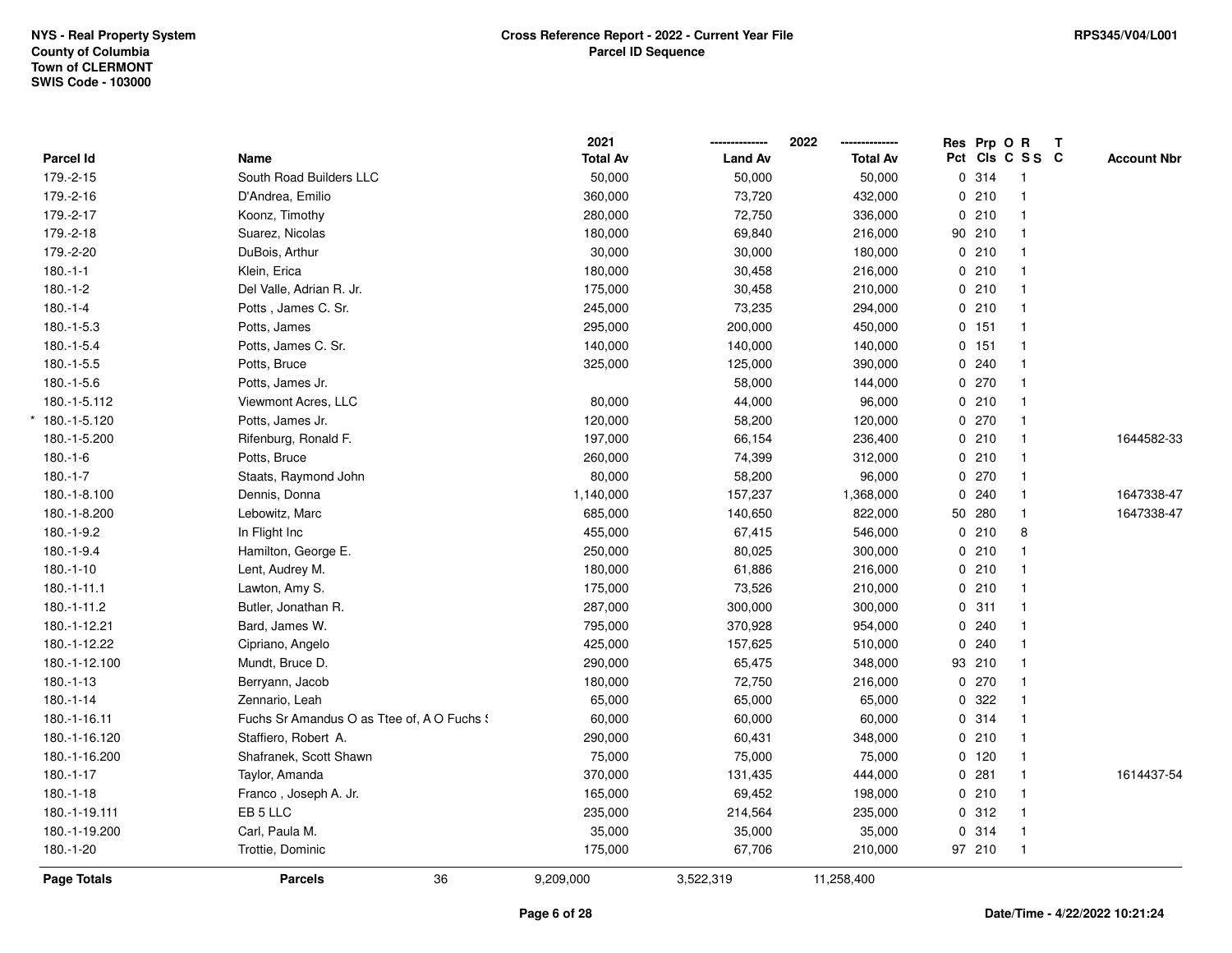|                    |                              |    | 2021            |                | 2022            |   |         | Res Prp O R     | Т |                    |
|--------------------|------------------------------|----|-----------------|----------------|-----------------|---|---------|-----------------|---|--------------------|
| Parcel Id          | Name                         |    | <b>Total Av</b> | <b>Land Av</b> | <b>Total Av</b> |   |         | Pct Cls C S S C |   | <b>Account Nbr</b> |
| 180.-1-21          | Carl, Paula                  |    | 140,000         | 55,096         | 168,000         |   | 0210    | $\mathbf{1}$    |   |                    |
| 180.-1-22          | Milem, Carl L.               |    | 170,000         | 58,200         | 204,000         | 0 | 210     | $\overline{1}$  |   |                    |
| 180.-1-23          | Milem, Carl L.               |    | 15,000          | 15,000         | 15,000          |   | 0.314   | $\mathbf{1}$    |   |                    |
| 180.-1-24          | Mastro, Ronald W.            |    | 220,000         | 63,147         | 264,000         |   | 0210    | -1              |   |                    |
| 180.-1-25.100      | Vosburgh, Catherine          |    | 70,000          | 58,200         | 84,000          |   | 0270    |                 |   |                    |
| 180.-1-25.200      | Bruce, Jane                  |    | 110,000         | 65,475         | 132,000         |   | 0270    |                 |   |                    |
| 180.-1-26          | Woodruff, Thomas             |    | 235,000         | 67,124         | 282,000         |   | 0210    | $\mathbf{1}$    |   |                    |
| 180.-1-27          | Viewmont Cemetery Society    |    | 56,000          | 56,000         | 56,000          | 0 | 314     | 8               |   |                    |
| 180.-1-29          | Staats, Raymond J.           |    | 430,000         | 116,982        | 516,000         |   | 0210    | $\mathbf{1}$    |   |                    |
| 180.-1-30          | Town Of Clermont             |    | 23,000          | 13,774         | 23,000          |   | 0 652   | 8               |   |                    |
| 180.-2-1           | Kukon Brothers Prop, LLC     |    | 96,000          | 96,000         | 96,000          |   | $0$ 113 |                 |   |                    |
| 180.-2-2.111       | Djuplin, Daniel              |    | 530,000         | 149,186        | 636,000         |   | 0.240   |                 |   |                    |
| 180.-2-2.112       | Hull, Demetro Jr.            |    | 120,000         | 86,039         | 144,000         |   | 0270    |                 |   |                    |
| 180.-2-2.120       | Fraher, Richard D.           |    | 270,000         | 72,750         | 324,000         |   | 0210    | $\mathbf 1$     |   |                    |
| 180.-2-2.200       | Bauer, Raymond M.            |    | 225,000         | 72,750         | 270,000         |   | 0210    | $\overline{1}$  |   |                    |
| 180.-2-3           | Best, Ann M.                 |    | 85,000          | 67,706         | 102,000         |   | 0270    | $\mathbf{1}$    |   |                    |
| $180.-2-4.1$       | Bell, William                |    | 200,000         | 144,000        | 441,000         |   | 0.240   | $\mathbf{1}$    |   |                    |
| 180.-2-4.2         | Hamilton, Michael            |    | 17,000          | 20,000         | 20,000          |   | 0.314   |                 |   |                    |
| 180.-2-5.111       | Gellert, Philip D.           |    | 120,000         | 220,000        | 220,000         |   | 0.322   |                 |   |                    |
| 180.-2-5.200       | Fingar, Gregory              |    | 450,000         | 72,653         | 540,000         |   | 0210    |                 |   |                    |
| 180.-2-6           | Gabriels, Edward             |    | 355,000         | 64,796         | 426,000         |   | 0210    |                 |   |                    |
| 180.-2-7           | Anderson, Ryan J.            |    | 290,000         | 69,161         | 348,000         |   | 0210    | -1              |   |                    |
| 180.-2-8           | Anderson, Reagan J.          |    | 195,000         | 65,475         | 234,000         |   | 0210    | $\overline{1}$  |   |                    |
| 180.-2-9.100       | Gossard, William A.          |    | 90,000          | 58,782         | 108,000         |   | 0210    | $\mathbf{1}$    |   |                    |
| 180.-2-9.200       | Sink, Stephen                |    | 270,000         | 74,981         | 324,000         |   | 87 210  | $\overline{1}$  |   |                    |
| 180.-2-10          | Grover, Richard B.           |    | 175,000         | 58,200         | 210,000         |   | 0210    |                 |   |                    |
| 180.-2-11          | Flouton, Louis R.            |    | 160,000         | 42,874         | 192,000         |   | 0210    |                 |   |                    |
| 180.-2-12          | Bump, Richard                |    | 260,000         | 101,753        | 312,000         |   | 0210    |                 |   |                    |
| 180.-2-13          | Vilinskis, Daina A. Trustee. |    | 325,000         | 123,481        | 390,000         |   | 0.240   |                 |   |                    |
| 180.-2-14          | Palumbo, Martin              |    | 155,000         | 92,053         | 186,000         | 0 | 270     | -1              |   |                    |
| 180.-2-15          | Grima, Charles A.            |    | 160,000         | 92,635         | 192,000         | 0 | 210     | $\mathbf 1$     |   |                    |
| 180.-2-16          | Hughes, Audrey               |    | 170,000         | 65,475         | 204,000         |   | 0210    | $\mathbf 1$     |   |                    |
| 180.-2-17.110      | Morrissey, James R.          |    | 370,000         | 72,750         | 444,000         |   | 0.220   |                 |   |                    |
| 180.-2-17.120      | Sprossel, Karl L.            |    | 205,000         | 73,526         | 246,000         |   | 0210    |                 |   |                    |
| 180.-2-19          | Herman, Mary E.              |    | 53,000          | 53,000         | 53,000          |   | 0.314   | 1               |   |                    |
| 180.-2-20          | Wright, Paula                |    | 180,000         | 61,886         | 216,000         |   | 0210    | $\overline{1}$  |   |                    |
| 180.-2-21          | Myers, Bradley               |    | 165,000         | 61,886         | 198,000         |   | 0210    | $\mathbf{1}$    |   |                    |
| <b>Page Totals</b> | <b>Parcels</b>               | 37 | 7,160,000       | 2,802,796      | 8,820,000       |   |         |                 |   |                    |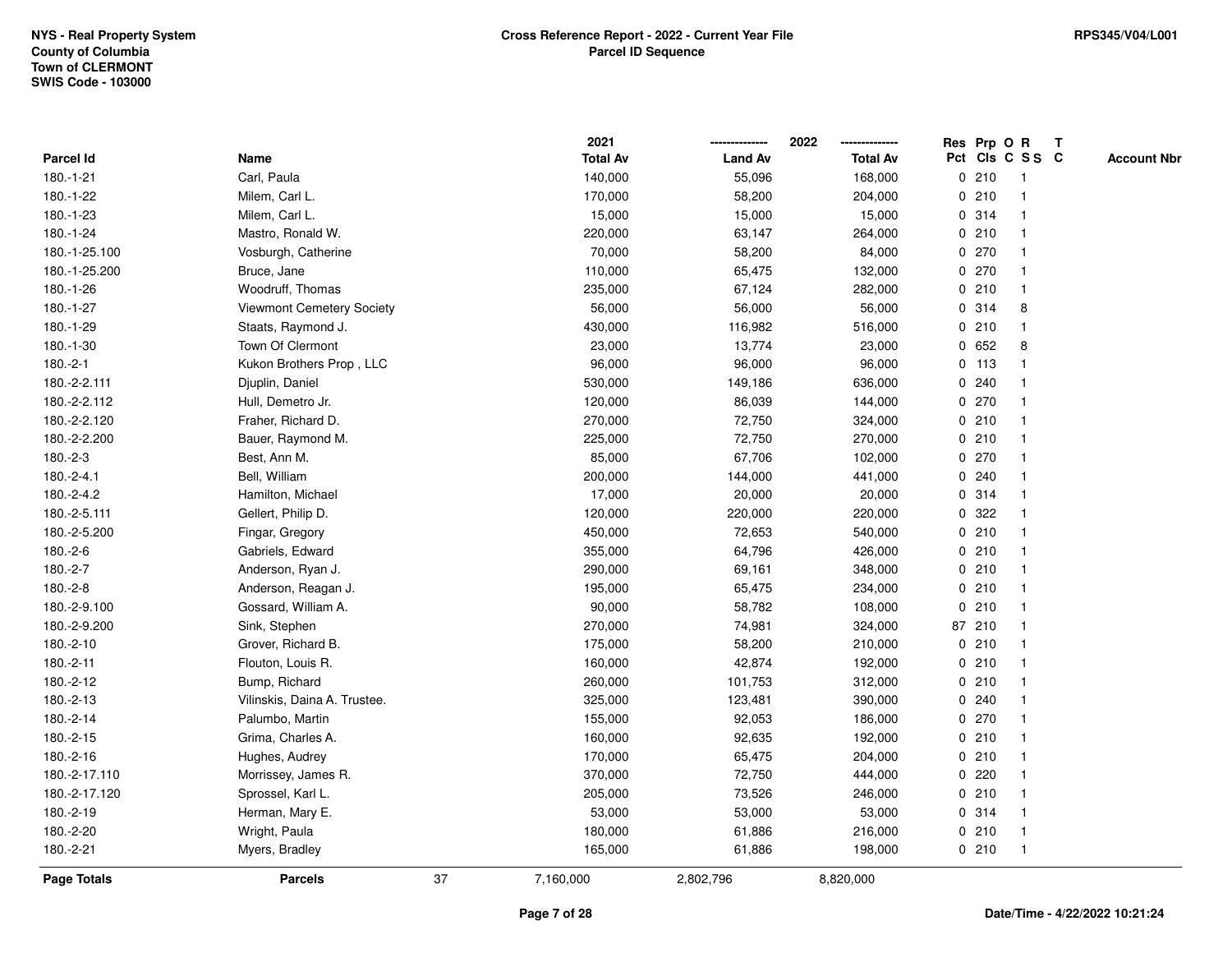|                    |                               |    | 2021            |                | 2022            |             | Res Prp O R |                 | Т |                    |
|--------------------|-------------------------------|----|-----------------|----------------|-----------------|-------------|-------------|-----------------|---|--------------------|
| Parcel Id          | Name                          |    | <b>Total Av</b> | <b>Land Av</b> | <b>Total Av</b> |             |             | Pct Cls C S S C |   | <b>Account Nbr</b> |
| 180.-2-22          | Disher, Robert E.             |    | 255,000         | 65,863         | 306,000         | 0           | 210         | $\mathbf{1}$    |   | 1649888-33         |
| 180.-2-23          | Disher, Robert E. Jr.         |    | 145,000         | 82,935         | 174,000         |             | 87 210      |                 |   |                    |
| 180.-2-24          | Case, Brenda                  |    | 250,000         | 121,056        | 300,000         |             | 0.240       |                 |   |                    |
| 180.-2-25.100      | Kilmer, Peter J.              |    | 195,000         | 85,845         | 234,000         |             | 90 210      |                 |   |                    |
| 180.-2-25.200      | Kilmer, Peter J.              |    | 40,000          | 29,100         | 48,000          |             | 0 270       |                 |   |                    |
| 180.-2-26          | Winter, Scott Richard         |    | 290,000         | 92,150         | 348,000         |             | 0.240       |                 |   |                    |
| 180.-2-27          | Freeman, Harvey               |    | 360,000         | 118,825        | 432,000         |             | 0.240       |                 |   | 1467461-01         |
| 180.-2-28          | Arcuri, Gary                  |    | 75,000          | 61,886         | 90,000          | 0           | 270         |                 |   |                    |
| 180.-2-29          | Arcuri, Gary                  |    | 240,000         | 84,390         | 288,000         |             | 0210        |                 |   |                    |
| 180.-2-30          | Serrapica, Michael A.         |    | 125,000         | 61,886         | 150,000         |             | 0210        |                 |   |                    |
| 180.-2-31.3        | Tagliaferri, Thomas J.        |    | 215,000         | 84,390         | 315,000         |             | 0210        |                 |   |                    |
| 180.-2-31.4        | Torre, Rosalba                |    | 205,000         | 113,684        | 306,000         |             | 0.240       |                 |   |                    |
| 180.-2-31.5        | Tagliaferri, Thomas J.        |    | 65,000          | 65,000         | 65,000          |             | 0.311       |                 |   |                    |
| 180.-2-31.6        | Torre, Frederick A.           |    | 220,000         | 260,000        | 264,000         |             | 0.322       |                 |   |                    |
| 180.-2-32.110      | Winter, Scott Richard         |    | 975,000         | 384,023        | 1,170,000       |             | 0.240       |                 |   |                    |
| 180.-2-32.120      | Winter, Scott Richard         |    | 70,000          | 70,000         | 70,000          |             | 0.314       |                 |   |                    |
| 180.-2-32.200      | Sullivan, Robert J.           |    | 220,000         | 63,729         | 264,000         | $\mathbf 0$ | 210         |                 |   |                    |
| 180.-2-33          | Ezzell, Wade G.               |    | 315,000         | 152,096        | 378,000         |             | 51 281      |                 |   |                    |
| 180.-2-34          | Winter, Scott R.              |    | 255,000         | 255,000        | 255,000         | 0           | 322         |                 |   |                    |
| 180.-2-35          | Hull, Edward                  |    | 225,000         | 118,146        | 270,000         |             | 80 240      |                 |   |                    |
| 180.-2-36.21       | Abela, Kerrie M.              |    | 130,000         | 59,946         | 156,000         |             | 0210        |                 |   |                    |
| 180.-2-36.22       | Abela, Kerrie M.              |    | 70,000          | 70,000         | 70,000          | 0           | 311         |                 |   |                    |
| 180.-2-36.100      | Rivenburgh, Linc H.           |    | 115,000         | 59,655         | 138,000         |             | 74 270      |                 |   |                    |
| 180.-2-37          | Hamilton, Douglas             |    | 210,000         | 57,424         | 252,000         |             | 0210        |                 |   |                    |
| 180.-2-38          | Kahle, William Scott Trust.   |    | 240,000         | 81,480         | 288,000         |             | 0210        |                 |   |                    |
| 180.-2-39.3        | Kahle, William S. Trust.      |    | 110,000         | 110,000        | 110,000         |             | 0 322       |                 |   |                    |
| 180.-2-39.200      | Kahle, William Scott Trustee. |    | 200,000         | 44,814         | 240,000         |             | 0 230       |                 |   |                    |
| 180.-2-40          | Seymour, Ronald P.            |    | 230,000         | 107,670        | 276,000         |             | 0210        |                 |   |                    |
| 180.-2-41          | Griffin, Ronald M.            |    | 225,000         | 83,420         | 270,000         |             | 0210        |                 |   |                    |
| 180.-2-42          | Fauman, Susan                 |    | 210,000         | 77,600         | 252,000         | 0           | 210         |                 |   |                    |
| 180.-2-43.1        | <b>Stickle Family Trust</b>   |    | 330,000         | 88,173         | 396,000         |             | 0210        |                 |   |                    |
| 180.-2-43.3        | Ledek, Justin T.              |    | 185,000         | 87,300         | 240,000         |             | 0.312       |                 |   |                    |
| 180.-2-43.4        | Krietsch, Christopher D.      |    | 145,000         | 145,000        | 145,000         |             | 0.322       |                 |   |                    |
| 180.-2-43.21       | Winter, Scott R.              |    | 235,000         | 235,000        | 235,000         |             | 0 322       |                 |   |                    |
| 180.-2-44.100      | Snow, James G.                |    | 160,000         | 94,381         | 192,000         |             | 0210        |                 |   |                    |
| 180.-2-44.200      | Jaeger, Richard W.            |    | 170,000         | 92,344         | 204,000         | 0           | 210         | $\mathbf{1}$    |   |                    |
| 180.-2-45          | Prinz, Patrick G.             |    | 260,000         | 128,040        | 312,000         |             | 93 210      | $\mathbf{1}$    |   |                    |
| <b>Page Totals</b> | <b>Parcels</b>                | 37 | 7,965,000       | 3,992,251      | 9,503,000       |             |             |                 |   |                    |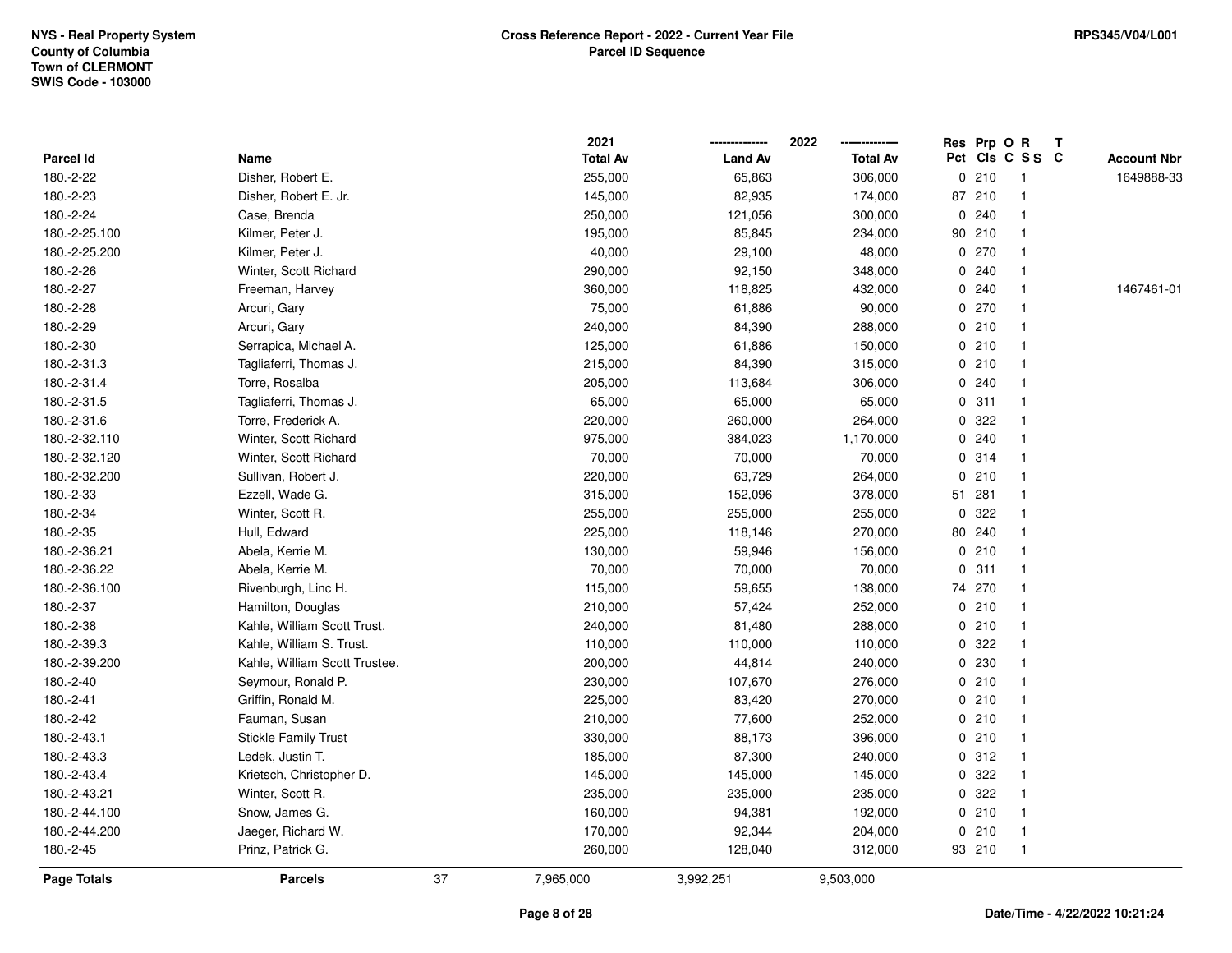|                    |                               | 2021            |                | 2022            | Res Prp O R |                 | Т |                    |
|--------------------|-------------------------------|-----------------|----------------|-----------------|-------------|-----------------|---|--------------------|
| Parcel Id          | Name                          | <b>Total Av</b> | <b>Land Av</b> | <b>Total Av</b> |             | Pct Cls C S S C |   | <b>Account Nbr</b> |
| 180.-2-46          | Stoddard, Linden              | 255,000         | 79,346         | 306,000         | 98 210      | $\overline{1}$  |   |                    |
| 180.-2-47          | Queirolo, Robert              | 205,000         | 90,210         | 246,000         | 83 210      | $\overline{1}$  |   |                    |
| 180.-2-48          | Vitella, Mary Ann             | 240,000         | 72,750         | 288,000         | 0210        | $\overline{1}$  |   |                    |
| 180.-2-49          | Burhans, William G.           | 265,000         | 72,750         | 318,000         | 0210        | $\overline{1}$  |   |                    |
| 180.-2-50.1        | Gallant Shannon, Tracey J.    | 185,000         | 124,160        | 222,000         | 0.240       | $\mathbf{1}$    |   |                    |
| 180.-2-50.2        | Gallant, Lee P.               | 233,000         | 60,431         | 279,600         | 0210        | $\mathbf 1$     |   |                    |
| 180.-2-52          | Queirolo, Robert              | 345,000         | 156,170        | 414,000         | 0.240       | $\mathbf{1}$    |   |                    |
| 180.-2-53          | Puckett, Georgianne K.        | 160,000         | 65,475         | 192,000         | 0270        | $\mathbf{1}$    |   |                    |
| 180.-2-54          | Fingar, Gregory C.            | 345,000         | 72,362         | 414,000         | 0210        | $\mathbf{1}$    |   |                    |
| 180.-2-55          | Kaeding, Horst Jr.            | 185,000         | 65,960         | 222,000         | 0210        | $\mathbf{1}$    |   |                    |
| 180.-2-56          | Fingar, Gregory               | 335,000         | 84,293         | 402,000         | 0.240       | $\mathbf{1}$    |   |                    |
| 180.-2-57          | In Flight Inc                 | 245,000         | 65,475         | 294,000         | 0210        | 8               |   |                    |
| 180.-2-61          | Scholefield, James            | 275,000         | 72,750         | 330,000         | 0210        | $\mathbf{1}$    |   |                    |
| 180.-2-62.100      | Daley, Patricia               | 340,000         | 101,850        | 408,000         | 0210        | $\overline{1}$  |   |                    |
| 180.-2-62.200      | Daley, Anthony J.             | 255,000         | 65,475         | 306,000         | 0210        | $\overline{1}$  |   |                    |
| $181 - 1 - 1$      | Ali, Darlene P.               | 220,000         | 128,040        | 220,000         | 0417        | $\mathbf{1}$    |   |                    |
| $181 - 1 - 2$      | Scott, Joseph M.              | 200,000         | 47,530         | 240,000         | 0210        | $\overline{1}$  |   |                    |
| $181 - 1 - 4$      | Connors, Karen                | 175,000         | 77,600         | 210,000         | 0210        | $\mathbf{1}$    |   |                    |
| $181 - 1 - 5$      | AUTOVINO, AS TRUSTEE, Carmela | 150,000         | 78,182         | 180,000         | 94 210 W 1  |                 |   |                    |
| $181 - 1 - 6$      | Morrision, Joseph R. Jr.      | 190,000         | 83,420         | 228,000         | 0210        | $\overline{1}$  |   |                    |
| $181.-1-7$         | Van Wagner, Kevin D.          | 180,000         | 82,450         | 216,000         | 0210        | $\overline{1}$  |   |                    |
| $181 - 1 - 8$      | LJ Warehouse Inc              | 295,000         | 92,441         | 295,000         | 0 484       | $\mathbf{1}$    |   |                    |
| 181.-1-9.100       | Schwab Farm Holding, LLC      | 700,000         | 463,078        | 840,000         | 0.241       | $\mathbf{1}$    |   |                    |
| 181.-1-9.200       | Philippe, Isabelle            | 765,000         | 275,286        | 918,000         | 0.240       | $\overline{1}$  |   |                    |
| 181.-1-10.110      | Saulpaugh, Laurence V.        | 295,000         | 135,800        | 354,000         | 0.242       | $\mathbf{1}$    |   |                    |
| 181.-1-10.120      | Myers, Nancy J.               | 132,000         | 132,000        | 132,000         | 0.322       | $\mathbf{1}$    |   |                    |
| 181.-1-10.200      | Saulpaugh, Lawrence V.        | 310,000         | 87,300         | 372,000         | 0210        | -1              |   |                    |
| $181 - 1 - 11$     | Kilmer, Howard                | 330,000         | 184,979        | 330,000         | 0 120       |                 |   |                    |
| $181 - 1 - 12$     | Angello's Distributing Inc    | 500,000         | 94,963         | 500,000         | 0 449       | $\mathbf{1}$    |   |                    |
| $181 - 1 - 13$     | Caribbean Management Corp     | 815,000         | 89,240         | 815,000         | 0411        | $\mathbf{1}$    |   |                    |
| $181 - 1 - 15$     | Kilmer, Howard                | 75,000          | 75,000         | 75,000          | $0$ 120     | $\mathbf{1}$    |   |                    |
| 181.-1-16.111      | Kahle, Scott W.               | 75,000          | 75,000         | 75,000          | 0 314       | $\mathbf{1}$    |   |                    |
| 181.-1-16.112      | Kahle, Scott W.               | 475,000         | 107,379        | 475,000         | 0411        | $\mathbf{1}$    |   |                    |
| 181.-1-16.120      | Decker, Terry                 | 80,000          | 80,000         | 80,000          | 0.314       | $\mathbf{1}$    |   |                    |
| 181.-1-16.200      | Decker, Terry                 | 230,000         | 88,658         | 230,000         | 0 483       | $\mathbf 1$     |   | 1624402-47         |
| $181 - 1 - 17$     | Manetta, Thomas V.            | 185,000         | 118,340        | 222,000         | 0210        | $\overline{1}$  |   |                    |
| $181 - 1 - 18$     | Abbott, George                | 965,000         | 181,972        | 1,158,000       | 97 240      | $\overline{1}$  |   |                    |
| <b>Page Totals</b> | 37<br><b>Parcels</b>          | 11,210,000      | 4,028,115      | 12,806,600      |             |                 |   |                    |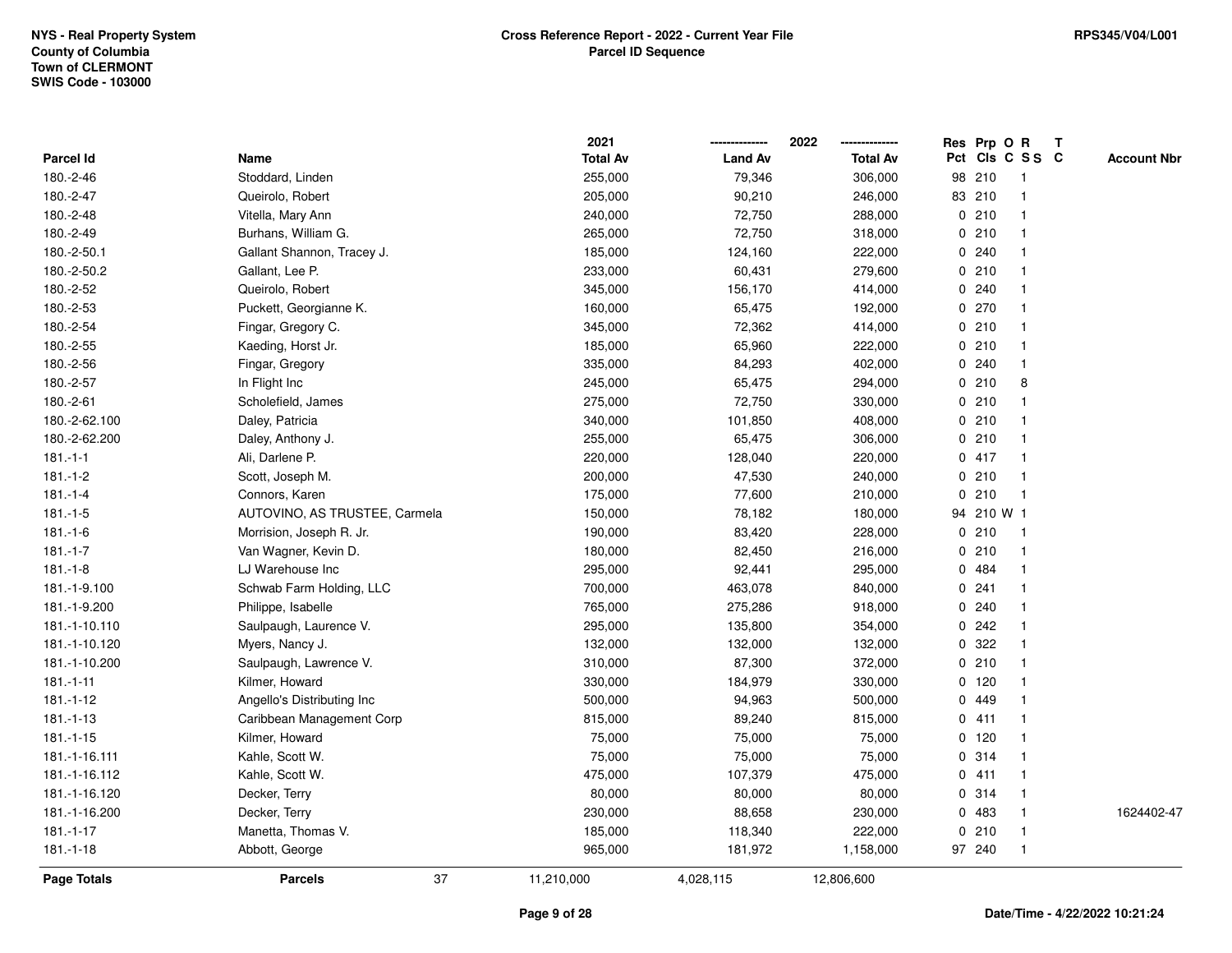**2021 -------------- 2022**

**--------------**

|                    |                                  | 2021            |                | 2022            | Res Prp O R  |        |                         | T |                    |
|--------------------|----------------------------------|-----------------|----------------|-----------------|--------------|--------|-------------------------|---|--------------------|
| Parcel Id          | Name                             | <b>Total Av</b> | <b>Land Av</b> | <b>Total Av</b> |              |        | Pct Cls C S S C         |   | <b>Account Nbr</b> |
| 181.-1-19.110      | Mitchell, Juanita D.             | 8,000           | 8,000          | 8,000           | $\mathbf 0$  | 322    | -1                      |   |                    |
| 181.-1-19.120      | McKeon, Richard                  | 620,000         | 228,144        | 744,000         |              | 0.240  |                         |   |                    |
| 181.-1-20          | Martin, Cynthia                  | 310,000         | 92,732         | 372,000         |              | 0210   |                         |   |                    |
| $181 - 1 - 21$     | Abbott, George                   | 144,000         | 144,000        | 144,000         |              | 0.314  |                         |   |                    |
| 181.-1-22          | Hotaling, William                | 245,000         | 97,970         | 294,000         |              | 0210   |                         |   |                    |
| 181.-1-23          | Gill, Dennis E.                  | 215,000         | 87,300         | 258,000         | 99 210       |        |                         |   |                    |
| $181.-1-24$        | Cheng, Lok Kwan Laurelle         | 50,000          | 50,000         | 50,000          |              | 0 314  |                         |   |                    |
| 181.-1-25.100      | Phillips, Jennifer               | 430,000         | 302,543        | 516,000         |              | 0.240  | -1                      |   |                    |
| 181.-1-25.200      | <b>Town Of Clermont</b>          | 220,000         | 41,031         | 220,000         | $\mathbf 0$  | 662    | 8                       |   |                    |
| 181.-1-26.12       | Germantown Telephone Co.         | 35,000          | 5,936          | 35,000          |              | 0 831  | 6                       |   |                    |
| 181.-1-26.111      | Town of Clermont                 | 180,000         | 180,000        | 180,000         |              | 0.322  | 8                       |   |                    |
| 181.-1-26.112      | Town of Clermont                 | 135,000         | 135,000        | 135,000         |              | 0 314  | 8                       |   |                    |
| 181.-1-26.200      | Morano, Paul E.                  | 270,000         | 87,688         | 324,000         | 0            | 220    |                         |   |                    |
| 181.-1-27          | Maus, Annie                      | 440,000         | 72,750         | 528,000         | 50 220       |        |                         |   |                    |
| 181.-1-28          | Saulpaugh & Sons, Inc, George W. | 190,000         | 49,470         | 228,000         | 0            | 210    |                         |   |                    |
| 181.-1-29          | Saulpaugh, George                | 1,150,000       | 314,086        | 1,150,000       | $\mathbf{0}$ | 449    |                         |   |                    |
| 181.-1-31          | Piper's Farm, LLC                | 340,000         | 217,280        | 390,000         |              | 0 484  |                         |   |                    |
| 181.-1-32.111      | Bouwerie Farm Management, LLC    | 1,323,000       | 401,677        | 1,587,600       |              | 0.250  |                         |   |                    |
| 181.-1-32.112      | Bouwerie Farm Management, LLC    | 75,000          | 105,000        | 105,000         |              | 0 322  |                         |   |                    |
| 181.-1-32.120      | Bouwerie Farm Management, LLC    | 190,000         | 220,000        | 220,000         | $\mathbf{0}$ | 322    |                         |   |                    |
| 181.-1-32.200      | Gurnee, Marion                   | 450,000         | 153,357        | 540,000         |              | 98 210 |                         |   |                    |
| $181.3 - 1 - 1$    | Sterritt, Travis L.              | 150,000         | 46,560         | 180,000         |              | 0210   | $\overline{\mathbf{1}}$ |   |                    |
| 181.3-1-2          | <b>Clermont Cemetery Society</b> | 64,100          | 64,100         | 64,100          | 0            | 695    | 8                       |   |                    |
| 181.3-1-4          | Town of Clermont                 | 826,149         | 67,415         | 826,149         | 0            | 652    | 8                       |   |                    |
| 181.3-1-5          | Tousey, W Raymond                | 160,000         | 28,518         | 192,000         |              | 0210   |                         |   |                    |
| 181.3-1-6.110      | Tin Barn Holdings, LLC           | 160,000         | 60,528         | 160,000         |              | 0.312  |                         |   |                    |
| 181.3-1-7.100      | DeKaser-Takacs Trust             | 290,000         | 96,709         | 348,000         |              | 0210   |                         |   |                    |
| 181.3-1-7.200      | DeKaser-Takacs Trust             | 80,000          | 80,000         | 80,000          |              | 0 314  |                         |   |                    |
| 181.3-1-8          | Leonard, Philip                  | 185,000         | 53,932         | 222,000         |              | 0210   |                         |   |                    |
| 181.3-1-9          | Coons, Grace                     | 14,000          | 7,760          | 14,000          | 0            | 312    | -1                      |   |                    |
| 181.3-1-10         | Pottenburgh, Michael F. Sr.      | 180,000         | 20,370         | 216,000         |              | 0210   | -1                      |   |                    |
| 181.3-1-11         | Gilbert, Douglas J.              | 245,000         | 79,928         | 294,000         |              | 0210   | -1                      |   |                    |
| 181.3-1-12         | Pottenburgh, Michael F.          | 175,000         | 21,728         | 175,000         |              | 0411   |                         |   |                    |
| 181.3-1-13         | Glassman, Harriet                | 225,000         | 30,167         | 270,000         |              | 0210   |                         |   |                    |
| 181.3-1-14         | DiPalma, Andrea                  | 135,000         | 28,518         | 162,000         |              | 0220   |                         |   |                    |
| 181.3-1-15         | Szlasa, David                    | 260,000         | 76,048         | 312,000         |              | 0210   | $\mathbf 1$             |   |                    |
| 181.3-1-16         | Misonznick, Ryan                 | 235,000         | 67,900         | 282,000         |              | 0210   | $\mathbf{1}$            |   |                    |
| <b>Page Totals</b> | 37<br><b>Parcels</b>             | 10,404,249      | 3,824,145      | 11,825,849      |              |        |                         |   |                    |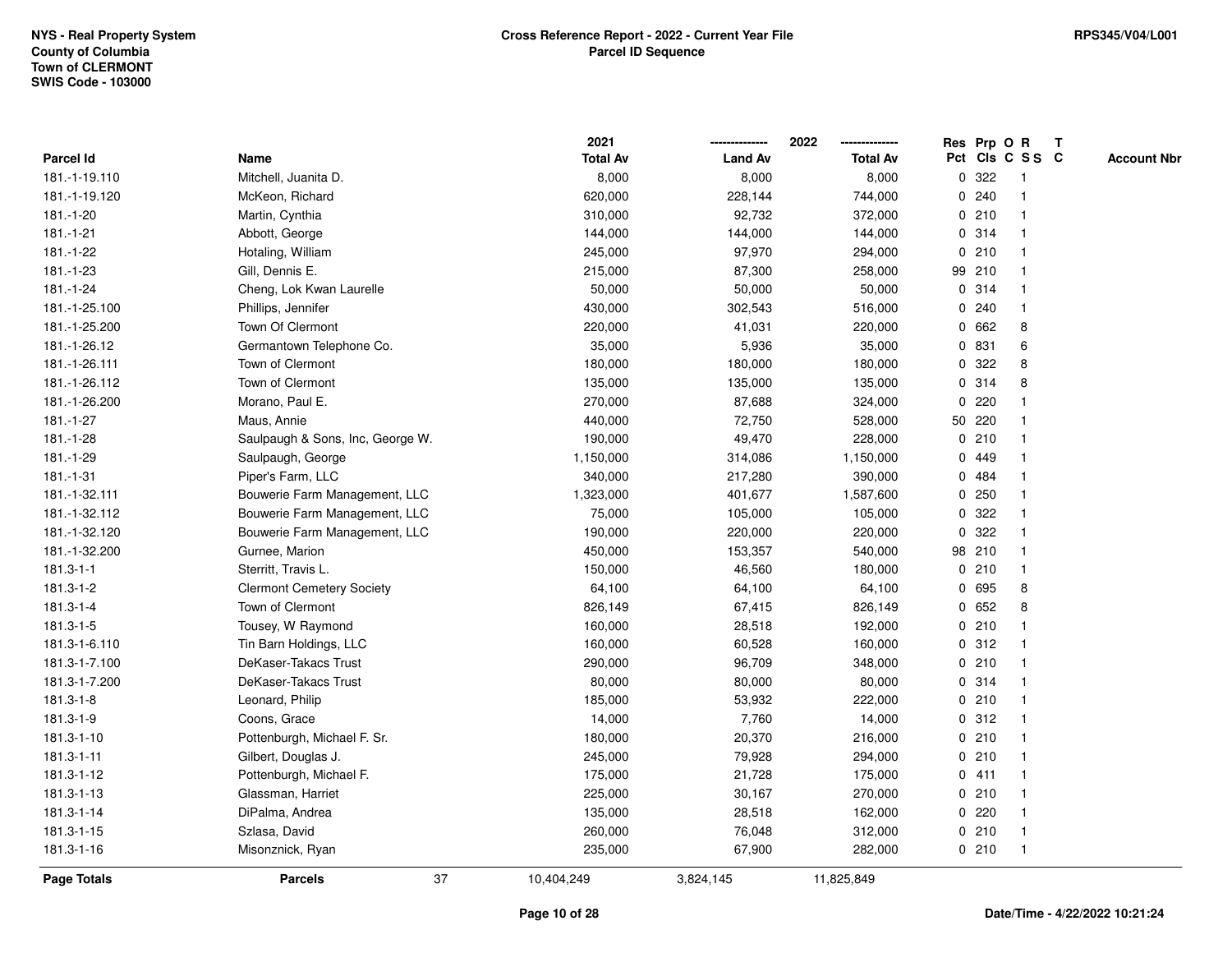|                  |                                   |    | 2021            |                | 2022            |             | Res Prp O R |                 | Т |                    |
|------------------|-----------------------------------|----|-----------------|----------------|-----------------|-------------|-------------|-----------------|---|--------------------|
| <b>Parcel Id</b> | Name                              |    | <b>Total Av</b> | <b>Land Av</b> | <b>Total Av</b> |             |             | Pct Cls C S S C |   | <b>Account Nbr</b> |
| 181.3-1-17       | Rockwell, Travis                  |    | 165,000         | 68,676         | 198,000         |             | 0210        | $\mathbf{1}$    |   |                    |
| 181.3-1-18       | Vucich, John G.                   |    | 140,000         | 24,444         | 168,000         | 0           | 210         | $\mathbf{1}$    |   |                    |
| 181.3-1-19       | Paxel Reis Properties, Inc        |    | 200,000         | 44,038         | 200,000         |             | 0483        | $\mathbf{1}$    |   |                    |
| 181.3-1-20       | Wood, Steven R.                   |    | 145,000         | 29,197         | 174,000         |             | 0210        | $\mathbf{1}$    |   |                    |
| 181.3-1-21       | Fenn Ross M                       |    | 315,000         | 74,787         | 315,000         |             | 0411        | -1              |   |                    |
| 181.3-1-22       | <b>Orsulich Trust Declaration</b> |    | 215,000         | 67,900         | 258,000         |             | 0210        | -1              |   |                    |
| 181.3-1-23       | Tousey, Raymond                   |    | 155,000         | 23,668         | 186,000         |             | 0210        | $\mathbf{1}$    |   |                    |
| 181.3-2-1        | Cheng, Laurelle Lok Kwan          |    | 185,000         | 77,697         | 222,000         |             | 0210        | $\mathbf{1}$    |   |                    |
| 181.3-2-2        | Cheng, Lok Kwan Laurelle          |    | 403,000         | 85,360         | 483,600         | 0           | 210         | $\mathbf{1}$    |   |                    |
| 181.3-2-3.1      | Harte, Thomas                     |    | 160,000         | 79,928         | 192,000         |             | 55 210      | $\mathbf{1}$    |   |                    |
| 181.3-2-3.2      | Finta, Anthony                    |    | 385,000         | 78,570         | 462,000         |             | 0210        | $\mathbf{1}$    |   |                    |
| 181.3-2-4        | Delaney, Alexis                   |    | 275,000         | 83,517         | 330,000         |             | 0210        | $\mathbf 1$     |   |                    |
| 181.3-2-6        | Shute, Benjamin R. III.           |    | 225,000         | 42,486         | 270,000         |             | 0210        | 1               |   |                    |
| 181.3-2-7        | Shute, Benjamin III.              |    | 306,000         | 77,600         | 367,200         |             | 0210        | -1              |   |                    |
| $190.-1-1$       | <b>Clermont St Park Commissi</b>  |    | 211,200         | 211,200        | 211,200         | $\mathbf 0$ | 682         | 8               |   |                    |
| $190.-1-2$       | Szemes, Erno                      |    | 115,000         | 115,000        | 115,000         |             | 0.311       | $\mathbf{1}$    |   |                    |
| $190.-1-3$       | AHG Properties Inc                |    | 50,000          | 50,000         | 50,000          |             | 0.314       | $\mathbf{1}$    |   |                    |
| 190.-1-4         | <b>AHG Properties Inc</b>         |    | 200,000         | 72,750         | 220,000         |             | 0 433       | $\mathbf{1}$    |   |                    |
| $190.-1-5$       | Feller, Albert Jr.                |    | 55,000          | 22,310         | 66,000          |             | 0270        | $\mathbf 1$     |   |                    |
| 190.-1-6         | Silberstein, Isaac                |    | 240,000         | 61,110         | 240,000         |             | 0411        | 1               |   |                    |
| $190.-1-7$       | Pierce, Adam A.                   |    | 340,000         | 151,611        | 408,000         |             | 0.240       | $\overline{1}$  |   |                    |
| 190.-1-8.110     | Johnson, Robin                    |    | 200,000         | 76,436         | 240,000         |             | 0210        | $\mathbf{1}$    |   |                    |
| 190.-1-8.120     | Hayes, Charles F.                 |    | 205,000         | 64,214         | 246,000         |             | 0210        | $\mathbf{1}$    |   | 1630243-47         |
| 190.-1-8.200     | Nesel, Jeanette Spaeth            |    | 410,000         | 129,980        | 492,000         |             | 0.240       | $\mathbf{1}$    |   |                    |
| $190.-1-9$       | Kaiser, Doreen                    |    | 275,000         | 85,457         | 330,000         |             | 0210        | $\mathbf{1}$    |   |                    |
| $190.-1-10$      | Halterman, Tracy L.               |    | 125,000         | 20,370         | 186,000         |             | 0210        | 1               |   |                    |
| 190.-1-11        | Halterman IV, John D.             |    | 310,000         | 80,510         | 354,000         |             | 0 283       |                 |   |                    |
| 190.-1-12        | Bonner, Jason                     |    | 175,000         | 66,930         | 216,000         |             | 0210        | $\mathbf{1}$    |   |                    |
| 190.-1-13        | Rockefeller, Cody                 |    | 235,000         | 62,759         | 282,000         |             | 0210        | $\mathbf{1}$    |   |                    |
| 190.-1-14        | Miserandino, Anthony              |    | 120,000         | 58,200         | 204,000         |             | 0210        | $\mathbf{1}$    |   |                    |
| 190.-1-15.111    | Rockefeller, Harold J.            |    | 250,000         | 250,000        | 250,000         |             | $0$ 151     | $\mathbf{1}$    |   |                    |
| 190.-1-15.112    | Keeling, Shana                    |    | 265,000         | 38,800         | 318,000         |             | 0210        | $\mathbf{1}$    |   |                    |
| 190.-1-15.120    | Palmer, Robert Bruce              |    | 360,000         | 80,122         | 432,000         |             | 0210        | $\mathbf{1}$    |   |                    |
| 190.-1-15.200    | Rockefeller, Harold J.            |    | 215,000         | 68,579         | 258,000         |             | 0210        | $\mathbf{1}$    |   |                    |
| 190.-1-16        | Jones, Edward                     |    | 195,000         | 112,714        | 234,000         |             | 0.240       | $\mathbf 1$     |   |                    |
| 190.-1-17        | Woelm, Annamarie                  |    | 180,000         | 58,200         | 216,000         |             | 0210        | $\mathbf{1}$    |   | 1463459-01         |
| $190.-1-18$      | Hinton, Benjamin K.               |    | 275,000         | 113,005        | 330,000         |             | 0.240       | $\mathbf{1}$    |   |                    |
| Page Totals      | <b>Parcels</b>                    | 37 | 8,280,200       | 2,908,125      | 9,724,000       |             |             |                 |   |                    |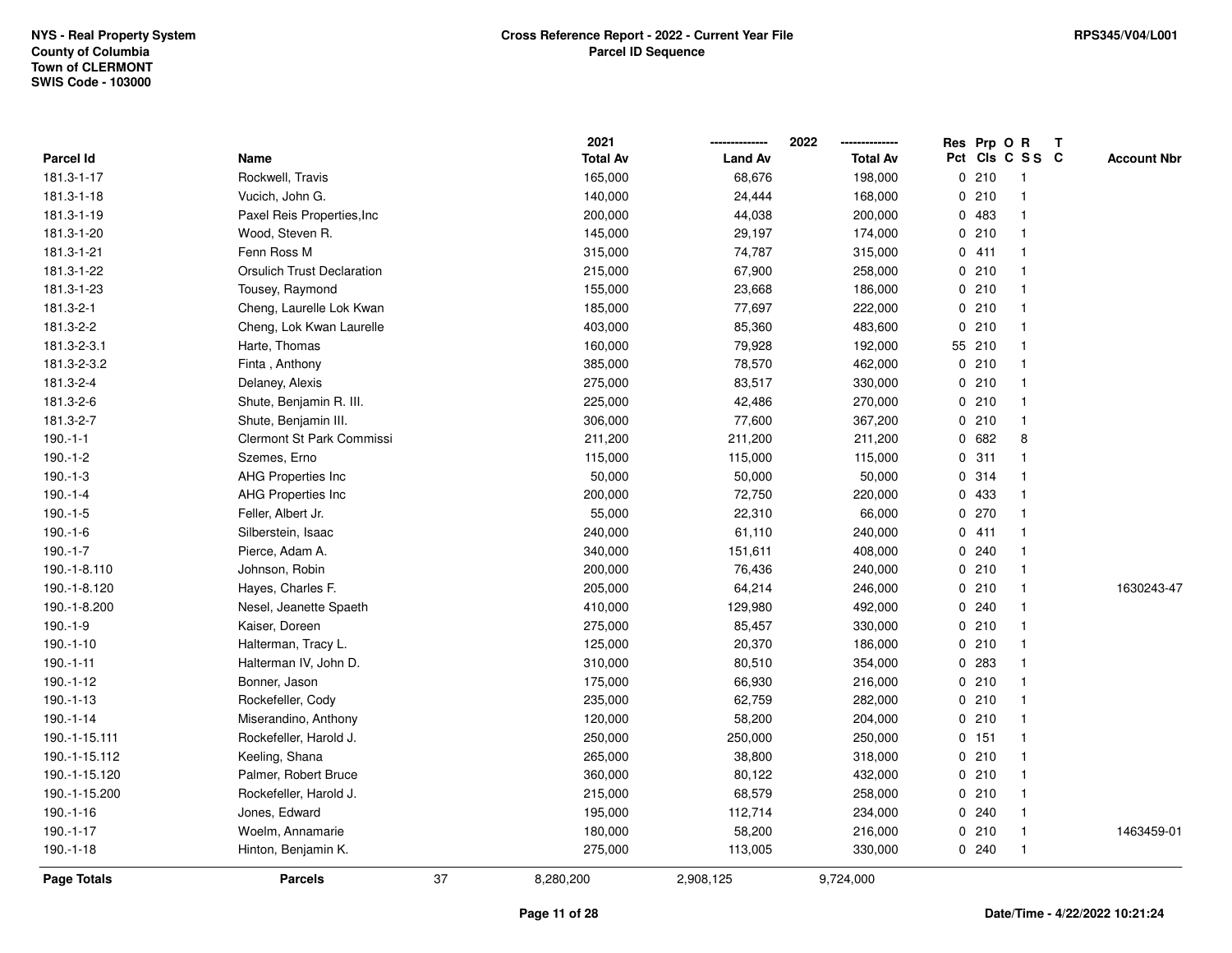|               |                             |    | 2021            |                | 2022<br>-------------- | Res Prp O R |                 |              | $\mathbf{T}$ |                    |
|---------------|-----------------------------|----|-----------------|----------------|------------------------|-------------|-----------------|--------------|--------------|--------------------|
| Parcel Id     | Name                        |    | <b>Total Av</b> | <b>Land Av</b> | <b>Total Av</b>        |             | Pct Cls C S S C |              |              | <b>Account Nbr</b> |
| 190.-1-19.110 | Templeton, Bruce            |    | 795,000         | 163,736        | 954,000                |             | 75 240          | -1           |              |                    |
| 190.-1-19.120 | Triple M Land Corp          |    | 360,000         | 131,047        | 420,000                |             | $0$ 116         |              |              |                    |
| 190.-1-19.210 | Phillips, Craig S.          |    | 125,000         | 69,161         | 150,000                |             | 0270            |              |              |                    |
| 190.-1-20     | Williams, Micheal J.        |    | 180,000         | 66,057         | 216,000                |             | 0210            | $\mathbf{1}$ |              |                    |
| 190.-1-21.100 | Dongo, Fernando E.          |    | 140,000         | 60,431         | 168,000                |             | 0210            |              |              |                    |
| 190.-1-21.200 | Blank, Theodore J.          |    | 325,000         | 45,000         | 390,000                |             | 0210            |              |              |                    |
| 190.-1-22     | Marques, Joao               |    | 170,000         | 64,020         | 204,000                |             | 0210            |              |              |                    |
| 190.-1-23.100 | Schmand, Gabriel            |    | 385,000         | 36,666         | 462,000                |             | 0210            |              |              |                    |
| 190.-1-24     | Flowers, Noele              |    | 301,000         | 34,920         | 361,200                |             | 0210            |              |              |                    |
| 190.-1-25     | Kipp, Lori                  |    | 160,000         | 49,858         | 192,000                |             | 0210            |              |              |                    |
| 190.-1-26     | Roost & Kin, LLC            |    | 195,000         | 32,000         | 234,000                |             | 0.283           | -1           |              |                    |
| 190.-1-27     | Pelletier, Michael J.       |    | 320,000         | 72,750         | 384,000                |             | 0210            |              |              |                    |
| 190.-1-28     | Kellenbenz, Kenneth W.      |    | 245,000         | 66,251         | 294,000                |             | 0210            |              |              |                    |
| 190.-1-29     | Broast, Anita H.            |    | 285,000         | 52,186         | 342,000                |             | 0210            |              |              |                    |
| 190.-1-30     | Clermont St Park            |    | 2,456,300       | 453,960        | 2,456,300              |             | 0 681 W 8       |              |              |                    |
| 190.-1-31     | Copeland, Kimberly A L      |    | 285,000         | 122,220        | 342,000                |             | 0.240           |              |              |                    |
| 190.-1-32     | Davidson, Maureen           |    | 375,000         | 101,947        | 450,000                |             | 0210            | $\mathbf{1}$ |              |                    |
| 190.-1-33.210 | Barca, Maureen              |    | 340,000         | 103,790        | 408,000                |             | 0.240           | $\mathbf{1}$ |              |                    |
| 190.-1-33.220 | Barca, Maureen              |    | 70,000          | 70,000         | 70,000                 |             | 0.314           | $\mathbf{1}$ |              |                    |
| 190.-1-34     | Hinkein, Patricia A.        |    | 245,000         | 67,900         | 294,000                |             | 0.281           |              |              |                    |
| $*190.-1-36$  | Arlyck, Ralph L.            |    | 380,000         | 124,354        | 380,000                |             | 0.240           |              |              |                    |
| 190.-1-36.3   | Arlyck, Ralph               |    |                 | 124,354        | 474,240                |             | 0.240           |              |              |                    |
| 190.-1-36.4   | Costello, William           |    |                 | 40,000         | 40,000                 |             | 0.311           |              |              |                    |
| 190.-1-37     | Mercuri, Albert Jr.         |    | 200,000         | 59,946         | 240,000                |             | 0210            | $\mathbf{1}$ |              |                    |
| 190.-1-38     | Davis, Roy E.               |    | 140,000         | 44,038         | 168,000                |             | 0210            |              |              |                    |
| 190.-1-39.110 | Rj Hudson Valley Properties |    | 270,000         | 66,154         | 270,000                |             | 0 484           |              |              |                    |
| 190.-1-39.120 | King, Ryan                  |    | 205,000         | 76,436         | 246,000                |             | 0210            |              |              |                    |
| 190.-1-39.200 | Jones, Peter B.             |    | 270,000         | 76,436         | 324,000                |             | 0210            |              |              |                    |
| 190.-1-40.12  | LoBrutto, Rion              |    | 175,000         | 185,000        | 350,000                |             | 0.240           |              |              |                    |
| 190.-1-40.111 | Platti, Lisa E.             |    | 410,000         | 77,891         | 492,000                |             | 0.240           |              |              |                    |
| 190.-1-40.112 | Gropper, Howard C.          |    | 400,000         | 400,000        | 400,000                |             | 0.322           |              |              |                    |
| 190.-1-40.200 | Platti, Lorinda             |    | 240,000         | 69,064         | 288,000                |             | 0210            | $\mathbf{1}$ |              |                    |
| 190.-1-41.1   | Trigo, Antonio              |    | 440,000         | 119,310        | 460,000                |             | 0 483           |              |              |                    |
| 190.-1-41.2   | Ricardo, Jose J.            |    | 110,000         | 110,000        | 110,000                |             | 0 322           |              |              |                    |
| 190.-1-42     | Rockefeller, Harold J.      |    | 130,000         | 130,000        | 130,000                |             | 0 151           |              |              |                    |
| 190.-1-43     | Rockefeller, Harold J.      |    | 44,000          | 44,000         | 44,000                 |             | 0 151           | $\mathbf{1}$ |              |                    |
| 191.-1-12.3   | Schneider, Christine        |    |                 | 85,000         | 85,000                 |             | 0.314           | $\mathbf{1}$ |              |                    |
| Page Totals   | <b>Parcels</b>              | 36 | 10,791,300      | 3,571,529      | 12,912,740             |             |                 |              |              |                    |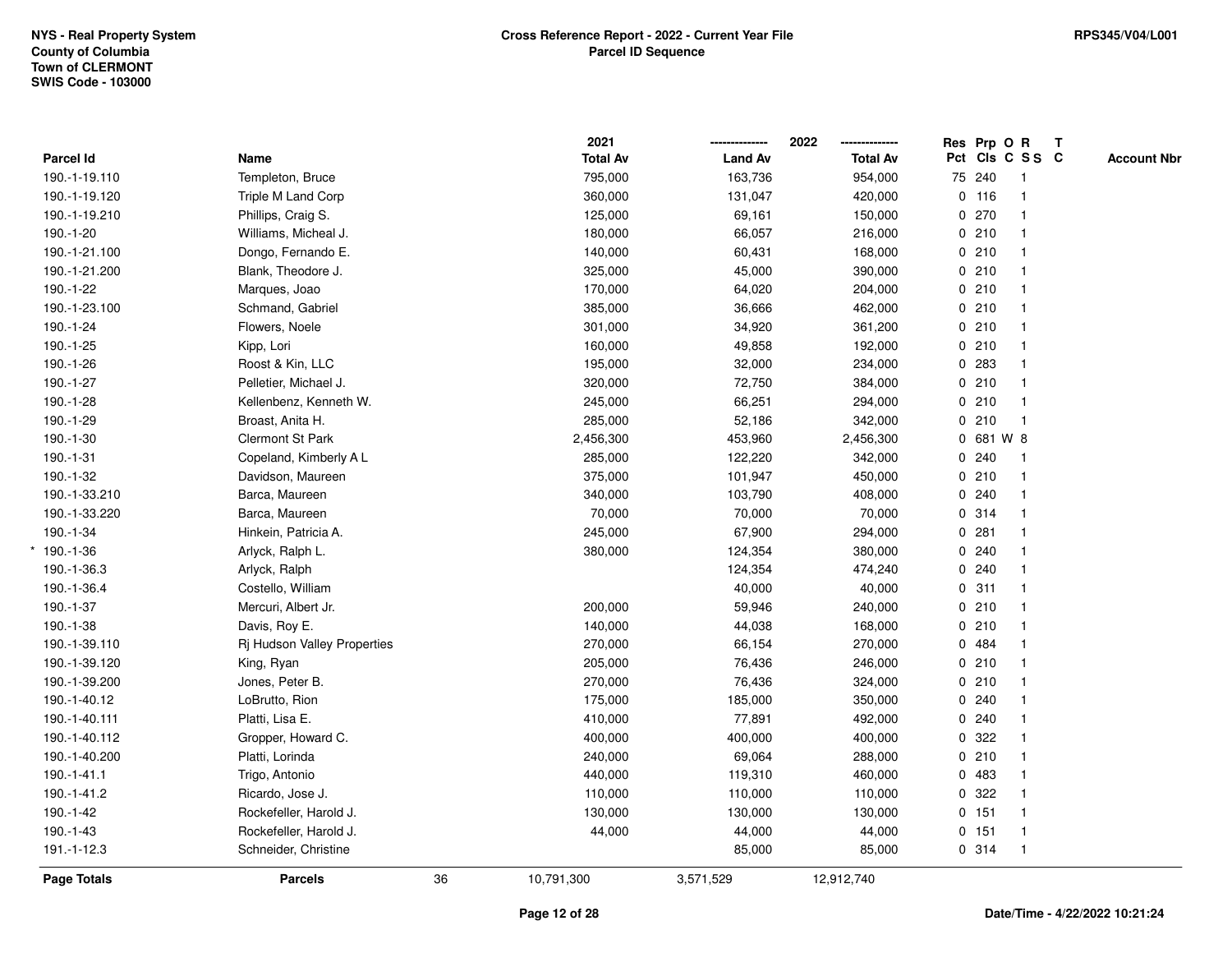|                |                                 | 2021            |                | 2022            | Res Prp O R |                         | T |                    |
|----------------|---------------------------------|-----------------|----------------|-----------------|-------------|-------------------------|---|--------------------|
| Parcel Id      | Name                            | <b>Total Av</b> | <b>Land Av</b> | <b>Total Av</b> |             | Pct Cls C S S C         |   | <b>Account Nbr</b> |
| 191.-1-12.4    | Fraleigh, Deborah               |                 | 75,000         | 75,000          | 0.314       | $\overline{1}$          |   |                    |
| 191.-1-12.5    | Fraleigh, Deborah               |                 | 75,000         | 75,000          | 0.314       | $\mathbf{1}$            |   |                    |
| * 191.-1-12.12 | Fraleigh, Deborah               | 65,000          | 65,000         | 65,000          | 0.314       | $\mathbf{1}$            |   |                    |
| 191.-1-12.21   | Fuchs, Terese                   | 380,000         | 105,730        | 456,000         | 0210        | $\mathbf{1}$            |   |                    |
| 191.-1-12.22   | Fuchs, Mary T.                  | 60,000          | 75,000         | 75,000          | 0.314       | 1                       |   |                    |
| 191.-1-12.111  | Shafranek, Scott Shawn          | 620,000         | 159,080        | 620,000         | $0$ 120     | $\mathbf{1}$            |   |                    |
| 191.-1-12.112  | Fuchs, Mary Jane                | 100,000         | 100,000        | 100,000         | 0.314       | $\mathbf{1}$            |   |                    |
| $191.-1-13$    | Minkowitz, Cherrie              | 540,000         | 351,916        | 540,000         | 0 120       | $\mathbf{1}$            |   |                    |
| 191.-1-14.100  | Queirolo, Marco                 | 140,000         | 140,000        | 140,000         | 0.322       | $\mathbf{1}$            |   |                    |
| 191.-1-14.200  | Boyle, Wickham                  | 345,000         | 106,700        | 414,000         | 0210        | $\mathbf{1}$            |   |                    |
| 191.-1-15.100  | Miller, Harriet                 | 320,000         | 167,810        | 320,000         | 0 151       | $\overline{\mathbf{1}}$ |   |                    |
| 191.-1-15.200  | Miller, Ronald J.               | 100,000         | 100,000        | 100,000         | 0.314       | 1                       |   |                    |
| 191.-1-16.111  | Brauch, Peter K.                | 340,000         | 122,123        | 408,000         | 0210        | $\mathbf 1$             |   |                    |
| 191.-1-16.112  | Brauch, Peter                   | 95,000          | 95,000         | 95,000          | 0.314       | $\mathbf{1}$            |   |                    |
| 191.-1-16.121  | Voll, John F.                   | 330,000         | 117,467        | 396,000         | 0.241       | $\overline{1}$          |   |                    |
| 191.-1-16.122  | Voll, John F.                   | 380,000         | 166,840        | 456,000         | 0.240       | $\mathbf{1}$            |   |                    |
| 191.-1-16.200  | Gaschel, Joshua                 | 295,000         | 191,575        | 354,000         | 85 240      | $\mathbf{1}$            |   |                    |
| $191.-1-17$    | Rottenberg, Mijai               | 760,000         | 213,400        | 912,000         | 0.240       | $\mathbf{1}$            |   | 1630052-47         |
| $191.-1-18$    | Arcoleo, Anthony                | 495,000         | 279,554        | 594,000         | 0.240       | $\mathbf 1$             |   |                    |
| 191.-1-32.12   | Girard, Judith                  | 325,000         | 83,420         | 390,000         | 0210        | $\mathbf 1$             |   |                    |
| 191.-1-32.111  | 360 Cedar Hill RD LLC           | 495,000         | 270,727        | 495,000         | $0$ 120     | $\mathbf 1$             |   |                    |
| 191.-1-32.112  | Fuchs, Mary Theresa             | 55,000          | 41,710         | 66,000          | 0270        | $\overline{1}$          |   |                    |
| 191.-1-32.200  | White, Jeri                     | 240,000         | 95,448         | 288,000         | 0.240       | $\mathbf{1}$            |   |                    |
| 191.-1-33.12   | Pinho, Manuel                   | 295,000         | 25,608         | 354,000         | 0210        | $\mathbf{1}$            |   |                    |
| 191.-1-33.111  | Pinho, Manuel                   | 220,000         | 220,000        | 220,000         | 0.322       | $\overline{1}$          |   | 1623321-47         |
| 191.-1-33.122  | Pinho, Manuel                   | 450,000         | 131,920        | 450,000         | 0411        | $\overline{1}$          |   | 1623321-47         |
| 191.-1-34      | Ruella, Nancy                   | 230,000         | 40,740         | 276,000         | 0210        | $\mathbf{1}$            |   |                    |
| 191.-1-35      | Miller, Harriet                 | 260,000         | 77,600         | 312,000         | 0210        | $\mathbf 1$             |   |                    |
| 191.-1-36      | Werner, Todd A.                 | 230,000         | 92,150         | 276,000         | 96 210      | $\mathbf{1}$            |   |                    |
| 191.-1-37      | Lawyer, Adom                    | 275,000         | 105,730        | 330,000         | 0210        | $\mathbf{1}$            |   |                    |
| 191.-1-38.120  | Votava, Emil W.                 | 415,000         | 212,139        | 498,000         | 0.240       | $\mathbf{1}$            |   |                    |
| 191.-1-38.211  | Votava, Frank V.                | 4,000           | 4,000          | 4,000           | 0.322       | 1                       |   |                    |
| 191.-1-38.212  | Votava, Frank V.                | 340,000         | 84,778         | 408,000         | 0.240       | 1                       |   |                    |
| 191.-1-38.220  | Votava, Frank V.                | 160,000         | 58,200         | 192,000         | 0210        | $\mathbf{1}$            |   |                    |
| 191.-2-10      | Jaeger, Michael                 | 455,000         | 121,153        | 546,000         | 0.240       | $\mathbf{1}$            |   |                    |
| 191.-2-12      | Anson, Batisha                  | 570,000         | 110,192        | 828,000         | 0210        | $\overline{\mathbf{1}}$ |   |                    |
| 191.-2-28      | Wainwright Palfreyman, Linda W. | 290,000         | 99,037         | 348,000         | 0240        | $\mathbf{1}$            |   |                    |
| Page Totals    | 36<br><b>Parcels</b>            | 10,609,000      | 4,516,747      | 12,411,000      |             |                         |   |                    |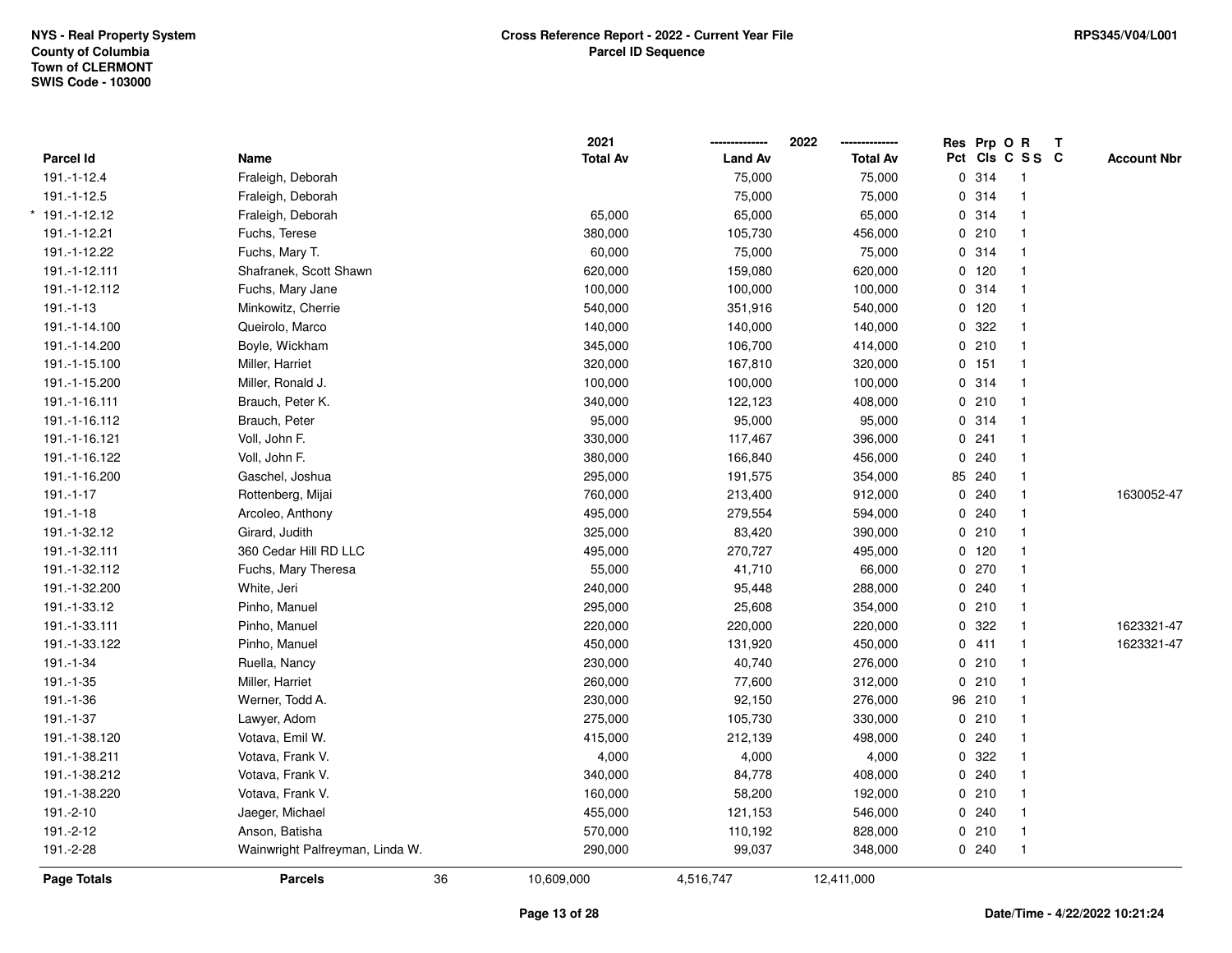|                 |                             |    | 2021            |                | 2022            |         | Res Prp O R     | $\mathbf{T}$ |                    |
|-----------------|-----------------------------|----|-----------------|----------------|-----------------|---------|-----------------|--------------|--------------------|
| Parcel Id       | Name                        |    | <b>Total Av</b> | <b>Land Av</b> | <b>Total Av</b> |         | Pct Cls C S S C |              | <b>Account Nbr</b> |
| 191.-2-33       | Smith, Scott Robert         |    | 55,000          | 55,000         | 55,000          | 0.314   | $\overline{1}$  |              |                    |
| 191.-2-34       | Smith, Scott Robert         |    | 510,000         | 93,896         | 612,000         | 0210    | $\mathbf{1}$    |              |                    |
| 191.-2-35       | Blue Stream Properties, LLC |    | 50,000          | 50,000         | 50,000          | 0 314   | $\mathbf{1}$    |              |                    |
| 191.-2-36       | Blue Stream Properties, LLC |    | 50,000          | 50,000         | 50,000          | 0 314   | $\mathbf{1}$    |              |                    |
| 191.-2-37       | Fricke, Lois                |    | 250,000         | 66,251         | 300,000         | 0210    | $\mathbf{1}$    |              |                    |
| 191.-2-38       | Killebrew, Brytanie         |    | 260,000         | 96,030         | 405,000         | 0210    | $\mathbf{1}$    |              |                    |
| 191.-2-39       | Gumienny, Scott             |    | 110,000         | 101,656        | 110,000         | 0.312   | $\mathbf{1}$    |              |                    |
| 191.-2-40       | Boice, Steven P.            |    | 300,000         | 82,935         | 360,000         | 0210    | $\mathbf{1}$    |              | 1661651-47         |
| 191.-2-41       | Heuer, Matthew R.           |    | 365,000         | 89,240         | 438,000         | 0210    | $\mathbf{1}$    |              |                    |
| $*191.-2-55$    | Sheeley, Lauren             |    | 270,000         | 74,205         | 270,000         | 0210    | $\mathbf{1}$    |              |                    |
| 191.-2-58       | Platt, Roland E.            |    | 225,000         | 69,161         | 270,000         | 0210    | $\mathbf 1$     |              |                    |
| 191.-2-63.1     | Nevis Road LLC              |    | 840,000         | 155,685        | 1,240,000       | 0.240   |                 |              |                    |
| 191.-2-84       | Corridan, Richard           |    | 180,000         | 180,000        | 180,000         | 0.322   |                 |              |                    |
| 191.-2-85       | Reinoso, Jean Michael       |    | 320,000         | 58,976         | 384,000         | 0210    | $\mathbf{1}$    |              |                    |
| 191.-2-86       | Howard, Bruce               |    | 145,000         | 60,431         | 174,000         | 0210    | $\mathbf{1}$    |              |                    |
| 191.-2-87.2     | Stony Creek Farm, LLC       |    | 100,000         | 100,000        | 100,000         | 0 314   | $\mathbf{1}$    |              |                    |
| 191.-2-87.11    | Stony Creek Farm, LLC       |    | 410,000         | 226,398        | 492,000         | 0.240   | $\mathbf{1}$    |              |                    |
| 191.-2-87.12    | Stony Creek Farm, LLC       |    | 170,000         | 170,000        | 170,000         | 0 322   | $\mathbf 1$     |              |                    |
| 191.-2-88       | Rivard, Denise              |    | 90,000          | 46,366         | 108,000         | 0210    |                 |              |                    |
| 191.-2-89       | Frohlich, Darren W.         |    | 350,000         | 330,770        | 350,000         | 0.312   | $\mathbf{1}$    |              |                    |
| 191.-2-90       | Hempel, Brian               |    | 280,000         | 66,736         | 336,000         | 0210    | $\mathbf{1}$    |              |                    |
| 191.-2-91       | Hempel, Bruce               |    | 200,000         | 78,085         | 240,000         | 0210    | $\mathbf{1}$    |              |                    |
| 191.-2-92       | Voetsch, Thomas M.          |    | 375,000         | 240,754        | 450,000         | 0.240   | $\mathbf{1}$    |              |                    |
| 191.-2-94       | Penston, Michael W.         |    | 180,000         | 66,251         | 216,000         | 0210    | $\mathbf{1}$    |              |                    |
| 191.-2-95       | Wager, Robert W. Jr.        |    | 65,000          | 65,000         | 65,000          | 0.314   |                 |              |                    |
| 191.-2-96       | Wager, Robert W. Jr.        |    | 210,000         | 72,750         | 252,000         | 0210    |                 |              |                    |
| 191.-2-97.2     | Berk, Jacobus W.            |    | 85,000          | 85,000         | 85,000          | 0 314   |                 |              |                    |
| 191.-2-97.11    | Lou, Jianmin                |    | 455,000         | 120,765        | 546,000         | 0.240   | $\mathbf{1}$    |              |                    |
| 191.-2-97.12    | Berk, Jacobus W.            |    | 370,000         | 64,311         | 444,000         | 0210    | $\mathbf{1}$    |              |                    |
| $* 191.-2-98$   | Szatko, John R. Sr.         |    | 345,000         | 75,660         | 345,000         | 0210    | $\mathbf{1}$    |              |                    |
| 191.-2-98.3     | Szatko, John                |    |                 | 74,660         | 345,000         | 0210    | $\mathbf{1}$    |              |                    |
| 191.-2-99       | D'Amico, James              |    | 250,000         | 61,110         | 300,000         | 0210    | $\mathbf{1}$    |              |                    |
| 191.1-1-1.2     | Carder, Tom                 |    | 290,000         | 70,616         | 348,000         | 0210    | 1               |              |                    |
| 191.1-1-1.11    | Van Ort, Christine          |    | 420,000         | 166,161        | 504,000         | 0.240   | $\mathbf{1}$    |              |                    |
| 191.1-1-1.12    | TOVIGNA, LLC                |    | 30,000          | 30,000         | 30,000          | $0$ 120 | $\mathbf{1}$    |              |                    |
| $191.1 - 1 - 2$ | Gushlaw, James              |    | 200,000         | 37,442         | 240,000         | 0210    | $\mathbf{1}$    |              |                    |
| $191.1 - 1 - 3$ | Shung, Kenneth              |    | 200,000         | 76,436         | 240,000         | 0210    | $\mathbf{1}$    |              |                    |
| Page Totals     | <b>Parcels</b>              | 35 | 8,390,000       | 3,458,872      | 10,489,000      |         |                 |              |                    |
|                 |                             |    |                 |                |                 |         |                 |              |                    |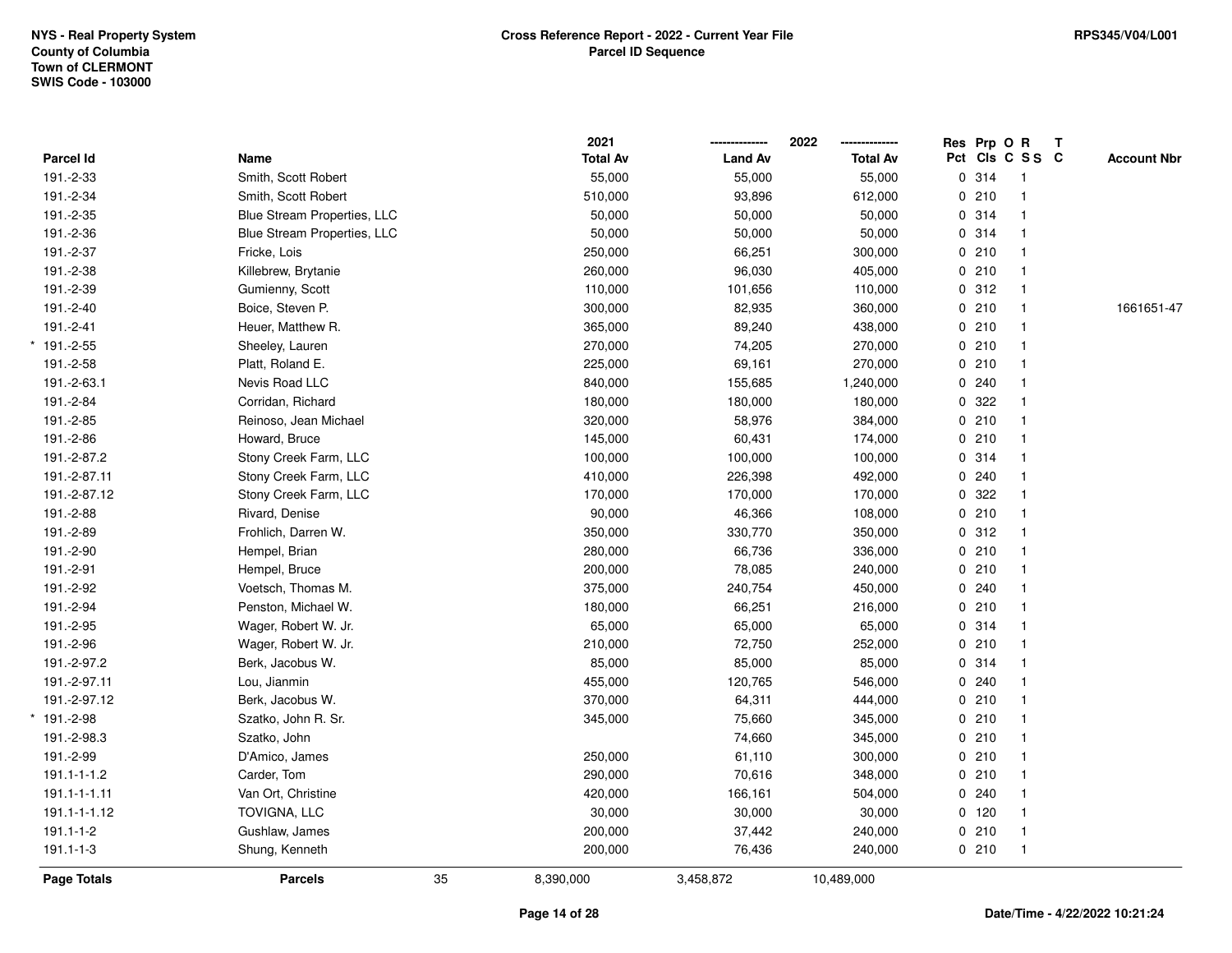|                 |                         |    | 2021            |                | 2022            |   | Res Prp O R |                 | Т |                    |
|-----------------|-------------------------|----|-----------------|----------------|-----------------|---|-------------|-----------------|---|--------------------|
| Parcel Id       | Name                    |    | <b>Total Av</b> | <b>Land Av</b> | <b>Total Av</b> |   |             | Pct Cls C S S C |   | <b>Account Nbr</b> |
| 191.1-1-4.1     | Smith, Gerald           |    | 150,000         | 69,161         | 180,000         | 0 | 270         | $\overline{1}$  |   |                    |
| 191.1-1-4.2     | Egan, Glenn             |    | 85,000          | 85,000         | 85,000          |   | 0.310       | $\mathbf{1}$    |   |                    |
| $191.1 - 1 - 5$ | Russell, Kevin A.       |    | 185,000         | 66,251         | 222,000         |   | 0210        | $\mathbf{1}$    |   |                    |
| 191.1-1-6.2     | Piccoli, Giorgio A.     |    | 260,000         | 61,013         | 312,000         |   | 0210        | $\mathbf 1$     |   | 1560067-01         |
| 191.1-1-6.11    | Race, Kevin M.          |    | 215,000         | 48,500         | 259,000         |   | 90 210      |                 |   | 1560067-01         |
| 191.1-1-6.12    | Karcher, Lehone J.      |    | 175,000         | 61,110         | 210,000         |   | 0210        |                 |   | 1560067-01         |
| $191.1 - 1 - 7$ | Moore, Morgan B.        |    | 195,000         | 78,958         | 234,000         |   | 0210        | -1              |   |                    |
| $191.1 - 1 - 8$ | Krapf, Kenneth          |    | 265,000         | 89,240         | 318,000         | 0 | 210         | $\mathbf{1}$    |   |                    |
| 191.1-1-9       | Kemp, Patricia          |    | 225,000         | 88,755         | 270,000         |   | 0210        | $\overline{1}$  |   |                    |
| 191.1-1-10      | Nardi, Thomas L.        |    | 225,000         | 82,256         | 270,000         |   | 0210        | $\mathbf{1}$    |   |                    |
| 191.1-1-11.11   | Surface, John           |    | 425,000         | 85,166         | 510,000         |   | 0.240       |                 |   |                    |
| 191.1-1-11.12   | Surface, John           |    | 50,000          | 50,000         | 50,000          |   | 0.314       |                 |   |                    |
| 191.1-1-11.21   | Surface, John           |    | 55,000          | 55,000         | 55,000          |   | 0.314       |                 |   |                    |
| 191.1-1-11.22   | Surface, John           |    | 55,000          | 55,000         | 55,000          |   | 0.314       | -1              |   |                    |
| 191.1-1-12      | Banks, Ronald W F.      |    | 155,000         | 58,297         | 186,000         | 0 | 210         | -1              |   |                    |
| 191.1-1-13      | Decker, Paul            |    | 350,000         | 117,370        | 420,000         |   | 0210        | $\overline{1}$  |   |                    |
| 191.1-1-14      | Duran, Joana R.         |    | 310,000         | 103,014        | 372,000         |   | 0210        |                 |   |                    |
| 191.1-1-15      | 29 LeGrand Avenue, LLC  |    | 337,500         | 117,079        | 405,000         |   | 0.240       |                 |   |                    |
| 191.1-1-16      | Crockett, Elizabeth     |    | 415,000         | 135,703        | 498,000         |   | 0.240       |                 |   |                    |
| 191.1-1-19.2    | Lancto, Mathew          |    | 140,000         | 140,000        | 140,000         | 0 | 322         |                 |   |                    |
| 191.1-1-19.11   | Werner, Fay             |    | 590,000         | 317,966        | 590,000         |   | 26 120      | -1              |   |                    |
| 191.1-1-19.12   | McCarthy, Bob           |    | 270,000         | 63,632         | 324,000         | 0 | 210         | -1              |   |                    |
| 191.1-1-20      | Werner, Wesley J. III.  |    | 370,000         | 106,700        | 444,000         |   | 0210        | $\overline{1}$  |   |                    |
| 191.1-1-21      | Westfall, Stephen V.    |    | 185,000         | 64,020         | 222,000         |   | 0210        | $\mathbf{1}$    |   |                    |
| 191.1-1-23      | Barrett, Caitlin        |    | 265,000         | 64,796         | 318,000         |   | 82 210      |                 |   |                    |
| 191.1-1-24      | Sheeley, Daniel         |    | 62,000          | 62,000         | 62,000          |   | 0.314       |                 |   |                    |
| 191.1-1-25      | Vella, Joseph           |    | 310,000         | 78,764         | 372,000         |   | 0.281       |                 |   |                    |
| 191.1-1-26      | Klein, Karen L.         |    | 160,000         | 78,958         | 192,000         |   | 0270        | $\overline{1}$  |   |                    |
| 191.1-1-27      | Yi, Ray J.              |    | 320,000         | 119,504        | 384,000         | 0 | 210         | -1              |   |                    |
| 191.1-1-28      | Galant, Juliette        |    | 420,000         | 85,166         | 504,000         |   | 0210        | $\overline{1}$  |   |                    |
| 191.1-1-29.1    | Moore Farm LLC          |    | 448,275         | 106,000        | 537,930         |   | 0.240       | $\mathbf{1}$    |   |                    |
| 191.1-1-29.2    | Schulman, Anya          |    | 86,725          | 225,000        | 225,000         |   | 0.311       |                 |   |                    |
| 191.1-1-30      | Coon, Leslie Allan Jr.  |    | 210,000         | 73,817         | 252,000         |   | 0210        |                 |   |                    |
| 191.1-1-31.1    | Decker, Darryl          |    | 75,000          | 59,267         | 90,000          |   | 0270        |                 |   |                    |
| 191.1-1-31.2    | Unterborg, Walter       |    | 195,000         | 34,338         | 234,000         |   | 0210        | $\overline{1}$  |   |                    |
| 191.1-1-32      | Migliorelli, Kenneth A. |    | 203,000         | 90,404         | 203,000         | 0 | 446         | -1              |   |                    |
| 191.1-1-40      | Hammond, Frederick F.   |    | 175,000         | 64,214         | 210,000         |   | 0210        | $\overline{1}$  |   |                    |
| Page Totals     | <b>Parcels</b>          | 37 | 8,617,500       | 3,341,419      | 10,214,930      |   |             |                 |   |                    |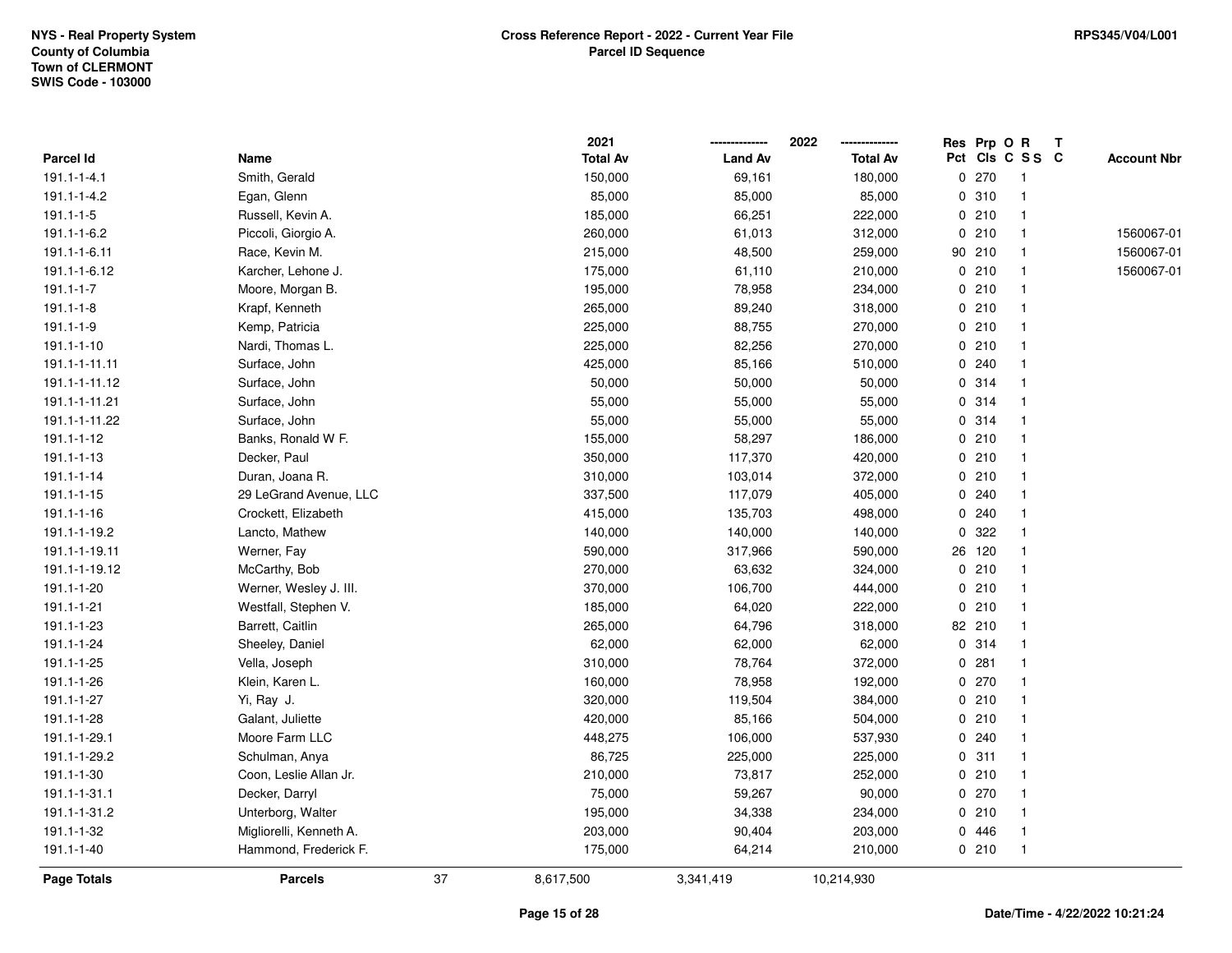|                    |                           |    | 2021            |                | 2022            | Res Prp O R |                 | Т |                    |
|--------------------|---------------------------|----|-----------------|----------------|-----------------|-------------|-----------------|---|--------------------|
| Parcel Id          | Name                      |    | <b>Total Av</b> | <b>Land Av</b> | <b>Total Av</b> |             | Pct Cls C S S C |   | <b>Account Nbr</b> |
| 191.1-1-41         | Brown, Jennifer           |    | 645,000         | 105,827        | 774,000         | 0210        | $\mathbf{1}$    |   |                    |
| 191.1-1-42         | Piotti, Brian J.          |    | 420,000         | 100,686        | 504,000         | 0210        | $\mathbf 1$     |   |                    |
| 191.1-1-43         | Yohe, James L.            |    | 325,000         | 80,025         | 390,000         | 0210        | $\mathbf 1$     |   |                    |
| 191.1-1-44         | Meehan, Patrick J.        |    | 310,000         | 79,055         | 372,000         | 0210        | -1              |   |                    |
| 191.1-1-45         | Graziano, John            |    | 110,000         | 110,000        | 110,000         | 0.322       |                 |   |                    |
| 191.1-1-46         | Graziano, John            |    | 65,000          | 65,000         | 65,000          | 0 314       |                 |   |                    |
| 191.1-1-47         | Burleigh, Jonathan        |    | 415,000         | 85,748         | 498,000         | 0210        | -1              |   |                    |
| 191.1-1-48         | Tuller, David             |    | 500,000         | 72,168         | 580,000         | $0$ 215     | $\mathbf 1$     |   |                    |
| 191.1-1-49.1       | Manning, Allison          |    | 335,000         | 69,743         | 402,000         | 0210        | $\mathbf 1$     |   |                    |
| 191.1-1-49.2       | Jones, Richard T.         |    | 180,000         | 67,027         | 216,000         | 0210        | $\mathbf 1$     |   |                    |
| 191.1-1-50         | Vogel, Patricia           |    | 370,000         | 78,570         | 444,000         | 0210        | -1              |   |                    |
| 191.1-1-51         | Ledenko, Ive              |    | 325,000         | 64,020         | 390,000         | 0210        |                 |   |                    |
| 191.1-1-52         | Schiller, Mark A.         |    | 245,000         | 61,110         | 294,000         | 0210        |                 |   |                    |
| 191.1-1-53         | Hildenbrand, Marc W.      |    | 290,000         | 58,976         | 348,000         | 0210        | -1              |   |                    |
| 191.1-1-54         | Hammond, Frederick F.     |    | 56,000          | 56,000         | 56,000          | 0.314       | -1              |   |                    |
| 191.1-1-56         | Gillard, Sean B.          |    | 270,000         | 65,475         | 310,000         | 0210        | $\mathbf 1$     |   |                    |
| 191.1-1-57         | Gillard, Sean B.          |    | 60,000          | 60,000         | 60,000          | 0.314       | -1              |   |                    |
| 191.1-1-59         | Hagadorn, Jason J.        |    | 270,000         | 89,240         | 324,000         | 0210        | -1              |   |                    |
| 191.1-1-60         | Thorpe-Clark, Craig       |    | 520,000         | 77,600         | 624,000         | 0210        |                 |   |                    |
| 191.1-1-61         | Nash, David               |    | 425,000         | 93,605         | 510,000         | 0210        |                 |   |                    |
| 191.1-1-62         | Gliesing, Frederick C.    |    | 305,000         | 92,150         | 366,000         | 0210        | $\mathbf 1$     |   |                    |
| 191.1-1-64         | Prounis, Michael          |    | 810,000         | 107,670        | 972,000         | 0210        |                 |   |                    |
| 191.1-1-65         | Heiko, Melvin             |    | 550,000         | 118,146        | 660,000         | 0210        | $\mathbf 1$     |   |                    |
| 191.1-1-66         | Delucca, Mark             |    | 300,000         | 62,565         | 360,000         | 0210        | $\mathbf 1$     |   |                    |
| 191.1-1-67.1       | Hanrahan, Steven J.       |    | 280,000         | 66,542         | 336,000         | 0210        | -1              |   |                    |
| 191.1-1-67.2       | Himelright, James H. III. |    | 98,000          | 98,000         | 98,000          | 0.322       |                 |   |                    |
| 191.1-1-68         | Zeliph, Michelle Laura    |    | 230,000         | 72,750         | 276,000         | 0210        |                 |   |                    |
| 191.1-1-69         | Erickson, Emil III.       |    | 230,000         | 58,394         | 276,000         | 0210        |                 |   | 1639541-47         |
| 191.1-1-70         | Chilinski, Robert         |    | 280,000         | 59,267         | 336,000         | 0210        | $\mathbf 1$     |   |                    |
| 191.1-1-71         | Thomas, John A. Jr.       |    | 295,000         | 60,528         | 354,000         | 0210        | $\mathbf 1$     |   |                    |
| 191.1-1-72         | Himelright, James III.    |    | 210,000         | 59,752         | 252,000         | 0210        | $\mathbf 1$     |   |                    |
| 191.1-1-73         | Himelright, James III.    |    | 85,000          | 78,085         | 85,000          | 0.312       | $\mathbf 1$     |   |                    |
| 191.1-1-74         | Vella, Joseph             |    | 190,000         | 190,000        | 190,000         | 0.322       |                 |   |                    |
| 191.1-1-75         | DeWitt, Edward            |    | 240,000         | 65,475         | 240,000         | 0210        | -1              |   |                    |
| 191.1-1-76         | Martens, Robert W.        |    | 90,000          | 66,930         | 90,000          | 0.312       |                 |   |                    |
| 191.1-1-77         | Devereux Foundation, The  |    | 508,000         | 97,485         | 609,600         | 0210        | 8               |   |                    |
| 191.1-1-78         | Moleon, Andy              |    | 400,000         | 68,385         | 480,000         | 0210        | $\mathbf{1}$    |   |                    |
| <b>Page Totals</b> | <b>Parcels</b>            | 37 | 11,237,000      | 2,961,999      | 13,251,600      |             |                 |   |                    |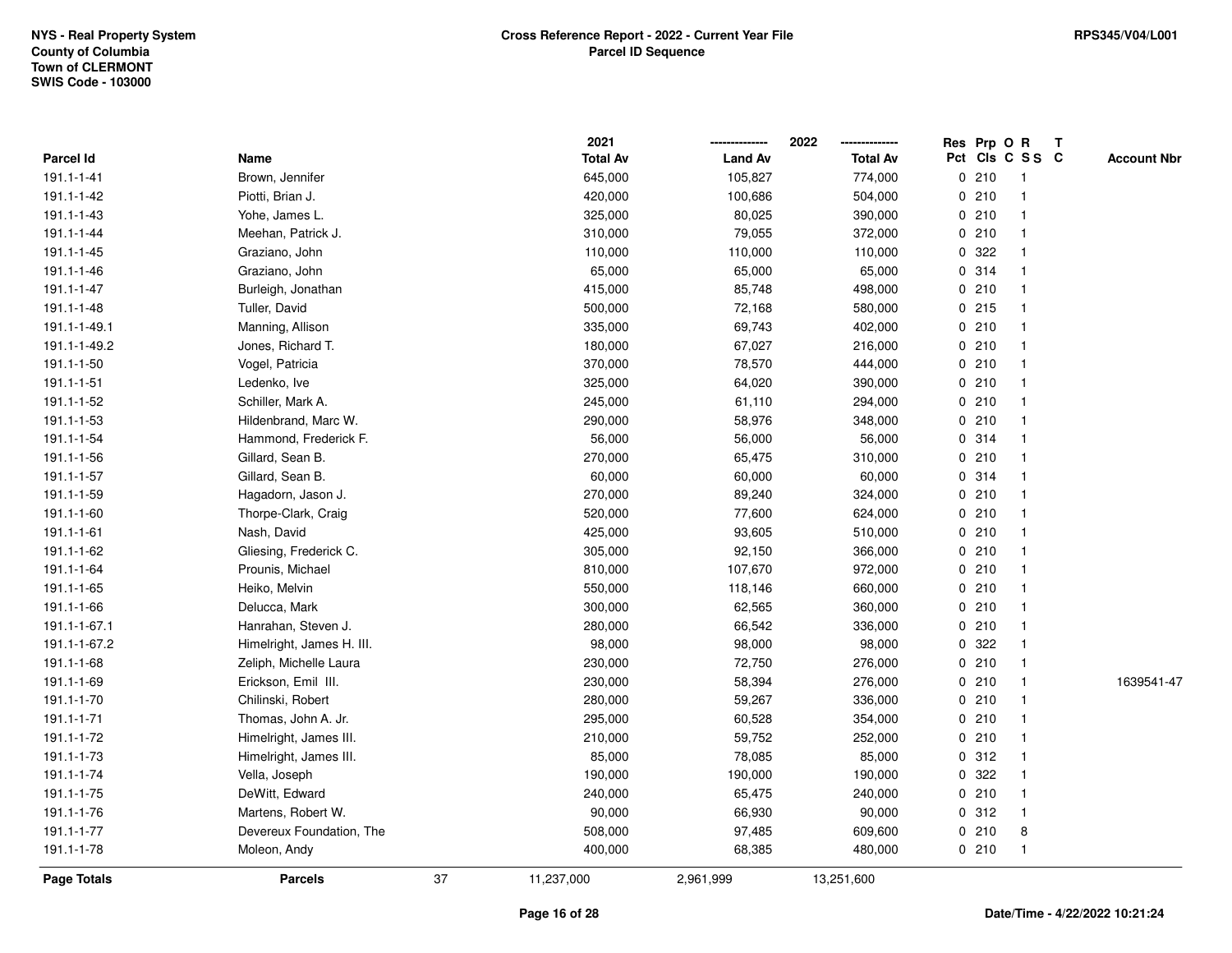|                 |                             |    | 2021            |                | 2022            |             |         | Res Prp O R             | $\mathbf{T}$ |                    |
|-----------------|-----------------------------|----|-----------------|----------------|-----------------|-------------|---------|-------------------------|--------------|--------------------|
| Parcel Id       | Name                        |    | <b>Total Av</b> | <b>Land Av</b> | <b>Total Av</b> |             |         | Pct Cls C S S C         |              | <b>Account Nbr</b> |
| 191.1-1-79      | Westfall, Stephen V.        |    | 5,000           | 5,000          | 5,000           |             | 0 314   |                         |              |                    |
| 191.1-1-87      | Geraghty, Micah             |    | 140,000         | 140,000        | 200,000         | 0           | 240     |                         |              |                    |
| 191.1-1-92      | Jimenez, Edgar E.           |    | 220,000         | 59,946         | 264,000         |             | 0210    | -1                      |              |                    |
| 191.1-1-94      | Curran, David A.            |    | 335,000         | 81,383         | 402,000         | $\mathbf 0$ | 210     | $\mathbf{1}$            |              |                    |
| 191.1-1-96      | Unterborg, Walter           |    | 1,000           | 1,000          | 1,000           |             | 0 314   | $\mathbf{1}$            |              |                    |
| 191.1-1-98      | Curran, David A.            |    | 60,000          | 60,000         | 60,000          |             | 0.311   | -1                      |              |                    |
| 191.1-1-99.2    | Phillips, William           |    | 165,000         | 63,147         | 198,000         |             | 0210    |                         |              |                    |
| 191.1-1-99.11   | Phillips, Christopher       |    | 180,000         | 58,491         | 216,000         |             | 0210    |                         |              |                    |
| 191.1-1-99.12   | Phillips, William           |    | 65,000          | 65,000         | 65,000          |             | 0.314   |                         |              |                    |
| $191.4 - 1 - 1$ | Clark, Gina                 |    | 200,000         | 77,600         | 240,000         |             | 0210    |                         |              |                    |
| 191.4-1-2       | Haim, Dominique             |    | 435,000         | 94,187         | 522,000         |             | 0210    | $\mathbf{1}$            |              |                    |
| 191.4-1-3       | Payne, Joshua A.            |    | 230,000         | 81,189         | 276,000         |             | $0$ 220 | $\mathbf{1}$            |              |                    |
| $191.4 - 1 - 4$ | Rivenburgh, Francine        |    | 220,000         | 77,697         | 264,000         |             | 0210    | -1                      |              |                    |
| 191.4-1-5       | Palazzo, Marc               |    | 320,000         | 80,704         | 320,000         |             | 0210    |                         |              |                    |
| 191.4-1-6       | Cahill, John E. JR.         |    | 370,000         | 94,284         | 444,000         |             | 0210    |                         |              |                    |
| 191.4-1-7       | Dickason, Chad              |    | 400,000         | 101,074        | 480,000         |             | 0210    | -1                      |              |                    |
| 191.4-1-8       | Mccrudden, Michael C.       |    | 300,000         | 94,187         | 360,000         | $\mathbf 0$ | 210     | $\overline{\mathbf{1}}$ |              |                    |
| 191.4-1-9       | Kowalski, Lilly M.          |    | 90,000          | 63,050         | 108,000         |             | 0270    | -1                      |              |                    |
| 191.4-1-10      | Lenahan, Mary Ann           |    | 310,000         | 145,500        | 372,000         |             | 0210    | $\mathbf{1}$            |              |                    |
| 191.4-1-11      | Neary Trustee, Mary Francis |    | 205,000         | 77,794         | 246,000         |             | 0210    |                         |              |                    |
| 191.4-1-12      | Orcutt, Barbara A.          |    | 250,000         | 77,600         | 300,000         |             | 0210    |                         |              |                    |
| 191.4-1-13      | Edwards, Nicholas           |    | 320,000         | 77,697         | 384,000         |             | 0210    |                         |              |                    |
| 191.4-1-14      | Cayea, Kevin D.             |    | 360,000         | 59,946         | 432,000         |             | 0210    |                         |              |                    |
| 191.4-1-15      | Tompkins, Keith             |    | 265,000         | 81,965         | 318,000         |             | 0210    | $\mathbf{1}$            |              |                    |
| 191.4-1-16      | Maher, Elizabeth L.         |    | 360,000         | 127,943        | 432,000         |             | 0210    | -1                      |              |                    |
| 191.4-1-17      | Faulkner, Elizabeth         |    | 75,000          | 99,000         | 99,000          |             | 0.314   | $\mathbf 1$             |              |                    |
| 191.4-1-18      | Faulkner, Kyle              |    | 580,000         | 132,793        | 696,000         |             | 0.240   |                         |              |                    |
| 191.4-1-19      | Fell, Harold                |    | 350,000         | 98,400         | 420,000         |             | 0.240   |                         |              |                    |
| 191.4-1-20      | Jordan, Robert              |    | 255,000         | 83,032         | 306,000         |             | 0210    |                         |              |                    |
| 191.4-1-21      | Unson, Robert Lt R.         |    | 245,000         | 83,032         | 294,000         |             | 0210    | -1                      |              |                    |
| 191.4-1-22      | Curtin, Caitlin F.          |    | 230,000         | 85,166         | 276,000         |             | 0210    | $\mathbf{1}$            |              |                    |
| 191.4-1-23      | Unson, Robert Lt R.         |    | 1,000           | 1,000          | 1,000           |             | 0.314   | $\mathbf 1$             |              |                    |
| 191.4-1-24      | Teubl, William              |    | 350,000         | 110,871        | 420,000         |             | 0210    |                         |              |                    |
| 191.4-1-25      | Nussinow, Andrea Joy        |    | 800,000         | 316,414        | 960,000         |             | 0.240   |                         |              |                    |
| 191.4-1-26      | Marian, Richard E.          |    | 305,000         | 87,300         | 366,000         |             | 99 210  |                         |              |                    |
| 191.4-1-27      | Howard, Daniel W.           |    | 280,000         | 97,970         | 336,000         |             | 93 210  | $\mathbf{1}$            |              |                    |
| 191.4-1-28      | Bailey, Laurie              |    | 210,000         | 84,390         | 252,000         |             | 0210    | -1                      |              |                    |
| Page Totals     | <b>Parcels</b>              | 37 | 9,487,000       | 3,225,752      | 11,335,000      |             |         |                         |              |                    |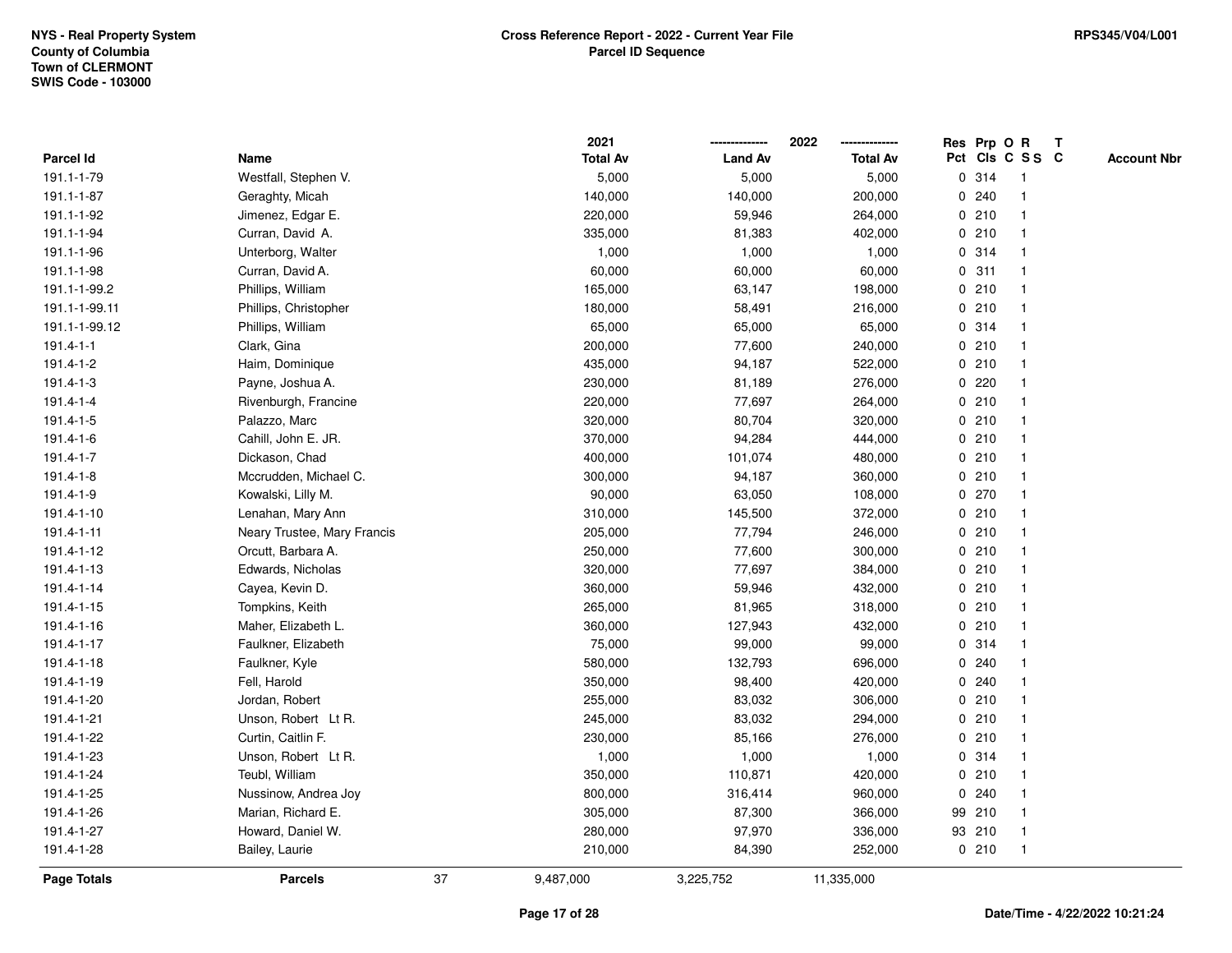|                    |                          |    | 2021            |                | 2022            |             | Res Prp O R |                 | T |                    |
|--------------------|--------------------------|----|-----------------|----------------|-----------------|-------------|-------------|-----------------|---|--------------------|
| Parcel Id          | Name                     |    | <b>Total Av</b> | <b>Land Av</b> | <b>Total Av</b> |             |             | Pct Cls C S S C |   | <b>Account Nbr</b> |
| 191.4-1-29         | Kalin, Mary Louise H.    |    | 350,000         | 93,023         | 420,000         |             | 0210        | $\mathbf{1}$    |   |                    |
| 191.4-1-30         | Salvatico, Rocco         |    | 37,000          | 27,160         | 44,400          | 0           | 270         | -1              |   |                    |
| 191.4-1-31         | Engasser, Robert II.     |    | 260,000         | 103,693        | 312,000         |             | 0210        | $\mathbf{1}$    |   |                    |
| 191.4-1-32         | Mahlkuch, Erica          |    | 215,000         | 87,009         | 258,000         |             | 0210        |                 |   |                    |
| 191.4-1-33         | Flannery, Nancy I.       |    | 410,000         | 147,440        | 492,000         |             | 0210        |                 |   |                    |
| 191.4-1-34         | Briggs, Kyle             |    | 155,000         | 98,940         | 186,000         |             | 0210        |                 |   |                    |
| 191.4-1-35         | Phillips, Joseph L.      |    | 230,000         | 82,741         | 276,000         |             | 0210        |                 |   |                    |
| 191.4-1-36         | Primavera, Thomas F.     |    | 95,000          | 80,510         | 114,000         | 0           | 270         |                 |   |                    |
| 191.4-1-37         | Mead, Edward F.          |    | 220,000         | 77,600         | 264,000         |             | 0210        | -1              |   |                    |
| 191.4-1-38         | Donn, Scott F.           |    | 75,000          | 75,000         | 75,000          |             | 0 322       |                 |   |                    |
| 191.4-1-39         | Kennedy, Kathleen        |    | 220,000         | 77,600         | 264,000         |             | 0210        |                 |   |                    |
| 191.4-1-40         | Donn, Scott F.           |    | 335,000         | 111,841        | 402,000         |             | 0210        |                 |   |                    |
| 191.4-1-41         | Donn, Scott F.           |    | 250,000         | 133,375        | 300,000         |             | 0210        |                 |   |                    |
| 191.4-1-42         | Schultz, Lindsay A.      |    | 265,000         | 112,714        | 358,800         |             | 0210        |                 |   |                    |
| 191.4-1-43         | Clum, Edwin              |    | 100,000         | 72,168         | 120,000         | 0           | 270         |                 |   |                    |
| 191.4-1-44         | Benware, Donna           |    | 110,500         | 78,570         | 132,600         |             | 0 270       | -1              |   |                    |
| 191.4-1-45         | Horetz, Richard          |    | 280,000         | 82,450         | 336,000         |             | 0210        | -1              |   |                    |
| 191.4-1-46         | DeGeorge, Taylor S.      |    | 225,000         | 85,360         | 270,000         |             | 0210        |                 |   |                    |
| 191.4-1-47         | Park Estates Inc         |    | 755,000         | 144,530        | 755,000         |             | 0416        |                 |   |                    |
| 191.4-1-48         | Parrella, Daniel S.      |    | 260,000         | 78,570         | 312,000         |             | 0210        |                 |   |                    |
| 191.4-1-49         | Scibelli, Peter          |    | 235,000         | 80,510         | 282,000         |             | 0210        |                 |   |                    |
| 191.4-1-50         | Ohnsorg, Teresa K.       |    | 60,000          | 60,000         | 60,000          | $\mathbf 0$ | 311         | $\mathbf{1}$    |   |                    |
| 191.4-1-51         | Post, Russell W.         |    | 266,000         | 64,020         | 319,200         |             | 0210        | $\mathbf{1}$    |   |                    |
| 191.4-1-52         | Taylor, Robert M.        |    | 62,000          | 62,000         | 62,000          |             | 0.311       | -1              |   |                    |
| 191.4-1-53         | Waz, Leonard             |    | 250,000         | 80,510         | 300,000         |             | 0210        |                 |   |                    |
| 191.4-1-54         | Cole, Stephen W.         |    | 270,000         | 78,570         | 324,000         |             | 0210        |                 |   |                    |
| 191.4-2-1          | Pinho, Christopher       |    | 110,000         | 110,000        | 110,000         |             | 0 322       |                 |   |                    |
| 191.4-2-2          | Pinho, Domingos          |    | 330,000         | 89,240         | 396,000         |             | 0.220       |                 |   |                    |
| 191.4-2-3          | Pinho, Manuel            |    | 104,000         | 38,800         | 124,800         | $\mathbf 0$ | 210         |                 |   |                    |
| 191.4-2-4          | Washburn, John           |    | 325,000         | 84,196         | 390,000         |             | 0210        | $\mathbf{1}$    |   |                    |
| 191.4-2-5          | Rysinger, Roy            |    | 600,000         | 108,446        | 720,000         |             | 0210        | $\overline{1}$  |   |                    |
| 191.4-2-6          | Bochdam, Theresa A.      |    | 365,000         | 159,080        | 438,000         |             | 72 281      |                 |   |                    |
| 191.4-2-7          | Sullivan, Brendan P. Jr. |    | 390,000         | 112,520        | 468,000         |             | 0210        |                 |   |                    |
| 191.4-2-8          | Pawar, Amol              |    | 445,000         | 104,760        | 545,000         |             | 0210        |                 |   |                    |
| 191.4-2-9          | Gupta, Vinod             |    | 945,000         | 186,240        | 1,134,000       |             | 0210        |                 |   |                    |
| 191.4-2-10         | Gajdjis, Constantine     |    | 285,000         | 87,300         | 342,000         |             | 0210        | -1              |   |                    |
| 191.4-2-11         | Tang, Hua Frederick      |    | 460,000         | 83,420         | 552,000         |             | 0210        | $\mathbf{1}$    |   |                    |
| <b>Page Totals</b> | <b>Parcels</b>           | 37 | 10,349,500      | 3,439,906      | 12,258,800      |             |             |                 |   |                    |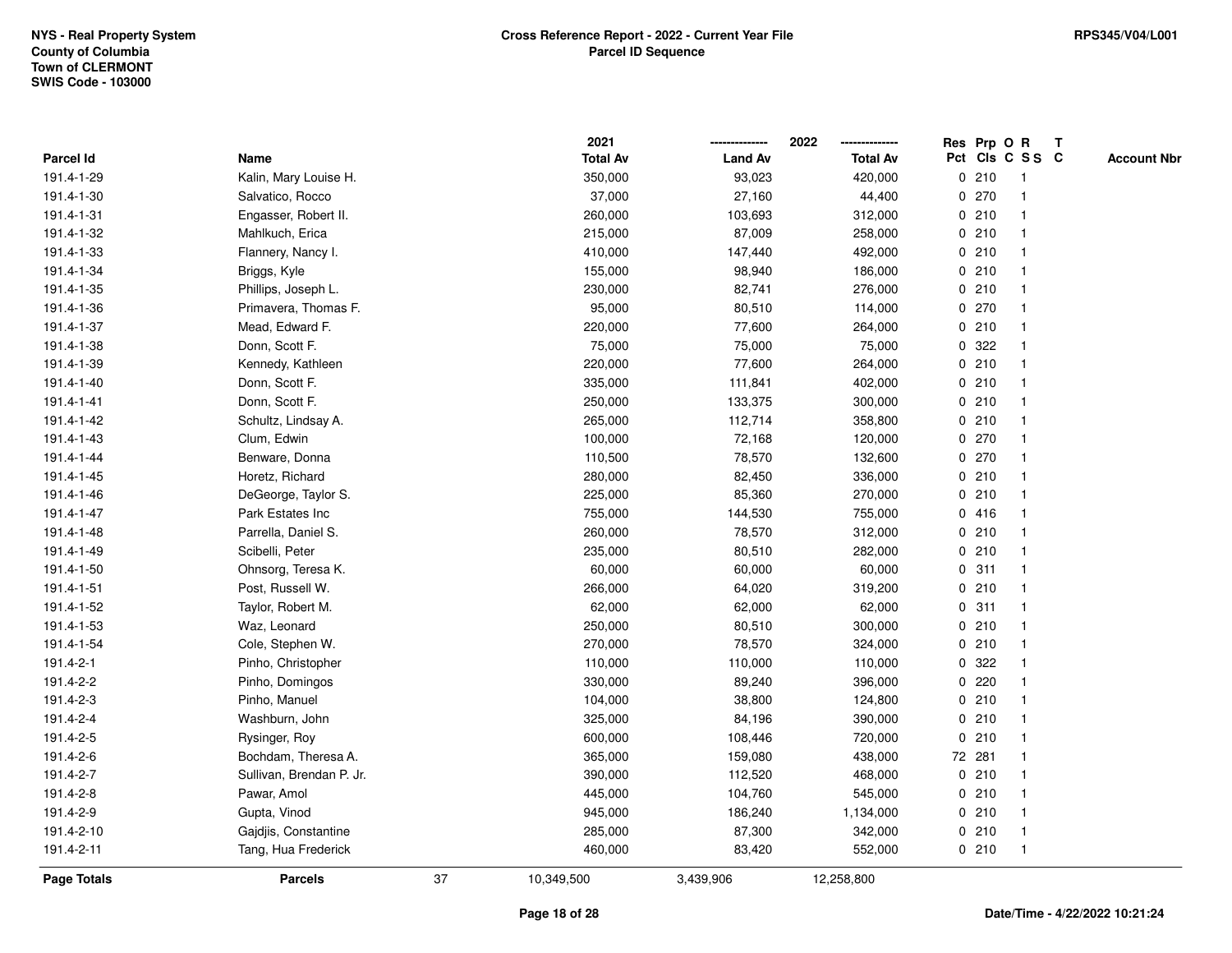|                    |                          |    | 2021            |                | 2022            |             |         | Res Prp O R     | Т |                    |
|--------------------|--------------------------|----|-----------------|----------------|-----------------|-------------|---------|-----------------|---|--------------------|
| Parcel Id          | Name                     |    | <b>Total Av</b> | <b>Land Av</b> | <b>Total Av</b> |             |         | Pct Cls C S S C |   | <b>Account Nbr</b> |
| 191.4-2-12         | Lecours, Gervais         |    | 200,000         | 88,270         | 240,000         |             | 0210    | $\mathbf{1}$    |   |                    |
| 191.4-2-13         | Jones, Nancy             |    | 290,000         | 85,360         | 370,000         |             | 0210    | $\mathbf 1$     |   |                    |
| 191.4-2-14         | Bochdam, Theresa A.      |    | 10,000          | 10,000         | 10,000          |             | 0.314   | $\mathbf 1$     |   |                    |
| 191.4-2-15         | Morandi, Anna Maria      |    | 66,000          | 66,000         | 66,000          |             | 0.314   |                 |   |                    |
| 191.4-2-16         | Petosa, Domenick         |    | 65,000          | 65,000         | 65,000          |             | 0.314   |                 |   |                    |
| 191.4-2-17         | Schultz, Lindsay A.      |    | 102,000         | 102,000        | 102,000         |             | 0.314   |                 |   |                    |
| 191.4-2-18         | Briggs, Matthew G.       |    | 290,000         | 86,330         | 348,000         |             | 0210    |                 |   |                    |
| 191.4-2-19         | Sethi, Sujata            |    | 400,000         | 83,517         | 480,000         |             | 0210    |                 |   |                    |
| 191.4-2-20         | Bathrick, David          |    | 330,000         | 83,420         | 396,000         |             | 0210    | $\mathbf 1$     |   |                    |
| 191.4-2-21         | Lewis, Scott W.          |    | 310,000         | 81,480         | 372,000         |             | 0210    | $\mathbf{1}$    |   |                    |
| 191.4-2-22         | Darling, Scott L.        |    | 395,000         | 84,390         | 474,000         |             | $0$ 215 | -1              |   |                    |
| 191.4-2-23         | Harris, Michael W.       |    | 390,000         | 110,871        | 468,000         |             | 0210    |                 |   |                    |
| 191.4-2-24         | Zimmerman, James         |    | 300,000         | 80,510         | 360,000         |             | 0210    |                 |   |                    |
| 191.4-2-25         | Caso, Sandra A.          |    | 320,000         | 84,681         | 384,000         |             | 0210    | -1              |   |                    |
| 191.4-2-26         | Barraco, Steven A.       |    | 285,000         | 84,487         | 342,000         |             | 0210    | $\mathbf{1}$    |   |                    |
| 191.4-2-27         | P B & G Development Corp |    | 75,000          | 75,000         | 75,000          | $\mathbf 0$ | 314     | $\mathbf{1}$    |   |                    |
| 191.4-2-28         | Barraco, Josephine M.    |    | 825,000         | 171,496        | 825,000         |             | 25 411  | $\mathbf{1}$    |   |                    |
| 191.4-2-29         | Godfrey, Suzanne M.      |    | 124,000         | 100,977        | 148,800         |             | 0270    |                 |   |                    |
| 191.4-2-30         | Coon, Russell A.         |    | 125,000         | 85,457         | 125,000         |             | 0.312   |                 |   |                    |
| 191.4-2-31         | Cole, Leslie B.          |    | 290,000         | 131,144        | 348,000         |             | 0210    |                 |   |                    |
| 191.4-2-32         | Cole, Leslie B.          |    | 73,000          | 73,000         | 73,000          |             | 0.314   | $\overline{1}$  |   |                    |
| 191.4-2-33         | Coon, Russell            |    | 180,000         | 48,403         | 216,000         |             | 0210    |                 |   |                    |
| 191.4-2-34         | Gilbert, Christopher     |    | 75,000          | 53,350         | 95,000          |             | 0.484   | -1              |   |                    |
| 191.4-2-35         | Gilbert, Christopher     |    | 225,000         | 143,366        | 225,000         |             | 0.443   | -1              |   |                    |
| 191.4-2-36         | Gilbert, Christopher     |    | 340,000         | 46,754         | 408,000         |             | 0210    | -1              |   |                    |
| 191.4-2-37         | Nau, Tamera M.           |    | 225,000         | 83,420         | 270,000         |             | 0210    |                 |   |                    |
| 191.4-2-38         | Coons, Charles B.        |    | 125,000         | 53,350         | 150,000         |             | 0210    |                 |   |                    |
| 191.4-2-39         | Van Wagner, Kevin D. Jr. |    | 70,000          | 70,000         | 70,000          |             | 0.314   | $\overline{1}$  |   |                    |
| 191.4-2-40         | Vogt, Brandi L.          |    | 270,000         | 67,900         | 324,000         |             | 0210    | $\overline{1}$  |   |                    |
| 191.4-2-41         | Treu, Richard            |    | 330,000         | 86,718         | 396,000         |             | 0210    | -1              |   |                    |
| 191.4-2-42         | Pinho, Christopher       |    | 100,000         | 87,300         | 100,000         |             | 0 484   | -1              |   |                    |
| 191.4-2-43         | Barocci, Robert          |    | 470,000         | 91,180         | 564,000         |             | 0210    | -1              |   |                    |
| 191.4-2-44         | Hunziker, Joseph G.      |    | 340,000         | 81,674         | 408,000         |             | 0210    |                 |   |                    |
| 191.4-2-45         | Hulsair, Charles         |    | 115,000         | 115,000        | 115,000         |             | 0.314   |                 |   |                    |
| 191.4-2-46         | O'Connor, Kenneth        |    | 285,000         | 77,600         | 342,000         |             | 0210    | $\mathbf 1$     |   |                    |
| 191.4-2-47         | McCluskey, Jeffrey       |    | 344,350         | 77,600         | 413,220         |             | 0210    | $\mathbf{1}$    |   |                    |
| 191.4-2-48         | Larocque, Miquel         |    | 330,000         | 92,150         | 396,000         |             | 0210    | $\mathbf{1}$    |   |                    |
| <b>Page Totals</b> | <b>Parcels</b>           | 37 | 9,089,350       | 3,109,155      | 10,564,020      |             |         |                 |   |                    |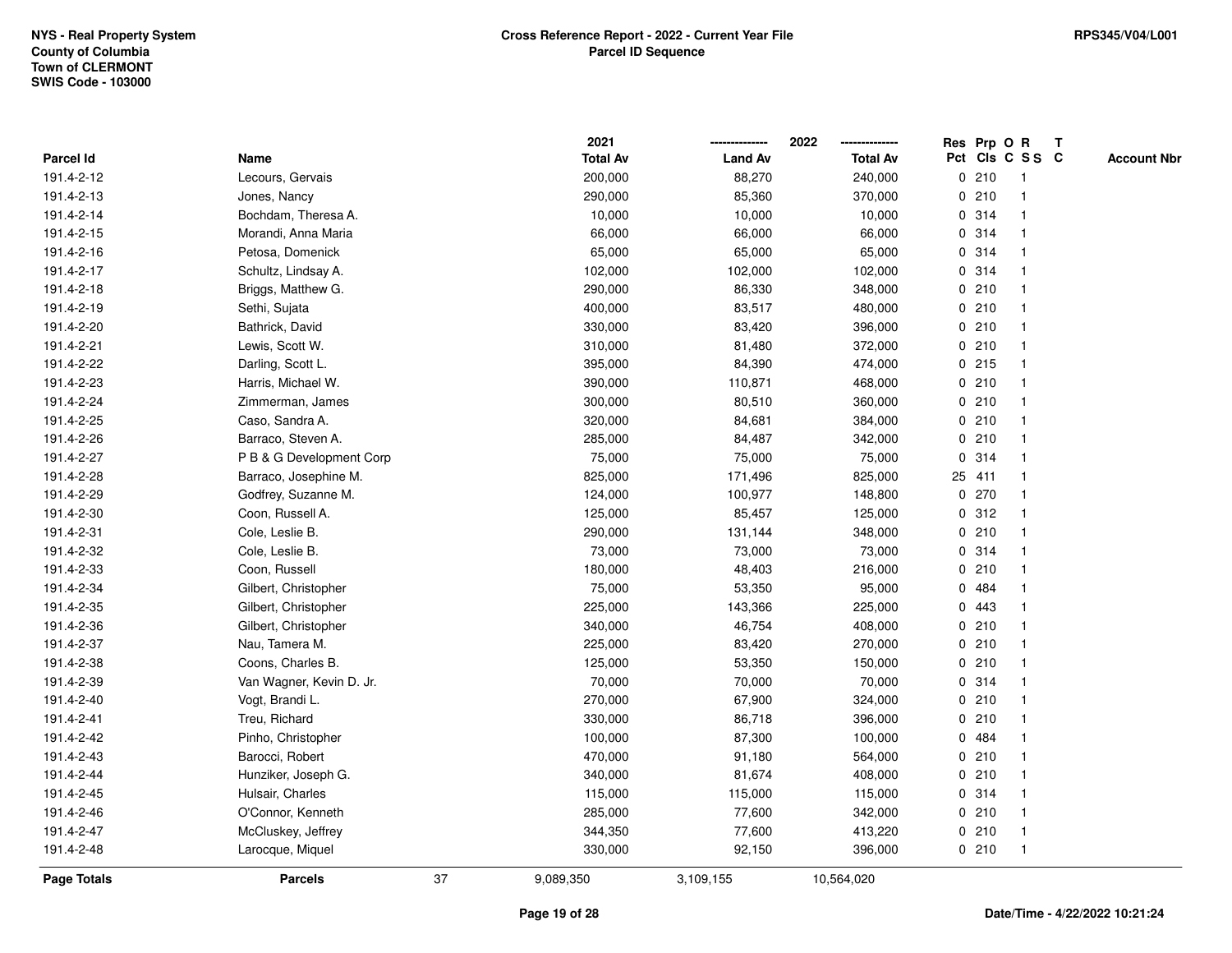|                |                                            | 2021            |                | 2022            | Res Prp O R |                          | T |                    |
|----------------|--------------------------------------------|-----------------|----------------|-----------------|-------------|--------------------------|---|--------------------|
| Parcel Id      | Name                                       | <b>Total Av</b> | <b>Land Av</b> | <b>Total Av</b> |             | Pct Cls C S S C          |   | <b>Account Nbr</b> |
| 191.4-2-49     | D'Angelo, Louis                            | 425,000         | 109,125        | 510,000         | 0210        | $\overline{\phantom{1}}$ |   |                    |
| 191.4-2-50     | Barringer, Richard W.                      | 345,000         | 140,262        | 414,000         | 0.220       | $\mathbf{1}$             |   |                    |
| 191.4-2-51     | Krom, Greg P.                              | 300,000         | 77,794         | 360,000         | 0210        | $\mathbf{1}$             |   |                    |
| 191.4-2-52     | RAK 1424 Red Hook LLC                      | 710,000         | 177,025        | 710,000         | 0411        | $\mathbf{1}$             |   |                    |
| 191.4-2-53     | Ezzo, Joseph                               | 270,000         | 87,300         | 324,000         | 0210        | $\mathbf{1}$             |   |                    |
| 191.4-2-54     | Chew, Fook K.                              | 330,000         | 79,249         | 396,000         | 0210        | $\mathbf{1}$             |   |                    |
| 191.4-2-55     | Rhea, Jonathan M.                          | 440,000         | 142,978        | 528,000         | 0210        | $\mathbf{1}$             |   |                    |
| 191.4-2-56     | Doherty, Matthew                           | 235,000         | 74,496         | 282,000         | 0210        | $\mathbf{1}$             |   |                    |
| 191.4-2-57     | Benedict, Shane K.                         | 350,000         | 77,600         | 420,000         | 0210        | $\mathbf{1}$             |   |                    |
| $192.-1-1$     | George W Saulpaugh & Sons                  | 145,000         | 111,550        | 174,000         | 0210        | $\mathbf{1}$             |   |                    |
| $192.-1-2$     | Hudson Valley Distillers, LLC              | 420,000         | 201,372        | 420,000         | 0 483       | $\mathbf{1}$             |   |                    |
| $192.-1-3$     | W Raymond Tousey as Trustee, of the Wallar | 290,000         | 101,850        | 348,000         | 0210        |                          |   |                    |
| $192.-1-4.1$   | Tillman, Gretta L.                         | 245,000         | 93,896         | 294,000         | 0210        |                          |   |                    |
| $192.-1-5$     | Russell, Joann C.                          | 140,000         | 68,288         | 168,000         | 0210        | $\mathbf{1}$             |   |                    |
| $192.-1-6$     | Tousey, W Raymond                          | 230,000         | 104,760        | 276,000         | 0210        | $\mathbf{1}$             |   |                    |
| $192.-1-7.3$   | Stavro, Matthew                            |                 | 89,000         | 120,000         | 0.312       | $\mathbf{1}$             |   |                    |
| 192.-1-7.4     | Stavro, Matthew                            |                 | 152,096        | 500,000         | 0210        | $\mathbf{1}$             |   |                    |
| $192.-1-7.5$   | Stavro, Matthew                            |                 | 104,000        | 104,000         | 0.311       | $\mathbf{1}$             |   |                    |
| 192.-1-7.6     | Stavro, Matthew                            |                 | 144,000        | 144,000         | 0.311       | $\mathbf{1}$             |   |                    |
| 192.-1-7.111   | Cutaia, Jesse                              | 90,000          | 90,000         | 90,000          | 0 314       | $\mathbf 1$              |   |                    |
| * 192.-1-7.120 | Stavro, Mathew                             | 290,000         | 152,096        | 440,000         | 0210        | $\mathbf{1}$             |   |                    |
| 192.-1-7.200   | Tousey, W Raymond                          | 18,000          | 18,000         | 18,000          | 0.314       | $\mathbf{1}$             |   |                    |
| $192.-1-8$     | L&L Estate Holdings, LLC                   | 480,000         | 294,104        | 480,000         | $0$ 120     | $\mathbf{1}$             |   |                    |
| 192.-1-9.100   | Beaulieu, Joanne                           | 275,000         | 87,688         | 330,000         | 0210        | $\mathbf{1}$             |   |                    |
| 192.-1-9.200   | Bruno, Danielle                            | 495,000         | 87,300         | 594,000         | 0210        | $\mathbf{1}$             |   |                    |
| 192.-1-11.1    | Hamilton, Douglas                          | 85,000          | 85,000         | 85,000          | 0.314       | $\mathbf 1$              |   |                    |
| 192.-1-11.2    | Fenn, Ross M.                              | 350,000         | 79,055         | 420,000         | 0210        |                          |   |                    |
| $192.-1-12$    | Tousey, W Raymond                          | 650,000         | 257,826        | 650,000         | 0 485       | $\mathbf 1$              |   |                    |
| 192.-1-13      | Jordan, Jonathan Robert                    | 160,000         | 136,964        | 192,000         | 0.281       | $\mathbf{1}$             |   |                    |
| $192.-1-14$    | Kirrane, Kathleen M.                       | 125,000         | 53,350         | 150,000         | 0270        | $\mathbf{1}$             |   |                    |
| $192.-1-15$    | Marcia Slatkin as Trustee                  | 275,000         | 101,850        | 330,000         | 0.220       | $\mathbf{1}$             |   |                    |
| 192.-1-16      | Lawyer, Adom                               | 140,000         | 56,260         | 168,000         | 0270        | $\mathbf{1}$             |   |                    |
| 192.-1-17      | Woods, Rory                                | 135,000         | 56,260         | 162,000         | 0210        | $\mathbf{1}$             |   | 1562060-01         |
| $192.-1-18$    | Hannigan, Joseph                           | 260,000         | 50,440         | 312,000         | 0210        | $\mathbf 1$              |   |                    |
| 192.-1-19      | White, Rebecca L.                          | 205,000         | 73,720         | 246,000         | 0210        | $\mathbf{1}$             |   |                    |
| 192.-1-20      | Singer, Debbie                             | 205,000         | 79,540         | 246,000         | 0210        | $\mathbf{1}$             |   |                    |
| 192.-1-21      | Peacock, Ben                               | 150,000         | 124,160        | 180,000         | 75 483      | $\mathbf{1}$             |   |                    |
| Page Totals    | 36<br><b>Parcels</b>                       | 8,973,000       | 3,868,158      | 11,145,000      |             |                          |   |                    |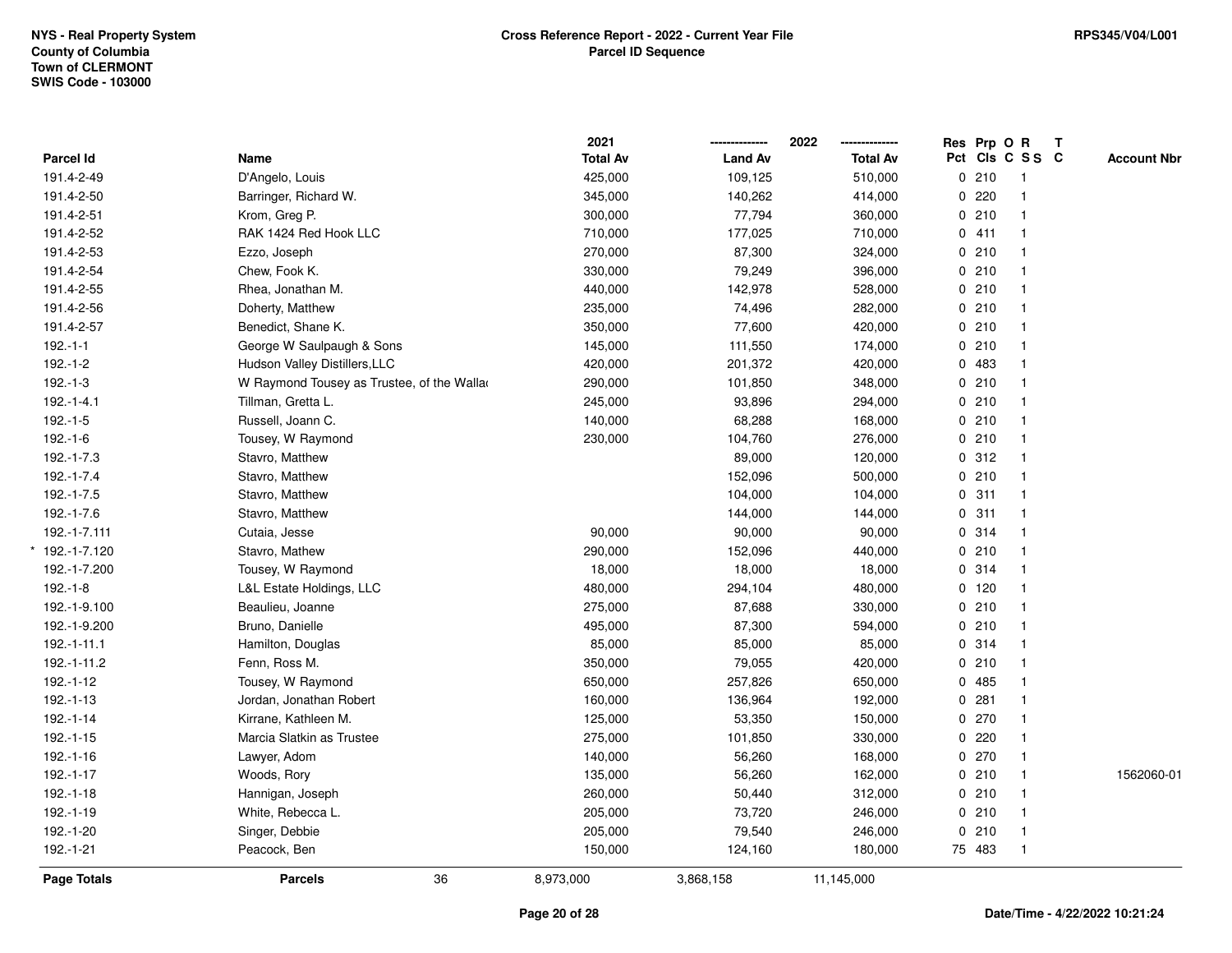|               |                                   |    | 2021            |                | 2022<br>-------------- |     | Res Prp O R |                | Т |                    |
|---------------|-----------------------------------|----|-----------------|----------------|------------------------|-----|-------------|----------------|---|--------------------|
| Parcel Id     | Name                              |    | <b>Total Av</b> | <b>Land Av</b> | <b>Total Av</b>        | Pct |             | CIS C S S C    |   | <b>Account Nbr</b> |
| 192.-1-23     | Smith, Jesse                      |    | 315,000         | 87,785         | 378,000                |     | 0210        | $\overline{1}$ |   |                    |
| 192.-1-24     | Siedsma, Joseph H.                |    | 285,000         | 94,090         | 342,000                |     | 0210        | $\mathbf{1}$   |   |                    |
| 192.-1-25.2   | Spoleti-Funk, Mary                |    |                 | 30,000         | 30,000                 |     | 0.311       | $\mathbf{1}$   |   |                    |
| 192.-1-25.111 | DeLaurentis, Linda                |    | 360,000         | 147,343        | 433,000                |     | 0215        | $\mathbf{1}$   |   |                    |
| 192.-1-25.112 | Tiberio, Dominick                 |    | 398,000         | 112,714        | 740,000                |     | 0210        | $\mathbf{1}$   |   |                    |
| 192.-1-25.120 | Moore, Edward L.                  |    | 230,000         | 78,279         | 276,000                |     | 0210        | $\mathbf{1}$   |   |                    |
| 192.-1-25.200 | Spoleti-Funk, Mary                |    | 260,000         | 70,000         | 366,000                |     | 0210        | $\mathbf{1}$   |   |                    |
| 192.-1-26.100 | McMeekin, Sean A.                 |    | 520,000         | 104,372        | 624,000                |     | 0.281       | $\mathbf{1}$   |   |                    |
| 192.-1-26.200 | Clark, Lindsay                    |    | 295,000         | 79,152         | 340,000                |     | 0210        | $\mathbf{1}$   |   | 1655869-47         |
| 192.-1-27     | Zitz, Robert M.                   |    | 270,000         | 223,100        | 324,000                |     | 0.240       | $\mathbf{1}$   |   |                    |
| 192.-1-28     | Jantzen, Thomas                   |    | 550,000         | 214,467        | 665,000                |     | 0.240       | 1              |   |                    |
| 192.-1-29.100 | Cedar Hill Farm, LLC              |    | 985,000         | 627,129        | 985,000                |     | 23 113      | 1              |   |                    |
| 192.-1-29.200 | Gall, John B.                     |    | 365,000         | 105,633        | 438,000                |     | 0210        |                |   |                    |
| 192.-1-30     | <b>Clermont Mountain View Mgt</b> |    | 590,000         | 311,370        | 590,000                |     | 0411        | $\mathbf{1}$   |   |                    |
| 192.-1-31.12  | Freer, Michael                    |    | 74,000          | 74,000         | 74,000                 |     | 0.314       | $\mathbf{1}$   |   |                    |
| 192.-1-31.200 | Walsh, Constance                  |    | 589,850         | 223,100        | 707,820                |     | 97 210      | $\mathbf{1}$   |   |                    |
| 192.-1-32     | Neufeld, Stanley                  |    | 190,000         | 107,088        | 228,000                |     | 0210        | $\mathbf{1}$   |   |                    |
| 192.-1-33.111 | Moran, Teresa                     |    | 430,000         | 201,275        | 516,000                |     | 0.240       | 1              |   |                    |
| 192.-1-33.112 | Cook, Jana                        |    | 480,000         | 167,810        | 576,000                |     | 0210        | $\mathbf{1}$   |   |                    |
| 192.-1-33.120 | Arsenault, Janet L.               |    | 240,000         | 85,360         | 288,000                |     | 0210        | 1              |   |                    |
| 192.-1-33.200 | Cassidy, Eileen P.                |    | 410,000         | 85,360         | 492,000                |     | 0210        | $\mathbf{1}$   |   |                    |
| 192.-1-35     | Christensen, Richard              |    | 320,000         | 120,280        | 384,000                |     | 93 210      | $\mathbf{1}$   |   |                    |
| 192.-1-36.100 | Keller, Eric P.                   |    | 320,000         | 104,760        | 384,000                |     | 0210        | $\mathbf{1}$   |   |                    |
| 192.-1-36.200 | Bennek, Richard                   |    | 300,000         | 84,487         | 384,000                |     | 0210        | $\mathbf{1}$   |   |                    |
| 192.-1-37.111 | Palumbo, Joseph A. Jr.            |    | 370,000         | 189,150        | 444,000                |     | 0.240       | $\mathbf{1}$   |   |                    |
| 192.-1-37.112 | Plambeck, Nathan R.               |    | 365,000         | 190,411        | 565,000                |     | 0.241       | $\mathbf{1}$   |   |                    |
| 192.-1-37.121 | Matthews, Dana                    |    | 305,000         | 87,397         | 366,000                |     | 0210        | 1              |   | 1633601-47         |
| 192.-1-37.122 | Matthews, Dana                    |    | 70,000          | 70,000         | 70,000                 |     | 0.314       | $\mathbf{1}$   |   | 1633601-47         |
| 192.-1-37.200 | Eklund, Michelle                  |    | 435,000         | 88,270         | 522,000                |     | 0210        | $\mathbf{1}$   |   |                    |
| 192.-1-38     | Rudolf, Henry F.                  |    | 270,000         | 77,600         | 325,000                |     | 0210        | $\mathbf{1}$   |   |                    |
| 192.-1-39     | Losi, Louis C.                    |    | 260,000         | 77,600         | 313,000                |     | 0210        | $\mathbf{1}$   |   |                    |
| 192.-1-40     | Gildersleeve, Kris K.             |    | 250,000         | 77,600         | 300,000                |     | 0210        | 1              |   |                    |
| 192.-1-41     | McIntosh, Ryan                    |    | 260,000         | 79,540         | 312,000                |     | 0210        | 1              |   |                    |
| $*192.-1-42$  | Spoleti-Funk, Mary                |    | 280,000         | 30,000         | 30,000                 |     | 0.311       | 1              |   |                    |
| 192.-1-55     | Destefano, Rocco E.               |    | 370,000         | 84,487         | 444,000                |     | 0210        | $\mathbf{1}$   |   |                    |
| 192.-1-56     | Heyward, David                    |    | 400,000         | 84,487         | 480,000                |     | 0210        | $\mathbf{1}$   |   |                    |
| 192.-1-57     | Clayton, Michael                  |    | 520,000         | 81,771         | 624,000                |     | 0210        | $\mathbf{1}$   |   |                    |
| Page Totals   | <b>Parcels</b>                    | 36 | 12,651,850      | 4,727,267      | 15,329,820             |     |             |                |   |                    |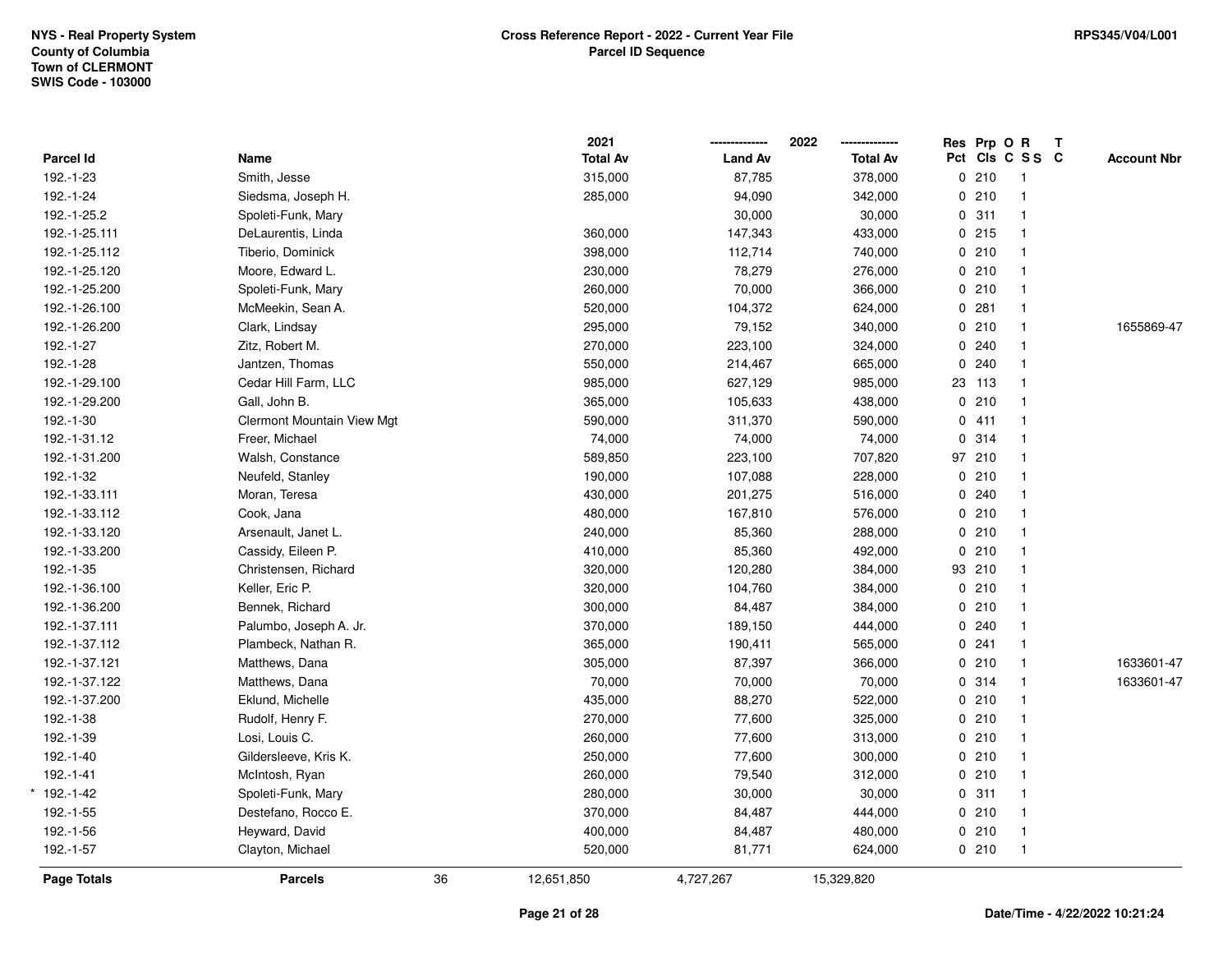|                    |                                              | 2021            |                | 2022            | Res Prp O R     |       |                | $\mathbf{T}$ |                    |
|--------------------|----------------------------------------------|-----------------|----------------|-----------------|-----------------|-------|----------------|--------------|--------------------|
| Parcel Id          | Name                                         | <b>Total Av</b> | <b>Land Av</b> | <b>Total Av</b> | Pct Cls C S S C |       |                |              | <b>Account Nbr</b> |
| 192.-1-58          | Carey, William T.                            | 415,000         | 98,067         | 498,000         |                 | 0210  | -1             |              |                    |
| 192.-1-59          | Fox, Jasper                                  | 377,400         | 121,250        | 452,880         | 0               | 210   |                |              |                    |
| 192.-1-60          | Boucher, Stephen                             | 380,000         | 85,942         | 456,000         |                 | 0210  |                |              |                    |
| 192.-1-61          | Costello, Allan J.                           | 365,000         | 87,300         | 438,000         | 0               | 210   | -1             |              |                    |
| 192.-1-62.200      | DeSimone, Raymond                            | 295,000         | 82,741         | 354,000         |                 | 0210  | $\mathbf{1}$   |              |                    |
| 192.-1-63          | Astorga, Deborah Perez                       | 250,000         | 81,674         | 300,000         |                 | 0210  | -1             |              |                    |
| 192.-1-64          | Kiggins, Richard Jr.                         | 275,000         | 84,099         | 330,000         |                 | 0210  |                |              |                    |
| 192.-1-65          | Lindholm, Andrew D.                          | 330,000         | 81,674         | 396,000         |                 | 0210  |                |              |                    |
| 192.-1-66          | Brinkman, Andrew D.                          | 330,000         | 83,517         | 396,000         |                 | 0210  |                |              |                    |
| 192.-1-67          | Schultz, Donald D.                           | 335,000         | 84,390         | 402,000         |                 | 0210  |                |              |                    |
| 192.-1-68          | Petkos, Michael                              | 340,000         | 97,000         | 408,000         |                 | 0210  | -1             |              |                    |
| 192.-1-76          | Sager, as Trustee, Thomas C.                 | 430,000         | 80,510         | 516,000         |                 | 0210  | $\mathbf{1}$   |              |                    |
| 192.-1-77          | Gresseau, Shirley                            | 530,000         | 100,880        | 636,000         |                 | 0210  |                |              |                    |
| 192.-1-78          | Lewis, Zachary                               | 575,000         | 100,880        | 690,000         |                 | 0210  |                |              |                    |
| 192.-1-79          | Roszko, Charles M.                           | 549,000         | 92,150         | 658,800         |                 | 0210  |                |              |                    |
| 192.-1-80          | Frettoloso, Christopher L.                   | 430,000         | 88,270         | 516,000         |                 | 0210  |                |              |                    |
| 192.-1-81          | Jain, Swapan S.                              | 585,000         | 92,150         | 702,000         | 0               | 210   |                |              |                    |
| 192.-1-82          | Peacock, Ben                                 | 370,000         | 93,120         | 444,000         | 0               | 210   | -1             |              |                    |
| 192.-1-83          | Irrevocable Trust Hinds, Gonsalves           | 570,000         | 80,510         | 684,000         |                 | 0210  | -1             |              |                    |
| 192.-1-84          | Giannoulis, Anastasios                       | 490,000         | 90,404         | 588,000         |                 | 0210  |                |              |                    |
| 192.-1-85          | Burns, George P.                             | 565,000         | 130,077        | 678,000         |                 | 0210  |                |              |                    |
| 192.-1-86          | Lee, Michael C.                              | 490,000         | 132,987        | 588,000         |                 | 0210  |                |              |                    |
| 192.-1-87          | Muhlhauser, Eric                             | 533,500         | 94,090         | 640,200         |                 | 0210  |                |              |                    |
| 192.-1-88          | Jantzen, Thomas                              | 425,000         | 425,000        | 425,000         | $\mathbf 0$     | 322   |                |              |                    |
| 192.-1-89          | Fenn-Potter, Kristin R.                      | 360,000         | 116,594        | 432,000         | 0               | 210   | -1             |              |                    |
| 192.-1-90          | Farrell, Michael S.                          | 575,000         | 126,488        | 690,000         |                 | 0210  |                |              |                    |
| 192.-1-91          | Bagley, David F.                             | 440,000         | 90,695         | 528,000         |                 | 0210  |                |              |                    |
| 192.-1-92          | Mueller, Thomas                              | 330,000         | 95,060         | 396,000         |                 | 0210  |                |              |                    |
| 192.-1-93          | Moran, John                                  | 75,000          | 75,000         | 575,000         |                 | 0210  |                |              |                    |
| 192.-1-94          | Staerker, Laura                              | 327,500         | 27,500         | 477,000         | 0               | 210   |                |              |                    |
| 192.-1-95          | Moran, John                                  | 72,500          | 92,500         | 92,500          | 0               | 314   | $\overline{1}$ |              |                    |
| 192.-1-96          | Brown, Collin L.                             | 250,000         | 121,500        | 300,000         | 0               | 241   | -1             |              |                    |
| 200.-1-1.111       | Forringer, Timothy                           | 294,000         | 77,600         | 352,800         |                 | 0.220 |                |              |                    |
| 200.-1-1.112       | 2012 Grandchildrens Trust, Ronnie Streichler | 144,000         | 144,000        | 144,000         |                 | 0 322 |                |              |                    |
| 200.-1-1.121       | <b>TIVOLI FARMETTE LLC</b>                   | 323,380         | 140,728        | 395,000         |                 | 0.240 |                |              |                    |
| 200.-1-1.122       | Schnetzler, Tera                             | 225,000         | 89,240         | 270,000         |                 | 0210  | -1             |              |                    |
| 200.-1-1.200       | 555 1st Street, LLC                          | 440,000         | 280,912        | 440,000         |                 | 0.312 | -1             |              |                    |
| <b>Page Totals</b> | 37<br><b>Parcels</b>                         | 14,091,280      | 4,066,499      | 17,289,180      |                 |       |                |              |                    |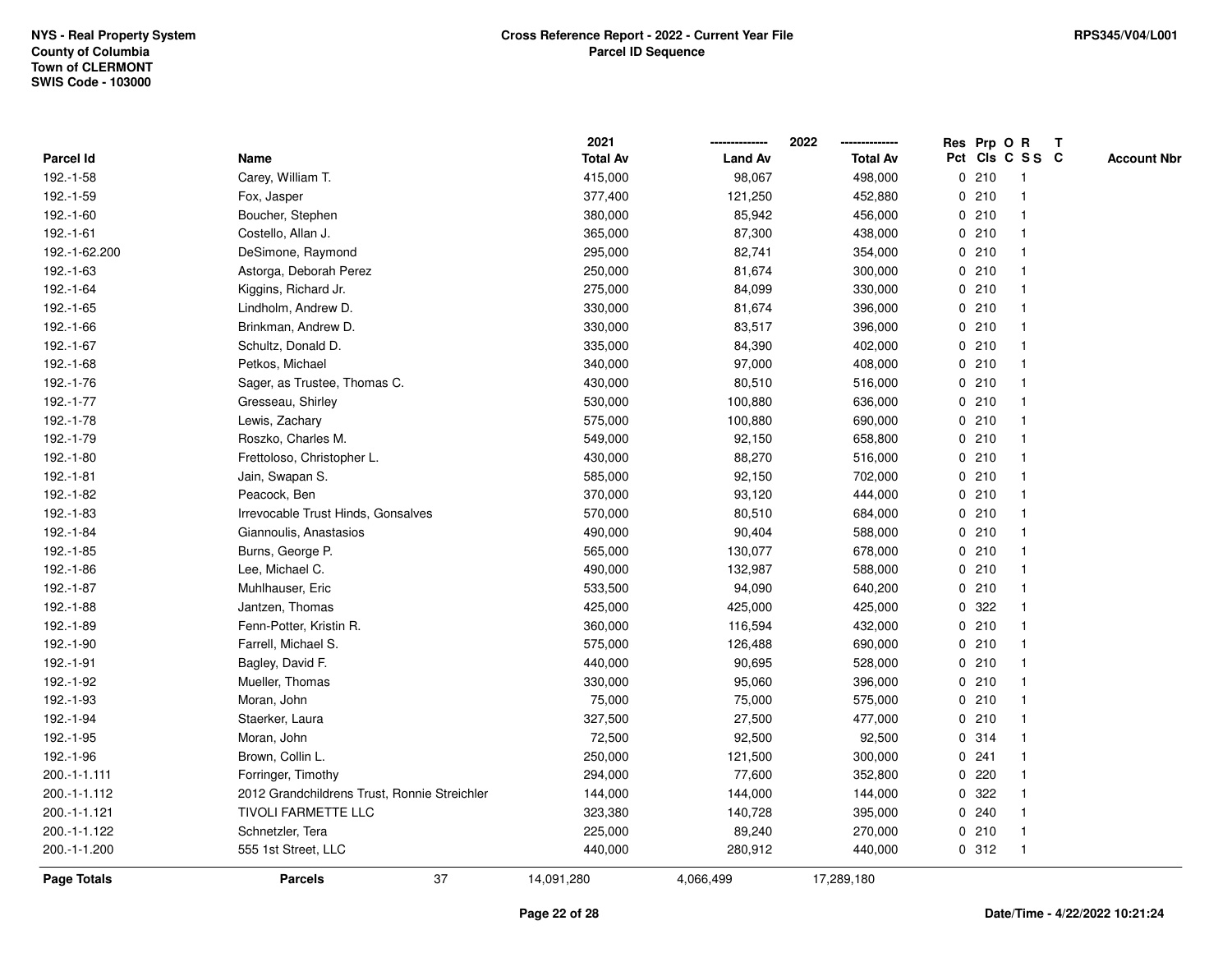|               |                                          | 2021            |                | 2022            |         | Res Prp O R             | T |                    |
|---------------|------------------------------------------|-----------------|----------------|-----------------|---------|-------------------------|---|--------------------|
| Parcel Id     | Name                                     | <b>Total Av</b> | <b>Land Av</b> | <b>Total Av</b> |         | Pct Cls C S S C         |   | <b>Account Nbr</b> |
| $200.-1-2$    | i, Natalie P.                            | 220,000         | 164,318        | 264,000         | 0.240   | -1                      |   |                    |
| $200.-1-3$    | Bradley, Susannah                        | 260,000         | 114,460        | 312,000         | 0210    | $\overline{\mathbf{1}}$ |   |                    |
| $200.-1-4$    | Boccia, Fred                             | 130,000         | 97,000         | 130,000         | 0.485   | 1                       |   |                    |
| $200.-1-5$    | Trudell Brian J                          | 65,000          | 55,678         | 65,000          | 0710    |                         |   |                    |
| $200.-1-6$    | Gilmore, Kevin                           | 225,000         | 51,410         | 270,000         | 0210    |                         |   |                    |
| $200.-1-7$    | Jantzen, Alfred J.                       | 420,000         | 192,448        | 504,000         | 66 240  |                         |   |                    |
| $200.-1-8$    | Horne, Daniel S.                         | 85,000          | 62,662         | 102,000         | 0210    |                         |   |                    |
| $200.-1-9$    | Dorval, Paul J.                          | 185,000         | 64,990         | 222,000         | 0210    | -1                      |   |                    |
| $200.-1-10$   | Chmura, Mary Anne T.                     | 225,000         | 87,300         | 270,000         | 0210    | -1                      |   |                    |
| $200.-1-11$   | Chmura, Albert G.                        | 290,000         | 100,880        | 348,000         | 0210    | -1                      |   |                    |
| 200.-1-12.21  | Farris, Christopher L.                   | 305,000         | 150,059        | 366,000         | 0210    |                         |   |                    |
| 200.-1-12.22  | Unson, Amy E.                            | 320,000         | 90,501         | 384,000         | 0210    |                         |   |                    |
| 200.-1-12.100 | Pleasant Vale Farm, LLC                  | 800,000         | 535,828        | 800,000         | 33 120  |                         |   |                    |
| $200.-1-13$   | Elliot, Keith M.                         | 230,000         | 82,450         | 276,000         | 0 230   |                         |   |                    |
| $200.-1-14$   | Turner, Patricia A.                      | 140,000         | 35,502         | 168,000         | 0210    | -1                      |   |                    |
| $200.-1-15$   | <b>WILMINGTON SAVINGS FUND</b>           | 250,000         | 93,120         | 300,000         | 0210    | -1                      |   |                    |
| $200.-1-16$   | Ranieri, Doona V.                        | 160,000         | 72,556         | 192,000         | 0210    | -1                      |   |                    |
| $200.-1-17$   | Moore, Harold V. Jr.                     | 135,000         | 28,712         | 162,000         | 0210    |                         |   |                    |
| $200.-1-18$   | Bobela, Elizabeth V.                     | 250,000         | 80,510         | 300,000         | 0210    |                         |   |                    |
| $200.-1-19$   | Wixon, Samantha                          | 35,000          | 35,000         | 35,000          | 0.314   |                         |   |                    |
| 200.-1-20.110 | Ebel, Alexander M.                       | 249,000         | 74,787         | 298,800         | 0210    |                         |   |                    |
| 200.-1-20.120 | Dingman, Jason                           | 150,000         | 49,567         | 180,000         | 0210    | -1                      |   |                    |
| 200.-1-20.200 | Grover, Peter B.                         | 22,000          | 22,000         | 22,000          | 0.314   | -1                      |   |                    |
| $200.-1-21$   | Fingar, Sharran                          | 185,000         | 56,260         | 222,000         | 0210    | -1                      |   |                    |
| 200.-1-21.2   | Grover, Peter B.                         | 3,000           | 3,000          | 3,000           | 0.314   |                         |   |                    |
| $200.-1-22$   | McNeil, Robert A.                        | 165,000         | 111,841        | 165,000         | 0 484   |                         |   |                    |
| 200.-1-23     | Lasher, Robert M.                        | 150,000         | 54,320         | 180,000         | 0210    |                         |   |                    |
| 200.-1-24     | Timothy Myers & Renee Myers, Nancy Myers | 150,000         | 120,765        | 150,000         | $0$ 120 |                         |   |                    |
| $200.-1-25$   | Saulpaugh, Laurence V.                   | 135,100         | 135,100        | 135,100         | 0 105   | -1                      |   |                    |
| 200.-1-26     | Hon, Lori J.                             | 12,000          | 12,000         | 12,000          | 0.311   | -1                      |   |                    |
| 200.-1-27     | Coons, Vernon L. Jr.                     | 8,000           | 8,000          | 8,000           | 0.314   | -1                      |   |                    |
| $200.-1-28$   | Lawyer, Jamie                            | 125,000         | 77,600         | 150,000         | 0270    |                         |   |                    |
| $201 - 1 - 1$ | Cedar Hill Farm, LLC                     | 125,000         | 125,000        | 125,000         | 0 105   |                         |   |                    |
| $201.-1-2$    | Palmatier, Eric                          | 120,000         | 120,000        | 120,000         | 0 322   |                         |   |                    |
| $201 - 1 - 3$ | Swart, Wayne R.                          | 270,000         | 116,594        | 324,000         | 0210    | -1                      |   |                    |
| $201 - 1 - 4$ | Shanley, Todd                            | 130,000         | 111,744        | 156,000         | 0270    | $\overline{\mathbf{1}}$ |   |                    |
| $201.-1-6$    | Corey, Robert L. Jr.                     | 235,000         | 108,058        | 282,000         | 92 210  | $\overline{1}$          |   |                    |
| Page Totals   | 37<br><b>Parcels</b>                     | 6,964,100       | 3,502,020      | 8,002,900       |         |                         |   |                    |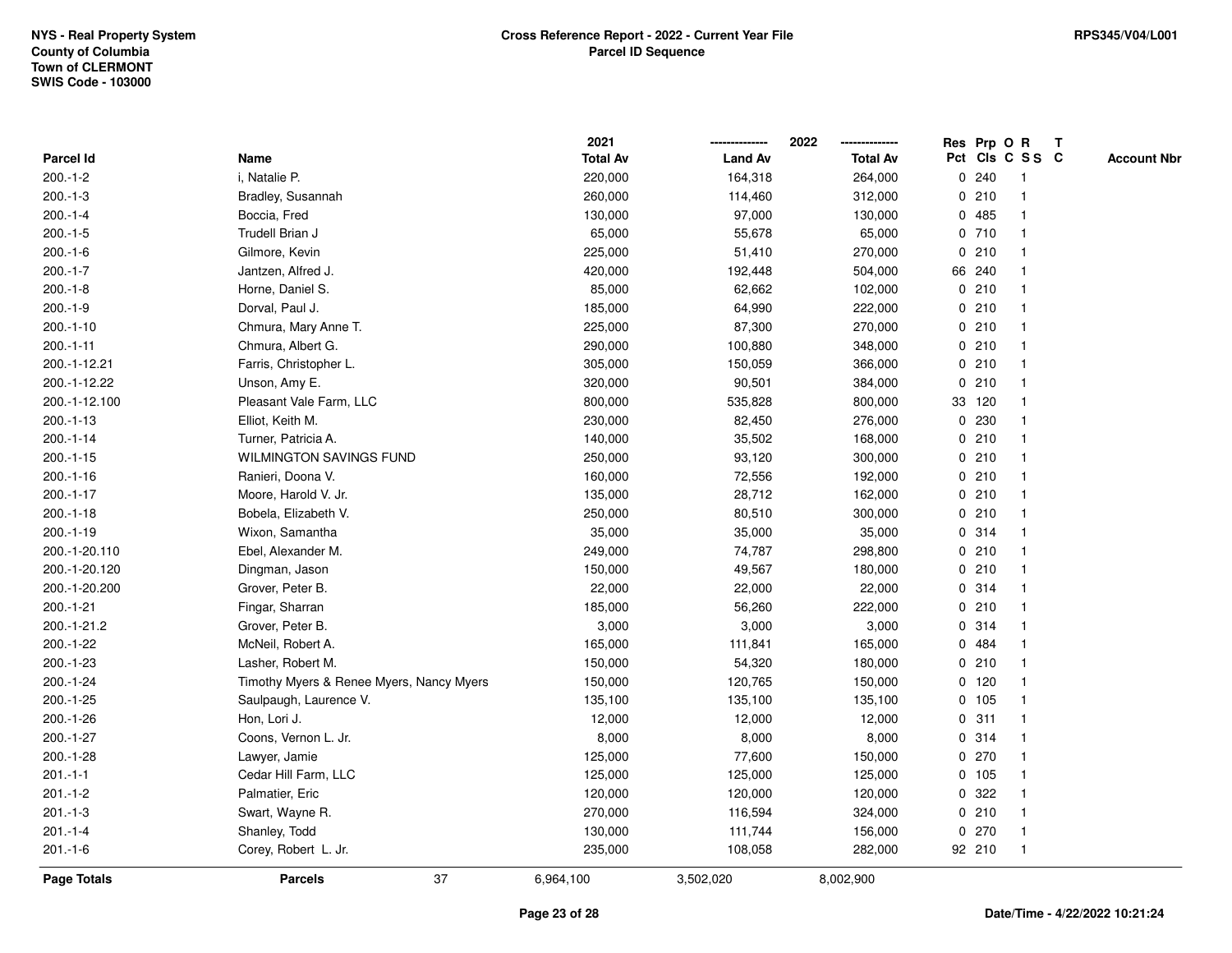|                    |                            |    | 2021            |                | 2022            | Res Prp O R     |           |                | Т |                    |
|--------------------|----------------------------|----|-----------------|----------------|-----------------|-----------------|-----------|----------------|---|--------------------|
| Parcel Id          | Name                       |    | <b>Total Av</b> | <b>Land Av</b> | <b>Total Av</b> | Pct Cls C S S C |           |                |   | <b>Account Nbr</b> |
| $201.-1-7$         | Corless, John              |    | 195,000         | 101,850        | 234,000         | 0210            |           | $\mathbf{1}$   |   |                    |
| $201 - 1 - 8$      | Williamson, Anita          |    | 175,000         | 104,469        | 210,000         | 0210            |           | 1              |   |                    |
| 201.-1-9.100       | Dow, Lynette               |    | 235,000         | 114,557        | 282,000         | 0210            |           | $\mathbf 1$    |   |                    |
| 201.-1-9.200       | Dow, Oren Scott            |    | 75,000          | 75,000         | 75,000          | 0 314           |           | -1             |   |                    |
| $201 - 1 - 10$     | Cutaia, Jesse              |    | 303,000         | 130,950        | 363,600         |                 | 0 210 W 1 |                |   |                    |
| $201 - 1 - 11$     | Vanhoesen, Ray A. Jr.      |    | 270,000         | 84,390         | 324,000         | 0210            |           |                |   |                    |
| $201.-1-12$        | Davids, Island Development |    | 64,000          | 64,000         | 64,000          | 0.314           |           | $\mathbf{1}$   |   |                    |
| 201.-1-13.2        | McLellan, Anna             |    | 185,000         | 185,000        | 185,000         | 0.314           |           | $\mathbf{1}$   |   |                    |
| 201.-1-13.11       | Greer, Jan C.              |    | 550,000         | 325,532        | 660,000         | 0.281           |           | $\mathbf 1$    |   |                    |
| 201.-1-13.12       | Greer, Jan C.              |    | 115,000         | 115,000        | 115,000         | 0.314           |           | 1              |   |                    |
| $201 - 1 - 14$     | Robertson, Mark E.         |    | 165,000         | 77,600         | 198,000         | 0210            |           | $\mathbf 1$    |   |                    |
| $201.-1-15$        | Parr, Allen M.             |    | 195,000         | 87,300         | 234,000         | 0210            |           |                |   |                    |
| $201.-1-16$        | Middel, Jutta              |    | 285,000         | 135,024        | 342,000         | 0210            |           |                |   |                    |
| $201 - 1 - 17$     | Middel, Jutta              |    | 184,000         | 162,960        | 184,000         | 0.312           |           | $\mathbf 1$    |   |                    |
| $201 - 1 - 18$     | Desmond, Robert            |    | 295,000         | 134,830        | 354,000         | 0.240           |           | $\mathbf 1$    |   |                    |
| $201.-1-19$        | Haywood, George Lee        |    | 245,000         | 77,600         | 294,000         | 0210            |           | $\mathbf{1}$   |   |                    |
| 201.-1-20          | Geudelekian, David         |    | 340,000         | 101,850        | 408,000         | 0210            |           | $\mathbf{1}$   |   |                    |
| 201.-1-22          | Fisher, Fumiko Sugaya      |    | 310,000         | 70,228         | 372,000         | 0210            |           | $\mathbf 1$    |   |                    |
| 201.-1-23.1        | Devereux Foundation The    |    | 330,000         | 85,360         | 330,000         | 0 600           |           | 8              |   |                    |
| 201.-1-23.2        | Reardon, Michael F.        |    | 200,000         | 106,700        | 240,000         | 0210            |           |                |   |                    |
| 201.-1-24          | Korf, Anthony              |    | 365,000         | 119,310        | 438,000         | 0210            |           |                |   |                    |
| 201.-1-25          | Wright, James Friend       |    | 168,000         | 168,000        | 168,000         | 0.322           |           |                |   |                    |
| 201.-1-26.21       | McKown, Jordan Todd        |    | 105,000         | 170,000        | 170,000         | 0.314           |           | $\mathbf{1}$   |   |                    |
| 201.-1-26.22       | MacGill, Mary              |    | 120,000         | 170,000        | 170,000         | 0.314           |           | $\mathbf 1$    |   |                    |
| 201.-1-26.111      | Bloom, Randy               |    | 660,000         | 310,885        | 792,000         | 0.240           |           | $\mathbf 1$    |   |                    |
| 201.-1-26.112      | Safford, Franz K. IV.      |    | 875,000         | 91,762         | 1,050,000       | 0210            |           |                |   |                    |
| 201.-1-26.121      | Safford, Franz K. IV.      |    | 100,000         | 140,000        | 140,000         | 0.314           |           |                |   |                    |
| 201.-1-26.122      | Kosolapov, Alexander       |    | 380,000         | 109,125        | 456,000         | 0.240           |           |                |   |                    |
| 201.-1-27.11       | Codey, Anne L.             |    | 1,500,000       | 600,624        | 1,800,000       | 0.281           |           | $\mathbf 1$    |   |                    |
| 201.-1-27.12       | DeGregoria, John M.        |    | 350,000         | 115,430        | 420,000         | 0210            |           | 1              |   |                    |
| 201.-1-27.200      | Walters, John G. Jr.       |    | 335,000         | 111,550        | 402,000         | 0               | 220       | 1              |   |                    |
| 201.-1-28.111      | Nuodib Inc                 |    | 290,000         | 137,255        | 348,000         | 0.240           |           | $\mathbf 1$    |   |                    |
| 201.-1-28.112      | Nuodib Inc                 |    | 156,000         | 156,000        | 156,000         | 0.322           |           |                |   |                    |
| 201.-1-28.120      | Springer, W Todd           |    | 220,000         | 86,815         | 264,000         | 0210            |           |                |   |                    |
| 201.-1-28.200      | Greer, Jan C.              |    | 29,000          | 29,000         | 29,000          | 0               | 322       | 1              |   |                    |
| 201.-1-29          | Nuodib Inc                 |    | 490,000         | 165,676        | 588,000         |                 | 0 240 W 1 |                |   |                    |
| 201.-1-33          | Rendon, Marissa            |    | 255,000         | 89,240         | 306,000         | 0210            |           | $\overline{1}$ |   |                    |
| <b>Page Totals</b> | <b>Parcels</b>             | 37 | 11,114,000      | 5,110,872      | 13,165,600      |                 |           |                |   |                    |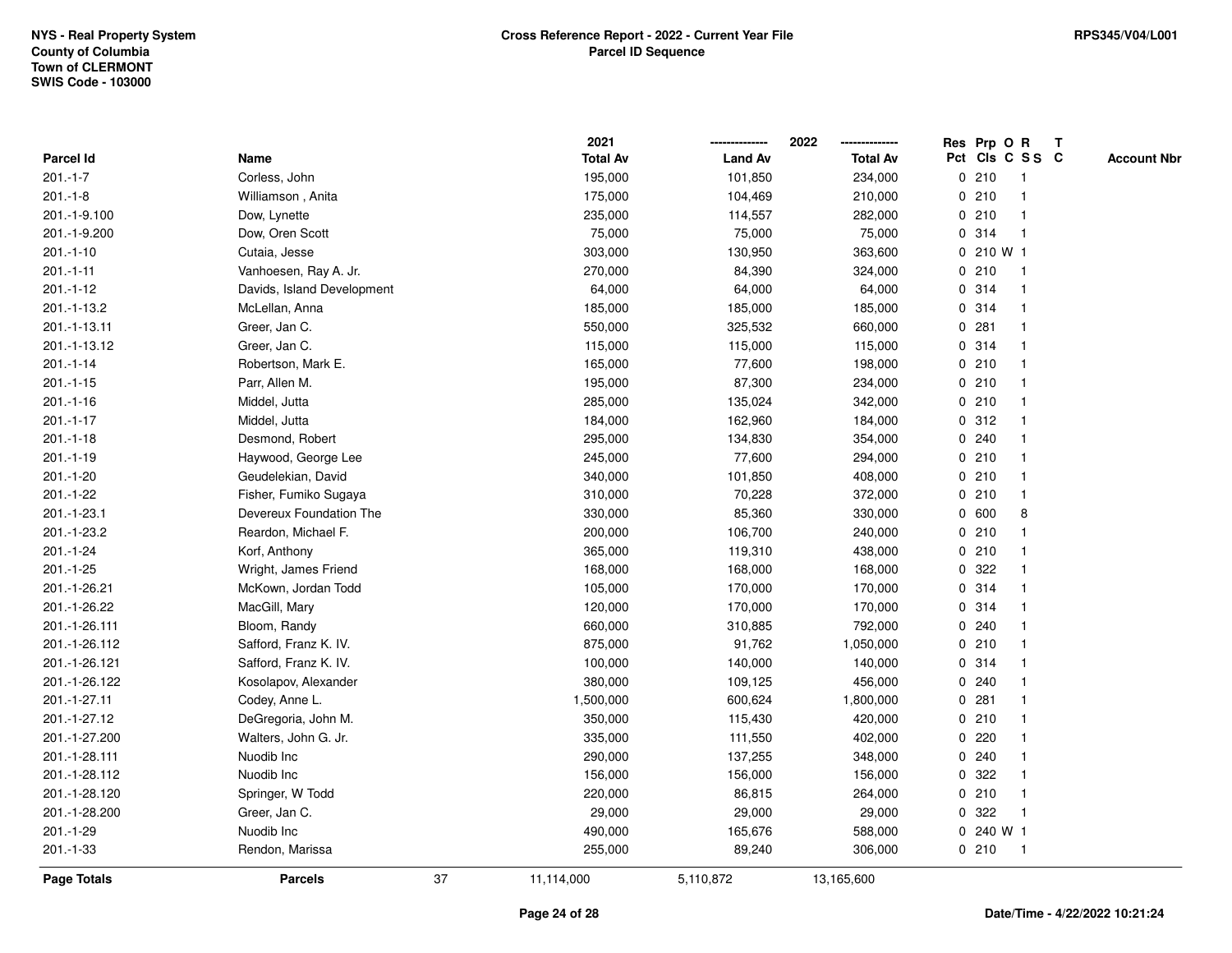|                  |                                      | 2021            |                | 2022            |          | Res Prp O R     |                | Т |                    |
|------------------|--------------------------------------|-----------------|----------------|-----------------|----------|-----------------|----------------|---|--------------------|
| <b>Parcel Id</b> | Name                                 | <b>Total Av</b> | <b>Land Av</b> | <b>Total Av</b> |          | Pct Cls C S S C |                |   | <b>Account Nbr</b> |
| 201.-1-34        | Brown, Michael J.                    | 130,000         | 97,776         | 156,000         |          | 0270            | $\overline{1}$ |   |                    |
| 201.-1-35        | Levy, Mathew                         | 30,000          | 15,132         | 30,000          |          | 0.312           | $\mathbf{1}$   |   |                    |
| 201.-1-36        | Miarka, Alicja                       | 175,000         | 85,360         | 210,000         |          | 0210            | $\mathbf{1}$   |   |                    |
| 201.-1-37        | Shea, John                           | 105,000         | 81,480         | 126,000         |          | 0270            | -1             |   |                    |
| 201.-1-39        | Parant, Edward                       | 155,000         | 79,540         | 255,000         |          | 0210            | 1              |   |                    |
| 201.-1-40.100    | Santiago, Carmen                     | 240,000         | 107,670        | 288,000         |          | 0210            | -1             |   |                    |
| 201.-1-40.200    | Pankerican, Dusan                    | 285,000         | 82,547         | 342,000         |          | 0210            | $\mathbf{1}$   |   |                    |
| 201.-1-41        | Tsironis, Roxann                     | 34,000          | 34,000         | 34,000          | 0        | 314             | $\mathbf{1}$   |   |                    |
| 201.-1-42        | Tsironis, Roxann                     | 175,000         | 80,510         | 210,000         |          | 0210            | $\overline{1}$ |   |                    |
| 201.-1-44.1      | Gracia, Jason A.                     | 280,000         | 112,908        | 336,000         |          | 0240 W1         |                |   |                    |
| 201.-1-44.2      | Acosta, Daniel Sr.                   | 410,000         | 162,475        | 540,000         |          | 0210            | $\overline{1}$ |   |                    |
| $201 - 1 - 45$   | Robinson, Charles L.                 | 210,000         | 29,585         | 252,000         |          | 0210            | $\overline{1}$ |   |                    |
| 201.-1-46.3      | Carrington, Jerome                   | 404,000         | 74,000         | 484,800         |          | 0 210 W 1       |                |   |                    |
| 201.-1-46.4      | Carrington, Jerome                   | 104,000         | 104,000        | 104,000         |          | 0 311 W 1       |                |   |                    |
| 201.-1-46.112    | Wyant, Robert                        | 230,000         | 29,100         | 276,000         | 0        | 210             | $\overline{1}$ |   |                    |
| 201.-1-46.120    | Hermance, Jonathon                   | 275,000         | 39,285         | 330,000         | 94       | 210             | $\mathbf{1}$   |   |                    |
| 201.-1-46.200    | The People of the State of New, York | 302,000         | 43,165         | 362,400         |          | 0210            | 8              |   |                    |
| 201.-1-47        | Daly, Jeanne Marie                   | 210,000         | 30,458         | 252,000         |          | 0210            | $\mathbf{1}$   |   |                    |
| 201.-1-49        | Kuck, William                        | 130,000         | 29,585         | 156,000         |          | 0210            | -1             |   |                    |
| 201.-1-50        | Coons, Patricia A.                   | 120,000         | 60,140         | 144,000         |          | 0270            | 1              |   |                    |
| 201.-1-51.111    | Mabie, Mark S.                       | 80,000          | 29,100         | 96,000          |          | 0270            | -1             |   |                    |
| 201.-1-51.112    | Mabie, Richard                       | 115,000         | 60,140         | 138,000         |          | 0270            | $\mathbf{1}$   |   |                    |
| 201.-1-51.121    | Danielewicz, Raymond                 | 110,000         | 75,854         | 110,000         | 0        | 312             | $\mathbf 1$    |   |                    |
| 201.-1-51.200    | Sickler, Christian                   | 120,000         | 63,244         | 144,000         | $\Omega$ | 270             | $\mathbf 1$    |   |                    |
| 201.-1-52.-2     | <b>National Grid</b>                 | 109,000         | 109,000        | 109,000         | 0        | 380             | 6              |   |                    |
| 201.-1-53.100    | Lydon-Clements, Eleanor              | 256,000         | 256,000        | 256,000         |          | 0.311           |                |   |                    |
| 201.-1-53.200    | Lydon, Eleanor Brewer                | 350,000         | 70,131         | 420,000         |          | 0210            |                |   |                    |
| $201.-1-54$      | Choinsky, Albert M.                  | 135,000         | 31,525         | 162,000         |          | 0210            | -1             |   |                    |
| $201 - 1 - 55$   | Atkins, Pamela                       | 235,000         | 45,590         | 282,000         |          | 0210            | -1             |   |                    |
| 201.-1-56.100    | Prisco, Ronald W.                    | 310,000         | 48,209         | 372,000         | 0        | 210             | -1             |   |                    |
| 201.-1-56.200    | Marquardt, George P.                 | 270,000         | 41,904         | 324,000         |          | 97 210          | $\mathbf{1}$   |   |                    |
| $201.-1-57$      | Wolfzahn, Alan                       | 160,000         | 28,518         | 192,000         |          | 0210            | $\mathbf{1}$   |   | 1608884-47         |
| $201.-1-58$      | Dobert, Nicholas C.                  | 260,000         | 38,800         | 312,000         |          | 0210            | -1             |   |                    |
| 201.-1-59        | Degraw Family LT, Harvey A.          | 150,000         | 126,294        | 180,000         |          | 0271            | -1             |   |                    |
| 201.-1-60        | Garcia, Anibal R.                    | 205,000         | 82,450         | 246,000         |          | 0210            | -1             |   |                    |
| $201 - 1 - 61$   | Ceasarine, Christian                 | 135,000         | 64,602         | 162,000         |          | 0210            | $\mathbf{1}$   |   |                    |
| 201.-1-62        | Fikar, Renee M.                      | 230,000         | 87,300         | 276,000         |          | 0220            | $\mathbf{1}$   |   |                    |
| Page Totals      | 37<br><b>Parcels</b>                 | 7,234,000       | 2,637,377      | 8,669,200       |          |                 |                |   |                    |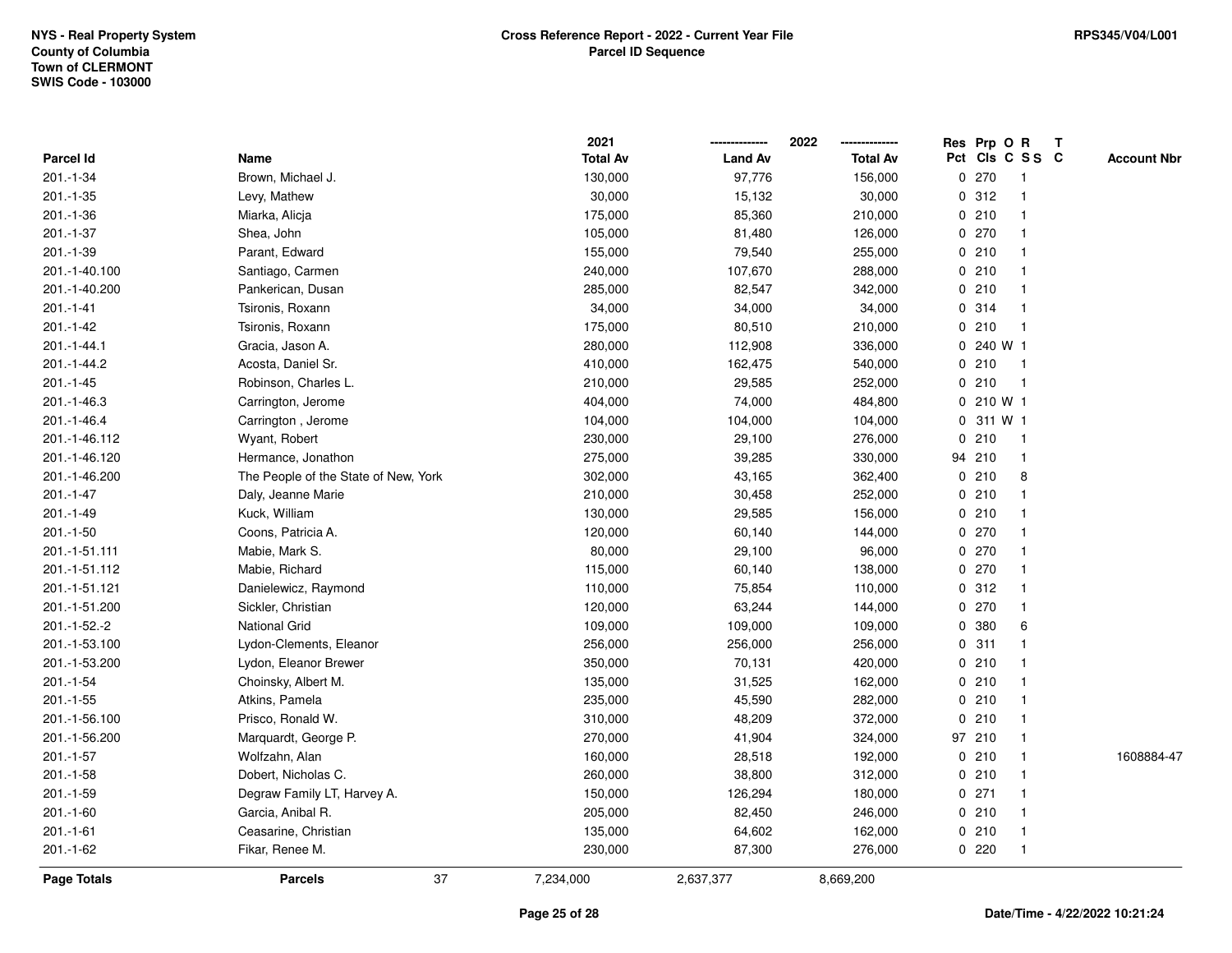|                |                                            | 2021            |                | 2022            | Res Prp O R<br>Т                      |
|----------------|--------------------------------------------|-----------------|----------------|-----------------|---------------------------------------|
| Parcel Id      | Name                                       | <b>Total Av</b> | <b>Land Av</b> | <b>Total Av</b> | Pct Cls C S S C<br><b>Account Nbr</b> |
| $201.-1-63$    | Nichol-Peters, Vanessa                     | 195,000         | 100,783        | 295,000         | 62 210<br>$\mathbf{1}$                |
| $201 - 1 - 64$ | Rosemarie M. Sommella Trust                | 275,000         | 99,910         | 330,000         | 0210<br>1                             |
| 201.-1-65.1    | Sommella, Rosemarie M.                     | 80,000          | 71,780         | 120,000         | 0210<br>$\mathbf 1$                   |
| 201.-1-65.2    | Zavaglia, Anthony                          | 380,000         | 146,664        | 456,000         | 0210<br>-1                            |
| $201 - 1 - 66$ | National Grid                              | 431,000         | 431,000        | 431,000         | 0 380<br>6                            |
| 201.-1-67      | Rodack, Victor B.                          | 170,000         | 46,366         | 204,000         | 0 210 W 1                             |
| $201.-1-68$    | Tafone, Robert                             | 250,000         | 172,000        | 300,000         | 0 240 W 1                             |
| 201.-1-69      | Red Wing Properties Inc                    | 250,000         | 72,750         | 250,000         | 0720<br>$\mathbf{1}$                  |
| 201.-1-70.112  | Hastings, Serine                           | 7,000           | 7,000          | 7,000           | 0.314<br>1                            |
| 201.-1-70.120  | Odak, Thomas J. Jr.                        | 215,000         | 54,320         | 258,000         | 0210<br>1                             |
| 201.-1-70.200  | Hastings, Serine                           | 390,000         | 59,655         | 468,000         | 0210<br>$\mathbf 1$                   |
| 201.-1-71.3    | Carlson, Gloria                            | 495,300         | 213,012        | 594,360         | 0.240                                 |
| 201.-1-71.5    | Irish Hills LLC                            | 240,000         | 240,000        | 240,000         | 0.322                                 |
| 201.-1-72      | Kumburis, Luke                             | 125,000         | 48,209         | 150,000         | 0 210 W 1                             |
| 201.-1-74      | Schaeffer, Diane                           | 240,000         | 29,100         | 288,000         | 0210<br>1                             |
| $201.-1-75$    | Jordan, Michael R.                         | 215,000         | 29,682         | 258,000         | 0210<br>$\mathbf{1}$                  |
| 201.-1-77      | Gardner, Tracy                             | 310,000         | 38,606         | 372,000         | 0210<br>$\mathbf{1}$                  |
| 201.-1-78      | Four Paws Farm, LLC                        | 315,000         | 87,300         | 378,000         | 0210<br>$\mathbf 1$                   |
| 201.-1-79      | Spears, Alice                              | 475,000         | 106,215        | 570,000         | 0210W1                                |
| 201.-1-80.3    | Irish Hills LLC                            | 65,000          | 65,000         | 65,000          | 0.322                                 |
| 201.-1-80.4    | Irish Hills LLC                            | 45,000          | 45,000         | 45,000          | 0.322<br>$\mathbf{1}$                 |
| 201.-1-80.5    | <b>Turkey Hill LLC</b>                     | 90,000          | 90,000         | 90,000          | 0.314<br>1                            |
| 201.-1-80.6    | Turkey Hill LLC                            | 110,000         | 110,000        | 110,000         | 322<br>0<br>1                         |
| 201.-1-80.7    | Turkey Hill, LLC                           | 90,000          | 90,000         | 90,000          | 322<br>0<br>$\mathbf 1$               |
| 201.-1-82      | Hyman, David                               | 595,000         | 795,000        | 795,000         | 0.322<br>$\mathbf 1$                  |
| $201.-1-83$    | Bloom, Randy                               | 140,000         | 200,000        | 200,000         | 0.322                                 |
| 202.-1-1.110   | Owens, Richard G.                          | 330,000         | 136,770        | 396,000         | 0.240                                 |
| 202.-1-1.120   | Popp, Fred Iv J.                           | 215,000         | 33,465         | 258,000         | 0210<br>$\mathbf 1$                   |
| 202.-1-1.200   | Popp, Jeffrey B.                           | 50,000          | 50,000         | 50,000          | 0.314<br>$\mathbf 1$                  |
| 202.-1-2.100   | Weinstock, Stanley M.                      | 25,000          | 25,000         | 25,000          | 0.314<br>1                            |
| 202.-1-2.200   | Stowell, Davin                             | 40,000          | 40,000         | 40,000          | 0.314<br>1                            |
| 210.-1-1.200   | Schumaker, Gabrielle S.                    | 325,000         | 44,717         | 390,000         | 0210<br>1                             |
| $210.-1-2$     | Straub, Marion L.                          | 290,000         | 74,205         | 348,000         | 0210                                  |
| 210.-1-3.110   | Sharp, Russell W.                          | 465,000         | 212,236        | 558,000         | 0.240                                 |
| 210.-1-3.120   | Chandler, Jeffery J.                       | 225,000         | 44,135         | 270,000         | 0210<br>$\mathbf 1$                   |
| 210.-1-3.211   | Gabriells S Schumaker, T-ee Pintavalle Fam | 55,000          | 55,000         | 55,000          | 0.322<br>$\mathbf 1$                  |
| 210.-1-3.212   | Taranto, Joseph John                       | 190,000         | 116,600        | 228,000         | 0270<br>$\mathbf{1}$                  |
| Page Totals    | 37<br><b>Parcels</b>                       | 8,403,300       | 4,281,480      | 9,982,360       |                                       |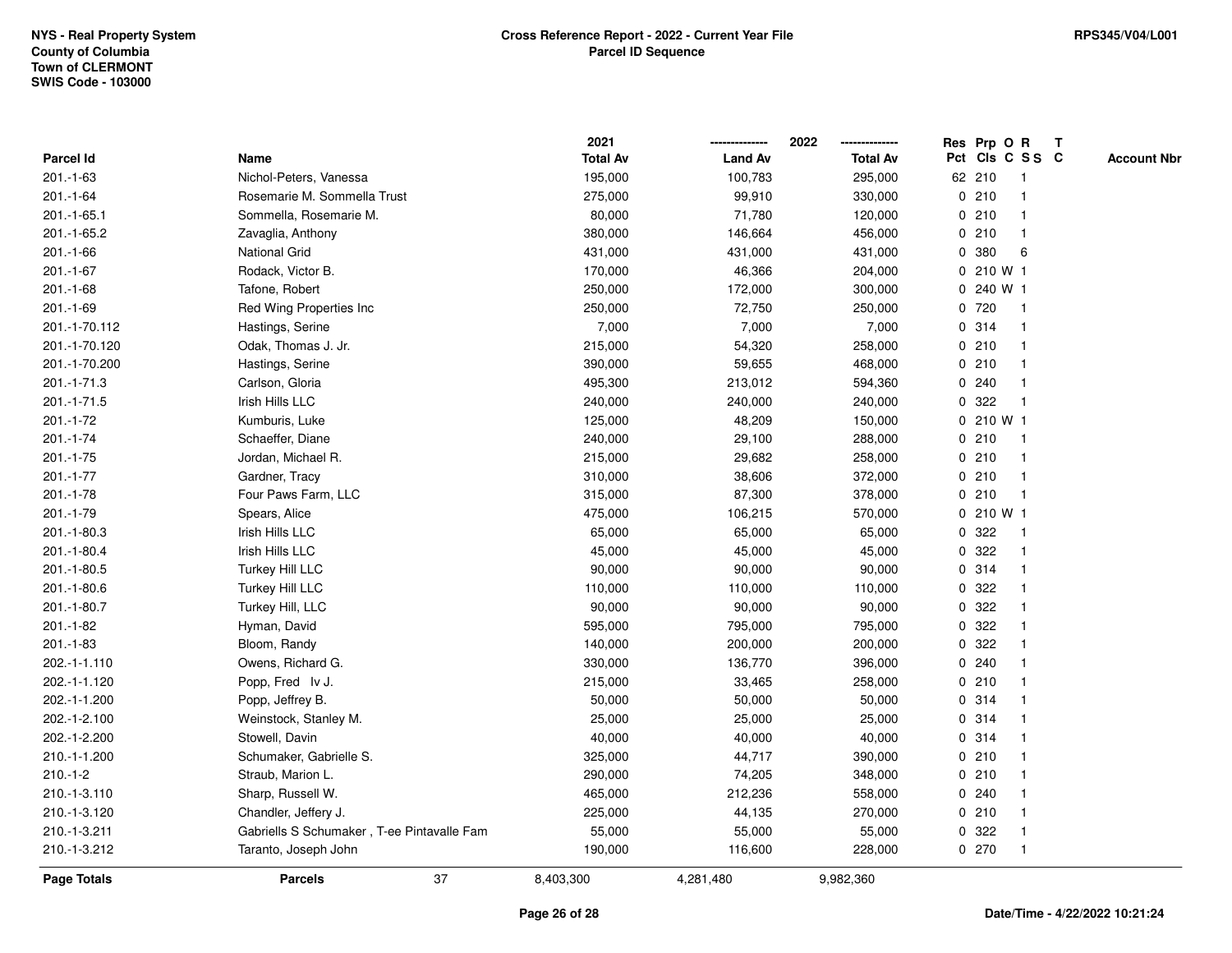| <b>Page Totals</b>        | <b>Parcels</b>              | 37 | 6,652,109               | 2,591,321      | 8,466,846               |   |              |                                |   |                    |
|---------------------------|-----------------------------|----|-------------------------|----------------|-------------------------|---|--------------|--------------------------------|---|--------------------|
| 630.000-0000-601.700-1883 | AT & T Communications, Inc. |    | 4,677                   | $\pmb{0}$      | 4,563                   |   | 0 836        | 6                              |   |                    |
| 630.000-0000-601.700-1882 | AT & T Communications, Inc. |    | 739                     | $\mathbf 0$    | 721                     |   | 0 836        | 6                              |   |                    |
| 630.000-0000-601.700-1881 | AT & T Communications, Inc  |    | 5,363                   | 0              | 5,232                   |   | 0 836        | 6                              |   |                    |
| 210.-2-55.3               | Sheeley, Lauren             |    |                         | 140,000        | 366,000                 |   | 0210         | -1                             |   |                    |
| 210.-1-29                 | Swartz, Donald              |    | 255,000                 | 68,094         | 306,000                 |   | 0210         | -1                             |   |                    |
| $210.-1-28$               | Campbell, Thomas            |    | 300,000                 | 68,191         | 360,000                 |   | 0210         | -1                             |   |                    |
| 210.-1-27.200             | Odell, Stephen              |    | 210,000                 | 71,101         | 252,000                 |   | 0210         | 1                              |   |                    |
| 210.-1-27.100             | Freer, Christopher          |    | 210,000                 | 71,101         | 252,000                 |   | 0210         | $\mathbf 1$                    |   |                    |
| $210.-1-26$               | Cox, Samuel                 |    | 55,000                  | 55,000         | 55,000                  |   | 0 314        | $\mathbf 1$                    |   |                    |
| 210.-1-25                 | Cox, Samuel                 |    | 60,000                  | 60,000         | 60,000                  |   | 0.314        |                                |   |                    |
| $210.-1-24$               | Wong, Mimi                  |    | 280,000                 | 43,165         | 336,000                 |   | 0210         |                                |   |                    |
| $210.-1-23$               | Schumaker, Gabriells S.     |    | 33,000                  | 33,000         | 33,000                  |   | 0.314        | 1                              |   |                    |
| 210.-1-22.200             | Sardaro, Catherine          |    | 240,000                 | 37,345         | 288,000                 |   | $0, 210$ W 1 |                                |   |                    |
| 210.-1-22.100             | Sardaro, Alfred             |    | 215,000                 | 71,780         | 258,000                 |   | 0210         | $\mathbf{1}$                   |   |                    |
| $210.-1-21$               | Sardaro, John C.            |    | 240,000                 | 61,595         | 288,000                 |   | 0210         | $\mathbf{1}$                   |   |                    |
| 210.-1-20.200             | Mueller, Brian              |    | 370,000                 | 60,625         | 444,000                 |   | 0210         | -1                             |   |                    |
| 210.-1-20.120             | Virgin, George C.           |    | 75,000                  | 75,000         | 75,000                  |   | 0.314        |                                |   |                    |
| 210.-1-20.110             | Virgin, George C.           |    | 70,000                  | 70,000         | 70,000                  |   | 0.314        |                                |   |                    |
| $210.-1-19$               | Corrigan, Jessica L.        |    | 210,000                 | 84,002         | 252,000                 |   | 0210         |                                |   |                    |
| $210.-1-17$               | Keegan, Diana L.            |    | 120,000                 | 65,475         | 144,000                 |   | 0.260        | -1                             |   |                    |
| $210.-1-16$               | Ambroise, Yolene            |    | 245,000                 | 63,050         | 294,000                 |   | 0210         | -1                             |   |                    |
| $210.-1-15$               | Sardaro, John               |    | 210,000                 | 75,660         | 252,000                 |   | 0210         | $\mathbf{1}$                   |   |                    |
| $210.-1-14$               | Gerrard, Edward T.          |    | 215,000                 | 64,602         | 258,000                 |   | 0210         | $\mathbf 1$                    |   |                    |
| 210.-1-13.112             | Datta, Neal R.              |    | 300,000                 | 68,094         | 360,000                 |   | 0210         | $\mathbf 1$                    |   |                    |
| 210.-1-13.111             | Spencer, Catherine M.       |    | 280,000                 | 64,117         | 336,000                 |   | 0210         |                                |   |                    |
| $210.-1-12$               | Matta, Raymond J.           |    | 225,000                 | 71,295         | 270,000                 |   | 0210         |                                |   |                    |
| $210.-1-11$               | Rothstein, Eric             |    | 210,000                 | 71,198         | 252,000                 |   | 0210         | -1                             |   |                    |
| $210.-1-10$               | Corrigan, Jessica L.        |    | 330,000                 | 197,977        | 396,000                 |   | 0.281        | $\mathbf 1$                    |   |                    |
| $210.-1-9$                | Cox, Catherine V.           |    | 45,000                  | 80,000         | 335,000                 |   | 0210         | $\mathbf{1}$                   |   |                    |
| $210.-1-8$                | Cox, Samuel                 |    | 310,000                 | 290,224        | 310,000                 |   | 0.312        | $\mathbf 1$                    |   |                    |
| $210.-1-7$                | Kolesar, Michael J.         |    | 70,000                  | 65,960         | 70,000                  |   | 0.312        | $\mathbf 1$                    |   |                    |
| $210.-1-6.2$              | Rathjen, Lenore A.          |    | 260,000                 | 59,073         | 312,000                 |   | 0210         |                                |   |                    |
| $210.-1-6.1$              | Wertheimer, Charles         |    | 375,000                 | 59,752         | 450,000                 |   | 0210         |                                |   |                    |
| $210.-1-5$                | Cox, Samuel                 |    | 76,630                  | 76,630         | 76,630                  |   | 0.314        | 1                              |   |                    |
| $210.-1-4$                | Cox, Samuel                 |    | 225,000                 | 41,225         | 270,000                 |   | 0210         | $\mathbf 1$                    |   |                    |
| 210.-1-3.222              | Dipper, Timothy             |    | 270,000                 | 55,290         | 324,000                 | 0 | 210          | $\mathbf 1$                    |   |                    |
| 210.-1-3.221              | Shanahan, Michael           |    | 51,700                  | 51,700         | 51,700                  |   | 0 314        | $\mathbf{1}$                   |   |                    |
| Parcel Id                 | Name                        |    | 2021<br><b>Total Av</b> | <b>Land Av</b> | 2022<br><b>Total Av</b> |   |              | Res Prp O R<br>Pct Cls C S S C | Т | <b>Account Nbr</b> |
|                           |                             |    |                         |                |                         |   |              |                                |   |                    |